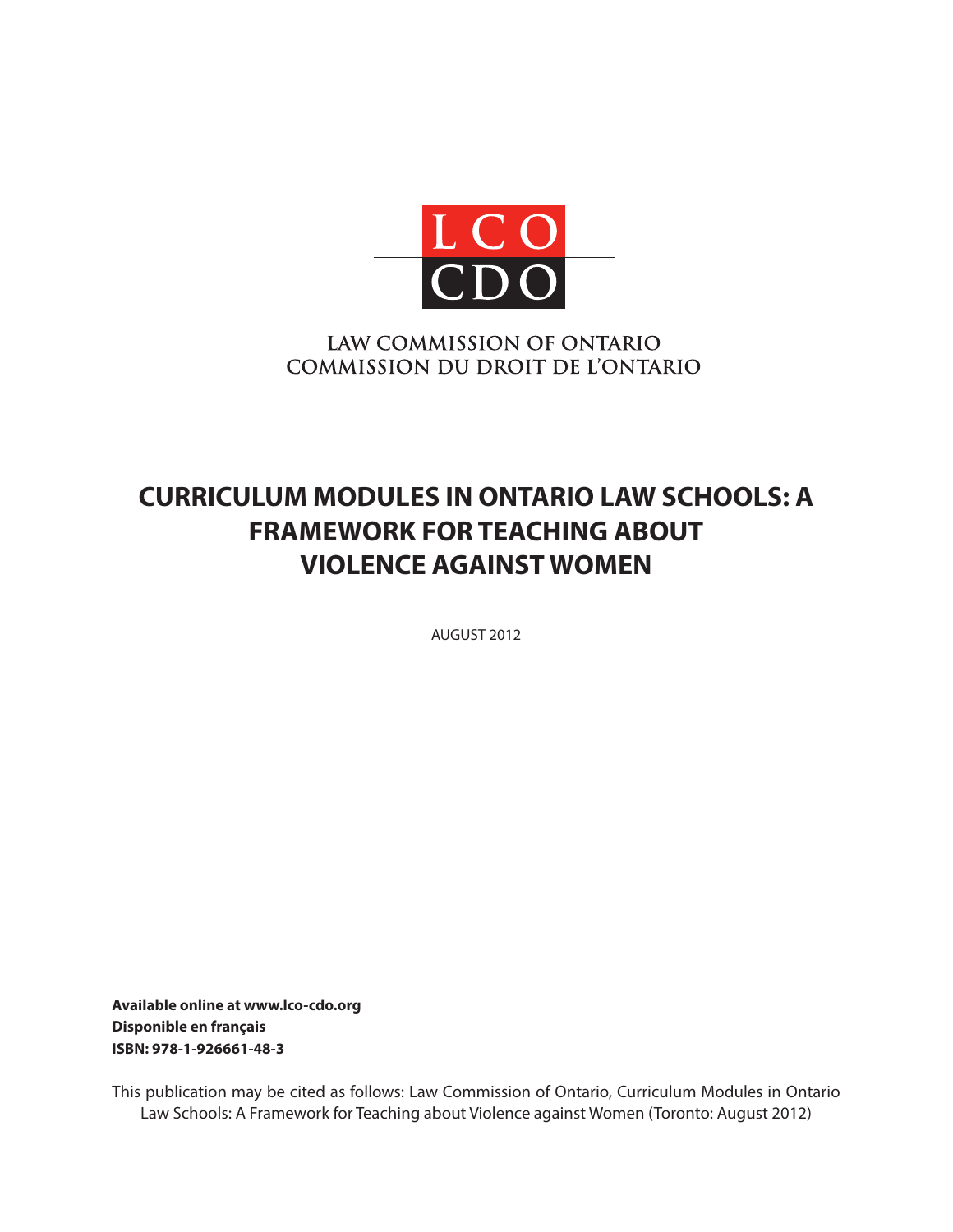For information about the Law Commission of Ontario and its funders see www.lco-cdo.org

*This document is available on the LCO's website at www.lco-cdo.org*

## **THIS INITIATIVE FUNDED BY:**



Law Commission of Ontario 2032 Ignat Kaneff Building, Osgoode Hall Law School, York University 4700 Keele Street Toronto, Ontario, Canada M3J 1P3

Tel: (416) 650-8406 TTY: 1-877-650-8082 Fax: (416) 650-8418 General E-mail: LawCommission@lco-cdo.org www.lco-cdo.org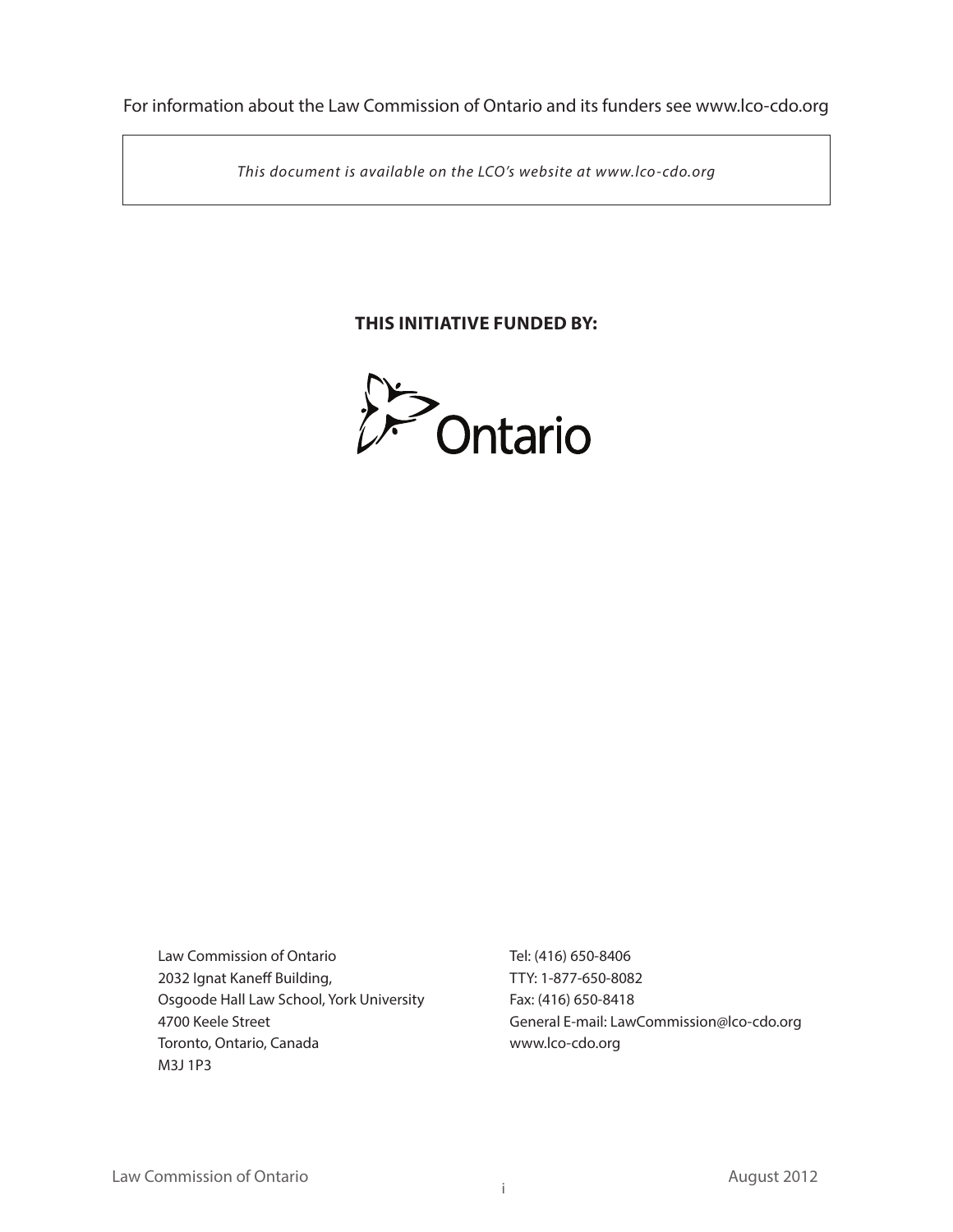# **TABLE OF CONTENTS**

| III. ISSUES RELATING TO IMPLEMENTATION OF THE INITIATIVE <b>CONSERVENTS</b> 6 |  |
|-------------------------------------------------------------------------------|--|
|                                                                               |  |
|                                                                               |  |
|                                                                               |  |
|                                                                               |  |
| V. A FRAMEWORK FOR INCLUSION OF VIOLENCE AGAINST WOMEN ISSUES                 |  |
|                                                                               |  |
|                                                                               |  |
|                                                                               |  |
|                                                                               |  |
|                                                                               |  |
|                                                                               |  |
|                                                                               |  |
|                                                                               |  |
|                                                                               |  |
|                                                                               |  |
|                                                                               |  |
|                                                                               |  |
|                                                                               |  |
|                                                                               |  |
|                                                                               |  |
|                                                                               |  |
|                                                                               |  |
|                                                                               |  |
|                                                                               |  |
|                                                                               |  |
|                                                                               |  |
|                                                                               |  |
|                                                                               |  |
| <b>VII. NEXT STEPS</b>                                                        |  |
|                                                                               |  |
|                                                                               |  |
|                                                                               |  |
|                                                                               |  |
|                                                                               |  |
|                                                                               |  |
|                                                                               |  |
|                                                                               |  |
|                                                                               |  |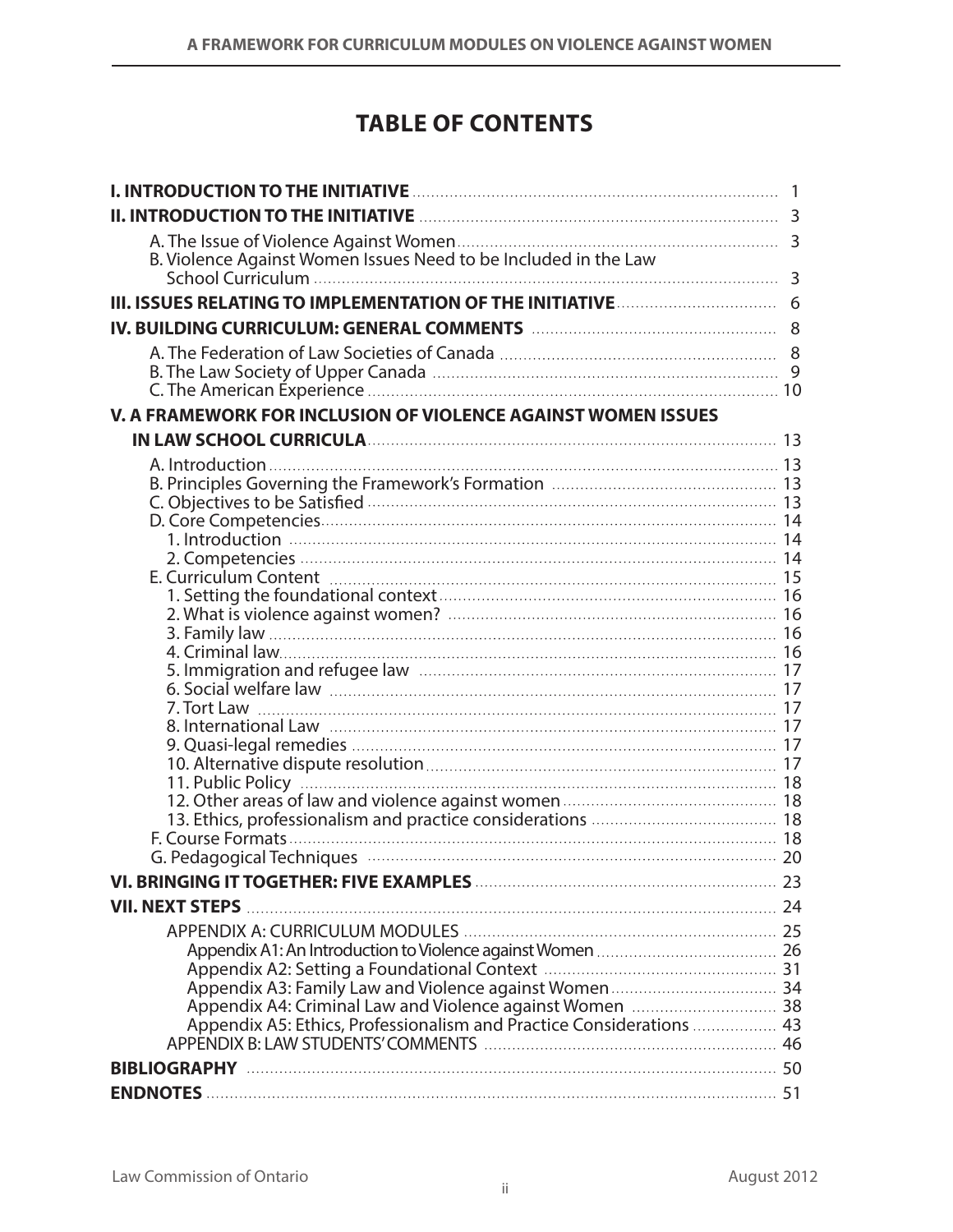## **ADVISORY GROUP**

Martha Bailey (Queen's University, Faculty of Law) Nick Bala (Queen's University, Faculty of Law) Louise Belanger-Hardy (University of Ottawa, Common Law French Program) Leigh Ann Burns (OAITH) Lisa Cirillo (Downtown Legal Services) Patti Cross (Family Counsel, Office of Chief Justice, Ontario Court of Justice) Mary Lou Fassel (Barbra Schlifer Clinic) David Humphries (Defence Counsel) Kate Kehoe (National Judicial Institute) Tracey Marshall (Durham College/University of Ontario Institute of Technology ) Nneka MacGregor (Women at the Centre) Julie McFarland (Windsor Law) Diana Miles (Law Society of Upper Canada)

Janet Mosher (Osgoode Hall Law School) Norine Nathanson (Law Commission of Ontario) Jennifer Nedelsky (University of Toronto, Faculty of Law) Katy O'Rourke (Student, University of Toronto Faculty of Law) Anne Marie Predko (Ministry of the Attorney General) Melanie Randall (Western Law) Marc Rosenberg (Justice of the Ontario Court of Appeal) Elizabeth Sheehy (University of Ottawa, Common Law) George Thomson (National Judicial Institute) Jill Witkin (Deputy Crown Attorney, Old City Hall Specialized Courts)

**Project Coordinator**

Pamela Cross

#### **Law Commission of Ontario**

Patricia Hughes, Executive Director

The Law Commission of Ontario thanks the members of the Advisory Group for their great assistance in preparing these curriculum modules. The members have not been asked to approve the modules and this document may not necessarily reflect their views.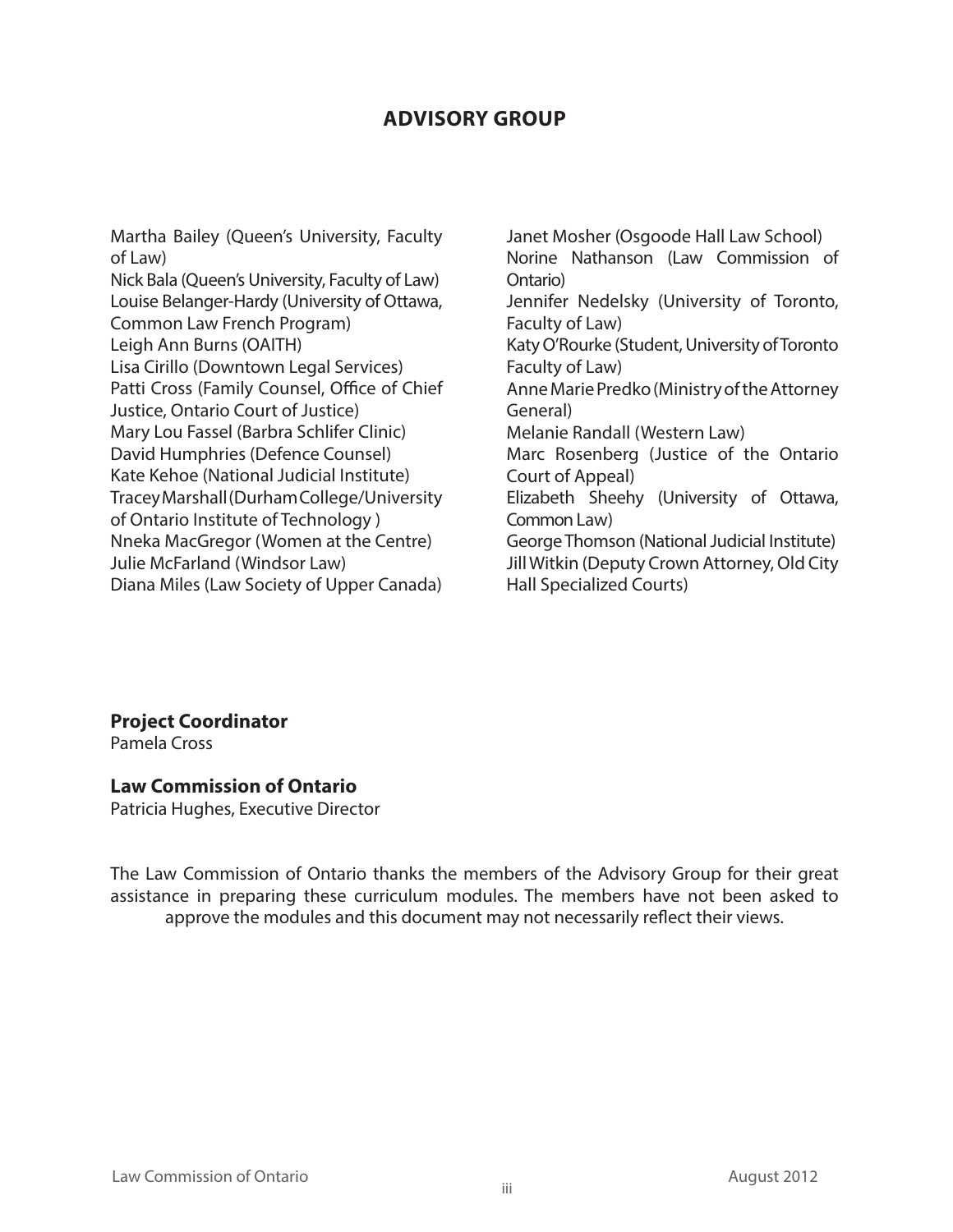## **Curriculum MODULES in Ontario law schools: a framework for teaching about VIOLENCE AGAINST WOMEN**

## **A Law Commission of Ontario Initiative1**

# **I. Introduction to the Initiative**

In 2011, the Ontario Women's Directorate (the OWD) provided funding to the Law Commission of Ontario (the LCO) for an initiative to develop model course components for Ontario law students on issues related to violence against women, with particular emphasis in domestic or intimate partner violence. As stated in the LCO's proposal,

. . . Cases of domestic violence pose challenges for lawyers for a variety of reasons, including the identification of clients who have experienced domestic violence, types of domestic violence, the complexities of relationships, protection of children, possible involvement of both family and criminal court, diversity and need for victims' services and supports for their clients. Lawyers are often the first point of contact women have with the family court system.

Law school curricula provide limited training on VAW issues or on understanding and supporting clients who have experienced violence. While some law schools have faculty members who are experts in legal issues related to VAW and make efforts to integrate these issues into their teaching, most law students can graduate from law school without any exposure to these issues. Yet clients retaining a lawyer for issues unrelated to domestic violence may be experiencing domestic violence. It is therefore not only lawyers whose clients retain them specifically in relation to domestic violence or in areas in which domestic violence issues are most likely to arise, but all lawyers who can benefit from at least a basic understanding of this issue.

[. . .] This project will develop violence against women law school course modules to increase law students' knowledge and skills on the dynamics, signs and consequences of violence against women, including effective management of domestic and sexual violence files. The modules will be flexible, to enable them to be used as separate intensive courses or workshops, integrated into existing courses (torts, criminal and family, for example) or combined in a full course, as each law school finds appropriate.

The LCO appointed a Coordinator, Pamela Cross, who had previously been involved in developing curriculum for the National Judicial Institute (NJI) judges' training program and Legal Aid Ontario, among other projects addressing violence against women, to undertake the initiative. The Executive Director of the LCO supervised the initiative. An Advisory Group, including representatives from all Ontario law schools and members from a wide range of relevant constituencies, such as legal clinics, the NJI, the Ministry of the Attorney General, defence counsel and service organizations, provided input from a diversity of perspectives and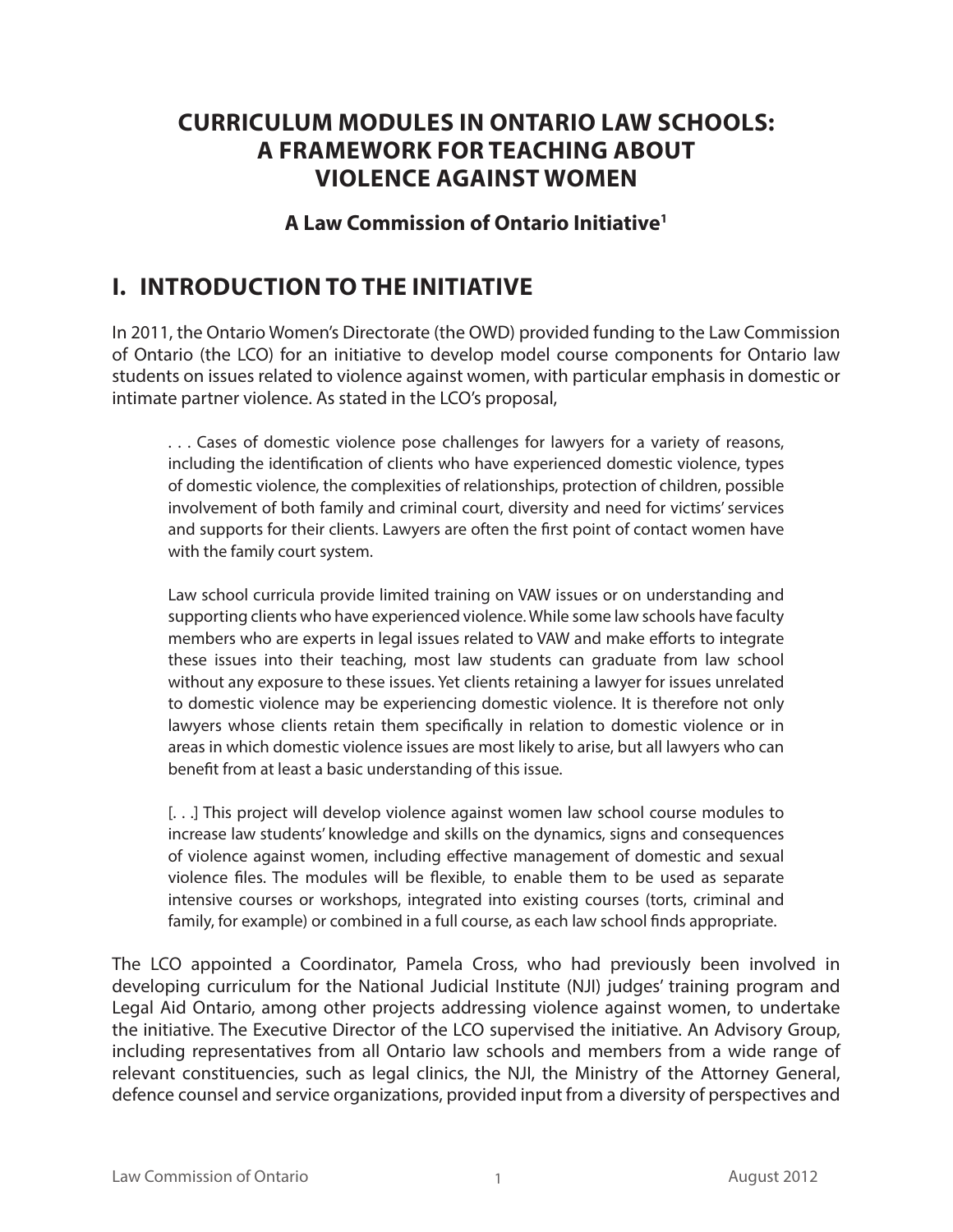experiences. The Coordinator consulted the Advisory Group at various stages of the initiative and several provided detailed comments on the final draft of the modules. The members of the Advisory Group are listed on page iv.

In addition, focus groups were held at the faculties of law at Osgoode Hall Law School, the University of Ottawa, Queen's University and the University of Toronto. Comments from the student focus groups are included as Appendix B, since they may be helpful to law schools in considering whether or how to implement these modules.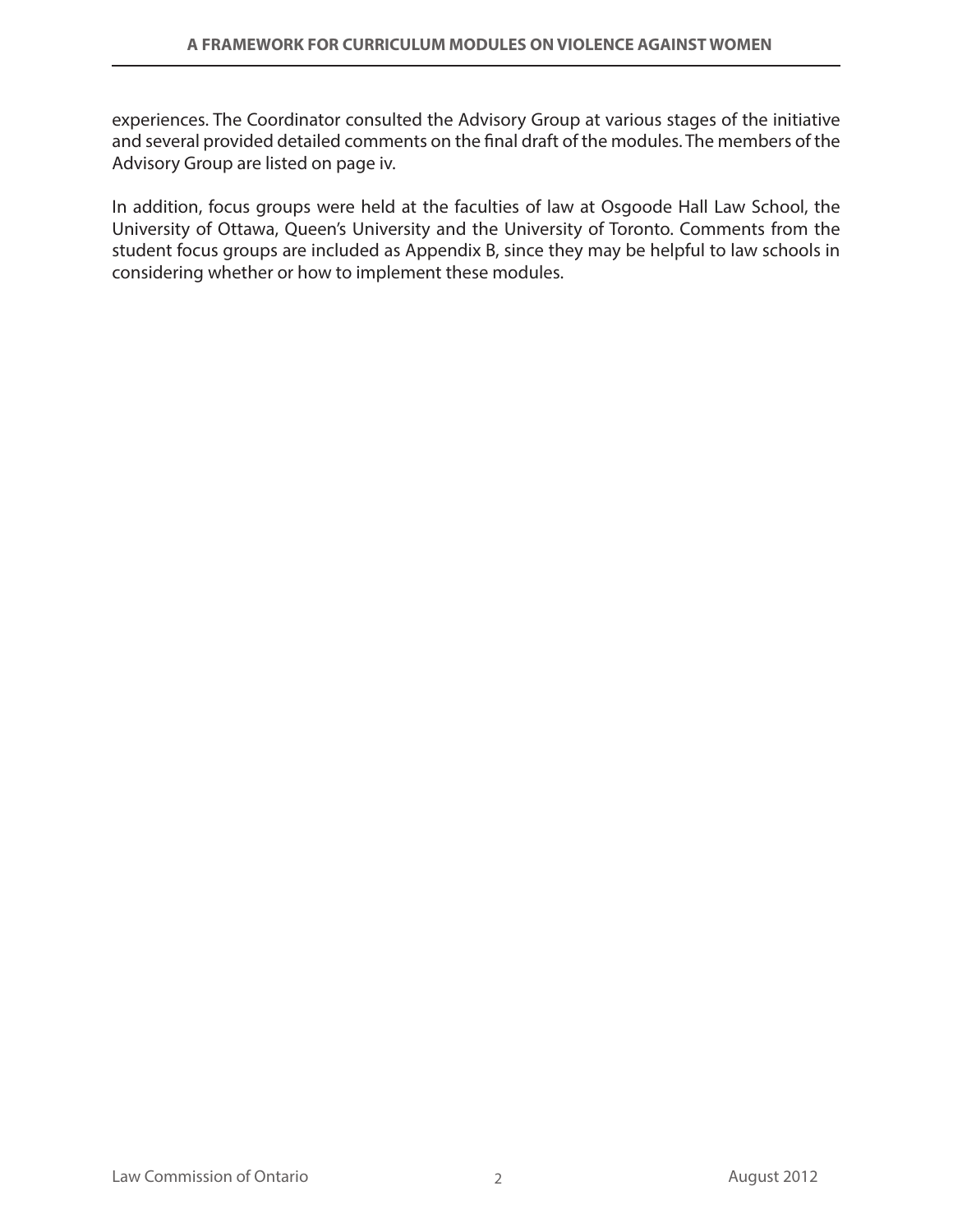# **II. Why this Initiative is required**

### **A.The Issue of Violence Against Women**

Violence against women<sup>2</sup> is a serious and entrenched social problem in every community in Ontario, Canada and around the world. As Amnesty International put it in its Stop Violence Against Women campaign:

It's the world's most pervasive human rights violation. It's the violation most often ignored. Every minute of every day, women and girls around the world are assaulted, threatened, raped, mutilated, killed.<sup>3</sup>

The reality of this violence is often overlooked or ignored, despite the fact that, at a time when Canadian crime rates generally are on the decline, the rate of violence against women remains constant or even is on the increase.4

The relationship between violence against women and the law is clear. Particularly, but not exclusively, in the areas of criminal and family law, issues related to violence against women arise on a daily basis. Yet it is crucial to appreciate that these issues can arise in many areas of law in ways not necessarily appreciated by practitioners who do not practise in the "usual" areas of law that are assumed to raise these issues.

#### **B. Violence Against Women Issues Need to be Included in the Law School Curriculum**

In 1992, three legal academics developed detailed materials for a seminar on "wife abuse" for the OWD. In the twenty years since, there have been a number of recommendations to address the topic of domestic violence in faculties of law in Ontario. Importantly, there has also been an increased understanding more broadly about the prevalence of domestic violence. Yet there has not been a systematic effort to develop contemporary materials, even though whether or not legal professionals realize it, domestic violence issues can arise in the practice of law in almost every field. Corporate lawyers, bankruptcy lawyers, tort lawyers, real property lawyers, criminal defense lawyers and family lawyers, regularly represent victims or perpetrators of domestic violence. Criminal and civil judges preside over a range of cases involving domestic violence as an underlying or hotly contested issue. The need to understand domestic violence legal issues is relevant to the competency of individual lawyers and judges, as well as the legal profession as a whole.<sup>5</sup>

As the 1997 Report of the American Bar Association Commission on Domestic Violence ("the ABA Commission") states,

The legal profession has a unique role to play in developing and implementing coordinated community responses to domestic violence. To realize this goal, however, law school programs must ensure that law students – who may become prosecutors, defense attorneys, family law attorneys, general practitioners, business leaders, legislators, lobbyists, policy analysts, or judges – attain an adequate understanding of domestic violence issues.<sup>6</sup>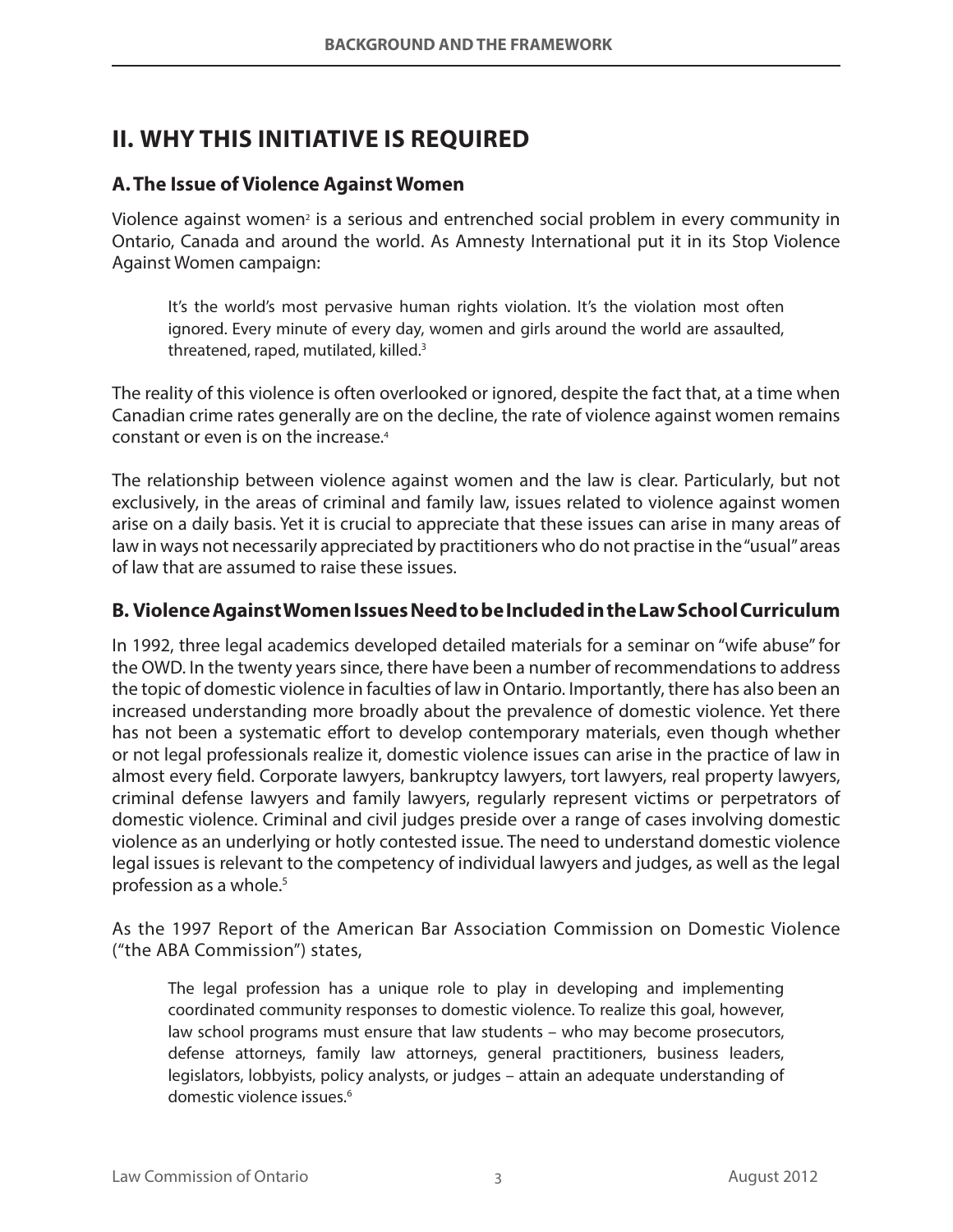Finding a way to ensure that all students are exposed to education about violence against women is critical because any law student, regardless of her or his career path, will almost inevitably be faced with a client or a case where violence against women is an element. As the ABA concluded,

Teaching law students about domestic violence issues should be an inherent part of legal education, rather than a specialized track taught only by professors who are experts in domestic violence law. Raising domestic violence issues provides students with an opportunity to engage in profound debate about the law's role in shaping social policy. The diversity of approaches to the criminal, civil, and federal aspects of domestic violence law allows students to consider a range of perspectives across the political spectrum.7

In other words, teaching about violence against women needs to be a pervasive component of law schools, not something students can bypass because they think they do not need to know about it. Rather, students need to understand that violence against women issues can arise in almost any area of law, and women who have experienced violence and men who have perpetrated it may be their clients regardless of why lawyers are representing them.

In Ontario in recent years, largely as the result of recommendations made by inquest juries and the Domestic Violence Death Review Committee (DVDRC),<sup>8</sup> some steps have been taken to address the topic of domestic violence in continuing legal education programs for practising lawyers, but to date there has been little attention paid to raising this issue in a formal way in law school curriculum.

Since as early as 1999, recommendations have been made to address the topic of domestic violence in faculties of law in Ontario. The Joint Committee on Domestic Violence wrote as follows:

The Canadian Association of Law Deans and the Canadian Association of Law Teachers should work towards ensuring the adequacy of education for law students on domestic violence. We recommend that such education become part of the core curriculum.<sup>9</sup>

Recommendations have come from a number of other sources in the years since. The various reports of the DVDRC include recommendations generally about the importance of education about the dynamics of domestic violence and the need to take appropriate action for professionals, including lawyers and judges, who come into contact with victims and perpetrators of domestic violence (2007, 2009, 2010) and more specifically to use some of the DVDRC case files as teaching aids in law schools (2010).10

In its 2008 research report, Luke's Place Support and Resource Centre for Women and Children recommends that the government work with faculties of law to develop either consistent components within family law courses or a stand-alone course on violence against women.11

The final report of the Domestic Violence Advisory Council<sup>12</sup> contained a number of recommendations for reforms to the legal response to violence against women, including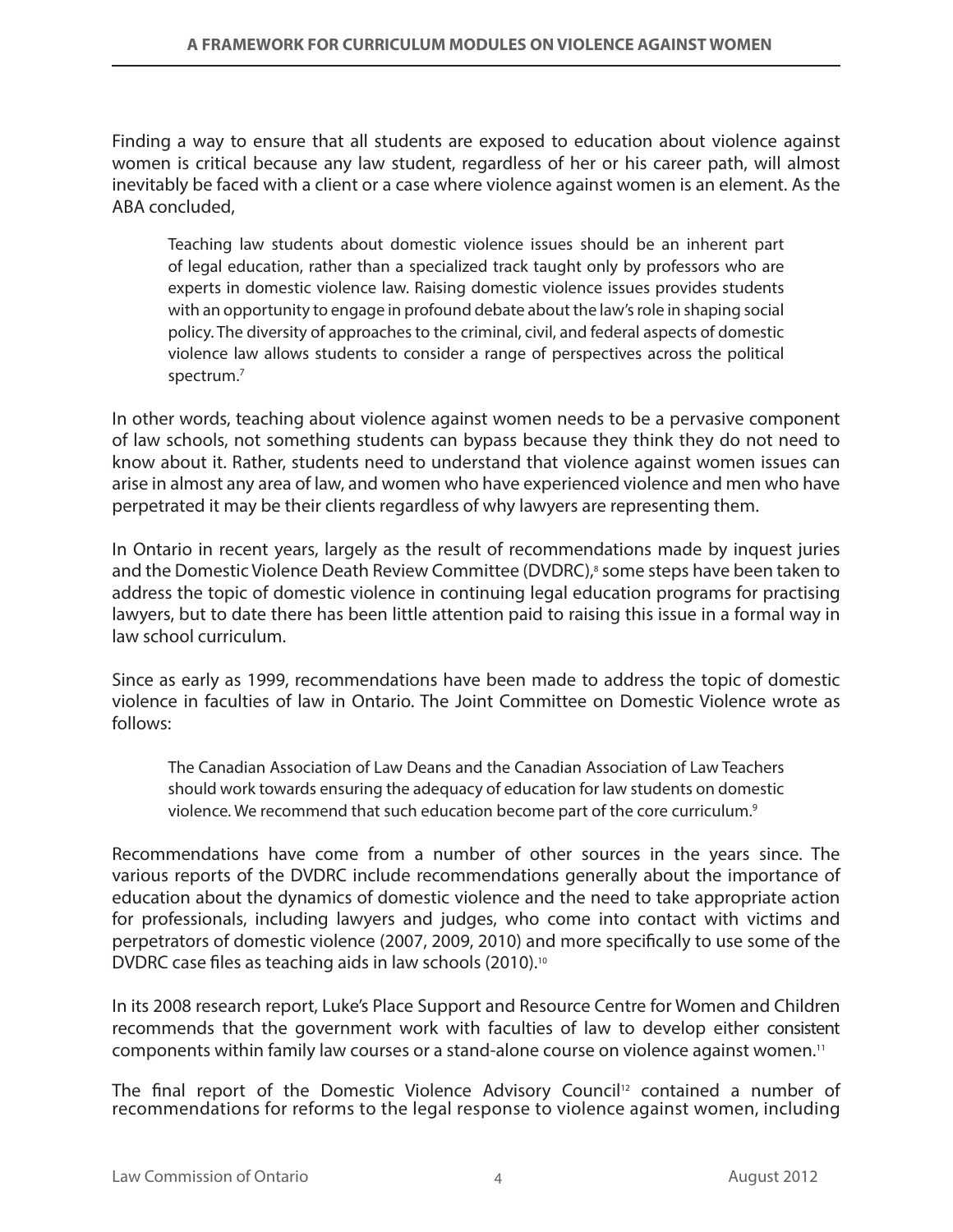the following directed at the education of lawyers:

Build on the work being done through the Government of Ontario and professional schools to ensure that all law students study the issue of violence against women either in stand-alone courses or as part of other courses such as family, criminal and evidence law.13

While there has not been a coordinated approach to integrating violence against women into the law school curriculum, there have been both faculties and individual professors who have exposed students to the topic. This happens in particular in criminal and family law courses, but violence against women has also surfaced in contracts, torts and other courses, as well as in more specialized upper year courses.

Students also have the opportunity to learn about violence against women in student legal clinics, externships in specialized community clinics such as Toronto's Barbra Schlifer Commemorative Clinic and through independent study programs.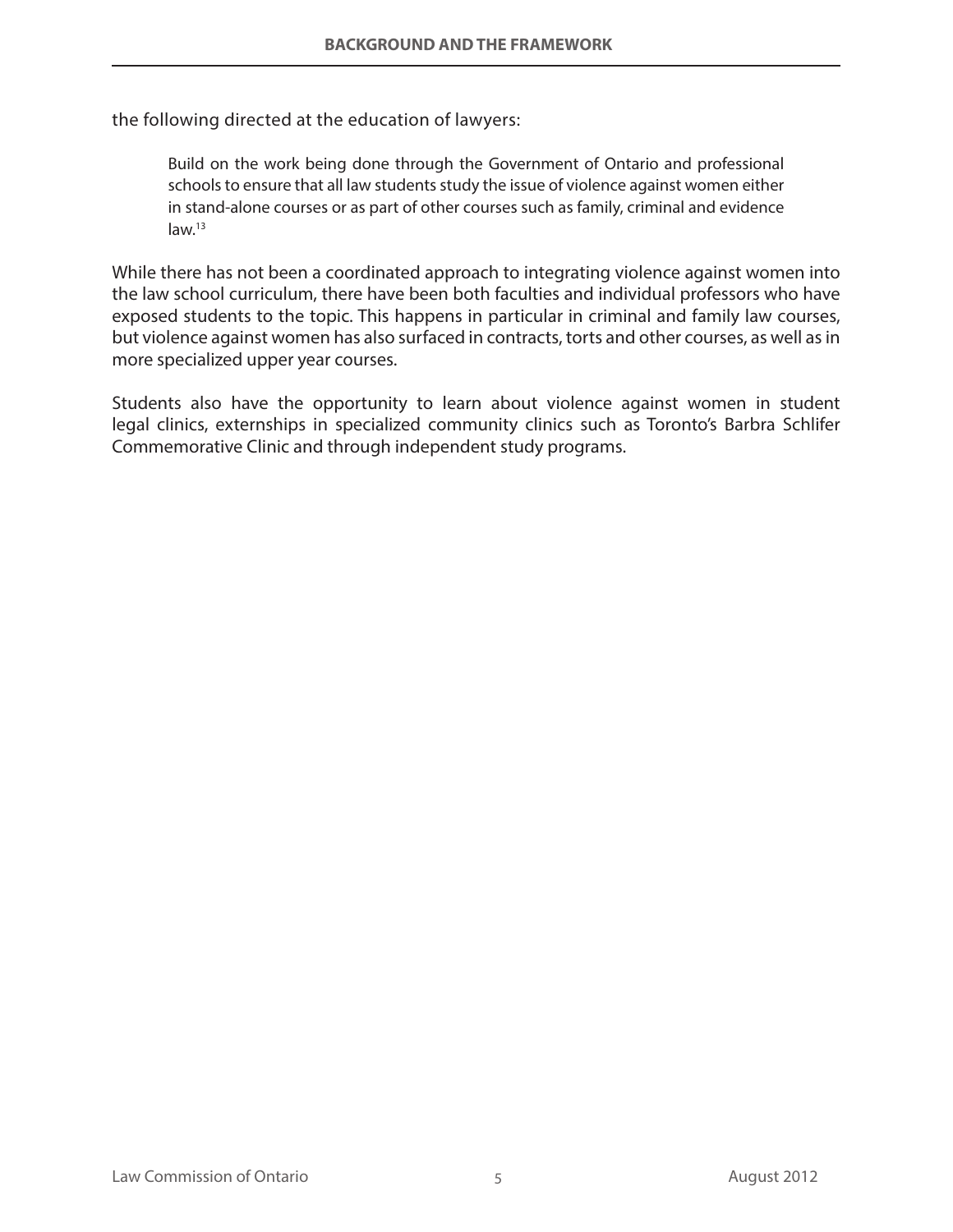## **III. ISSUES RELATING TO IMPLEMENTATION OF THE INITIATIVE**

Proposing the introduction of curriculum focused on one particular social context topic may face some challenges, although these may differ from law school to law school and from one faculty member to another. Issues of academic freedom, objectivity and the importance of black letter law, among others, may be raised as objections to movement in this direction. Integrating non-traditional material into a curriculum that is steeped in history has never been easy, although there have been increasingly successful efforts to address social contexts in law schools over the past 25 years in particular. Thus in some schools, or for some faculty members, curriculum about violence against women may be viewed as adding an important nuance to a curriculum that places law in social context. In other cases, however, it may be thought that adding yet another "social context" issue will detract from the "proper" curriculum.

Many faculty members will appreciate that training future lawyers to understand the dynamics of violence against women and the appropriate way to respond to clients who have experienced (or are experiencing) violence or clients who have been accused of committing violence or have been found responsible for doing so is a matter of competently representing clients and fulfilling ethical responsibilities. Competent representation in this context requires being able to explain certain conduct by the client that would otherwise be difficult to explain or which might affect the lawyer's response; knowing how the experience of violence might affect the presentation of the case; and having the awareness to direct a client to non-legal resources, among other examples. A lawyer who is unfamiliar with signs of domestic or intimate partner violence may give advice that is inappropriate in the circumstances and, indeed, a lawyer needs to have enough knowledge to know that he or she does not have sufficient competence to deal with the matter (see the Law Society of Upper Canada's Rules of Professional Conduct, Rule 2.01). The presence of domestic violence might affect whether a lawyer considers alternate dispute resolution an appropriate approach pursuant to Rule 2.02(3).

As with all courses, to a certain extent professors would have discretion in how they teach this topic, keeping in mind the usual expectations the law school has developed about teaching responsibilities and ensuring that major issues are taught. Law schools vary in the extent to which they expect faculty members to teach to a specified course outline, for example. This initiative does not contemplate a departure from law schools' own expectations. Again, as with all courses, teaching approaches would reflect the current body of academic, statistical, statutory and case law knowledge and would support full, open and respectful discussion among the students.

Yet intimate partner violence is not an easy subject to address, even for those who are more familiar with the issues and the material. Individual professors may be reluctant to raise these issues in the classroom or may feel ill-equipped to manage the often challenging discussions that teaching about violence against women often engenders. Furthermore, the pervasiveness of violence against women makes it inevitable that some students (and teachers) will have experienced such violence themselves or in their families or circle of friends. This reality requires particular skill on the part of the professor to manage – whether the experience is one from the perspective of victim or perpetrator. There can be an emotional toll for those who teach the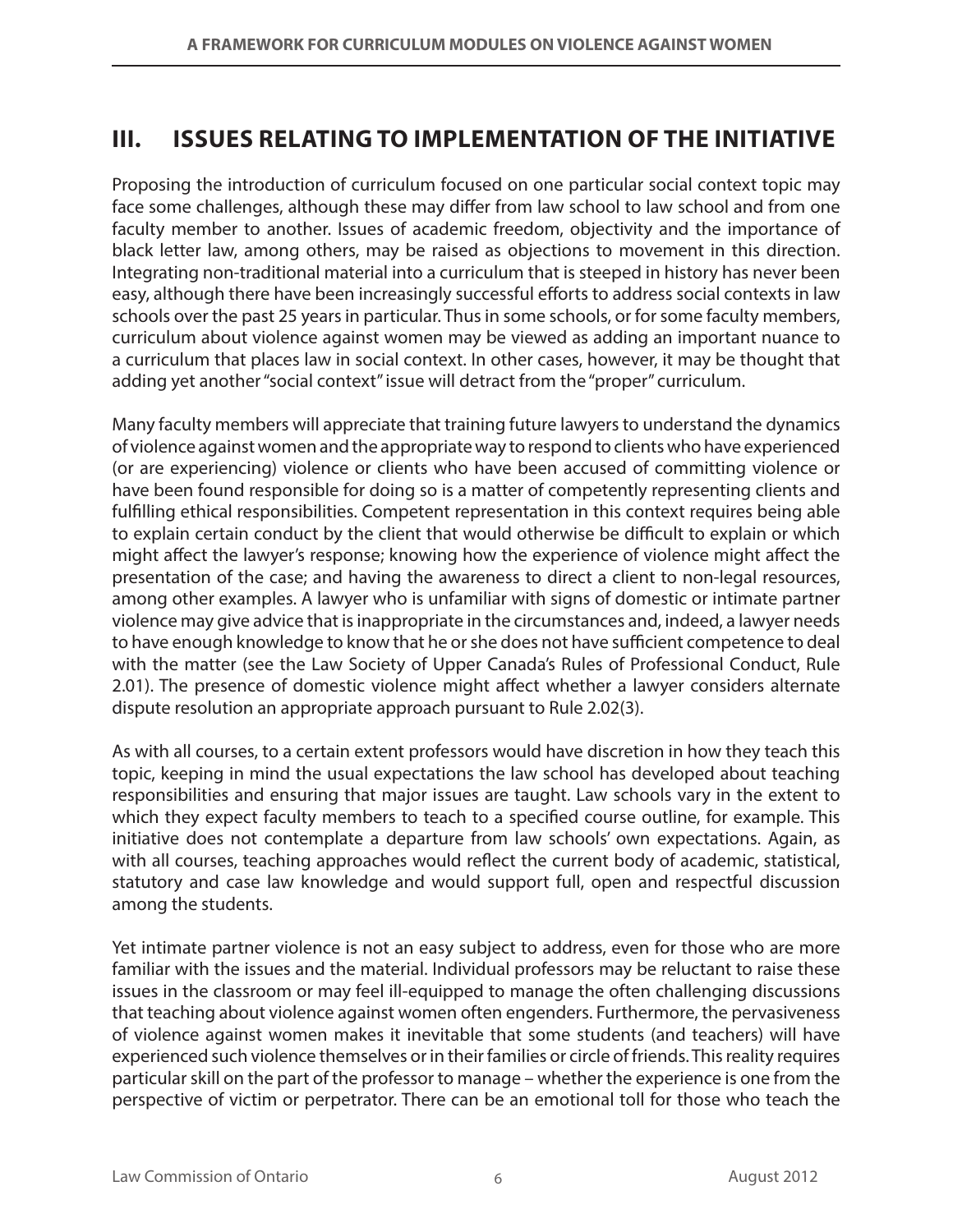subject just as there is for students who engage in clinical activities related to violence against women.

Professors need to be supported in teaching this new material through the provision of resources, teaching tools and discussion guides. Connecting professors for whom this is unfamiliar terrain with those already teaching about violence against women could prove enormously helpful. Faculties of law offering internal teaching clinics or workshops (as does Osgoode Hall Law School, for example), could dedicate one to the topic of teaching violence against women issues.

"Specialized" violence against women courses and seminars, those addressing a particular aspect of the broader topic, are likely to attract students who are already well versed in the subject matter or at least interested in learning about it. It is therefore important that to some degree relevant issues are addressed in introductory courses that are mandatory for students.

Issues related to violence against women can be taught within the law school's current "fiscal envelope". Indeed, the Faculty may attract new funding in the form of research grants, fellowships for professors, additional attention in the form of applications from potential students and even private donors who have a particular interest in supporting such an initiative.

Appreciating the need to teach issues related to violence against women requires an understanding of the prevalence of this social issue and of the need for students to leave law school equipped to address social context, including violence against women, in their work if they are to meet minimum ethical and professional standards. As with many topics, these modules teach not only content but also skills, such as interviewing, learning how to see beyond the surface, raising concerns with opposing counsel and understanding when a lawyer's obligations may go beyond the obvious legal case. These are skills that are transferable to other areas of practice.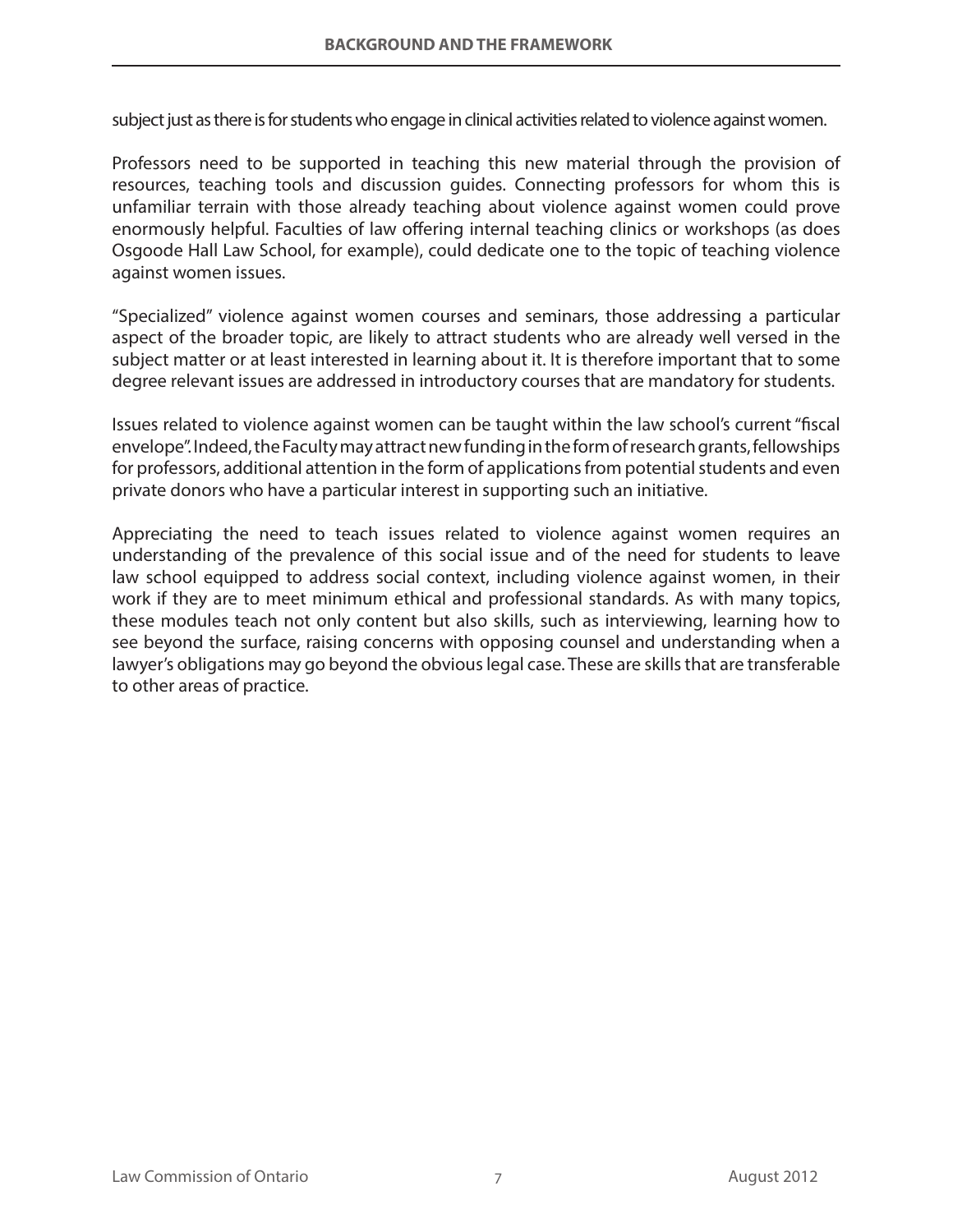# **IV. BUILDING CURRICULUM: GENERAL COMMENTS**

## **A. The Federation of Law Societies of Canada14**

This project builds on recent work to explore the content of Canadian law school curricula, in particular the work of the Federation of Law Societies of Canada. The final report of the Federation's Task Force on the Canadian Common Law Degree, approved by all law societies in Canada, does not address inclusion of issues relating to violence against women in the curriculum, but some of its more general statements are helpful in thinking about how that might be done. Furthermore, it provides for a mandatory ethics and professionalism element that offers a place where all students can be alerted to the issues raised by violence against women.

The Task Force talks about the need for the focus in law schools to be on learning outcomes and not on prescriptive input requirements, which opens up the opportunity to use different content to achieve already agreed upon and successful learning outcomes. It also points to the importance of individual law schools determining how their graduates accomplish the required competencies, which maintains the academic freedom that is so important and yet allows the integration of new ideas and topics.

Law societies respect the academic freedoms that law schools vigorously defend. There is a strong tradition within the legal education system, particularly in North America, to view law school education as not simply a forum for training individuals to become practitioners of a profession, but also as an intellectual pursuit that positions its graduates to play myriad roles in and make valuable contributions to society.15

The new focus on ethics and professionalism fits very well with the concept of teaching about violence against women. Indeed, certain core competencies in this area, which we outline later in this report, could become part of the ethics and professionalism competency requirement. The Federation's Task Force report states as follows in this regard:

The Task Force is convinced that dedicated instruction on ethics and professionalism, beginning in law school, is essential. It should address both the broad principles of professionalism and the ethical issues with which lawyers must contend throughout their careers, including conflicts of interest, solicitor-client confidentiality and the lawyer's relationship with the administration of justice...Ethics and professionalism lie at the core of the profession. The profession is both praised for adherence to ethical codes of conduct and vilified for egregious failures...In the Task Force's view, the earlier in a lawyer's education that inculcation in ethics and professionalism begins, the better. The Task Force believes that more, not less, should be done in this area and that legal educators and law societies together should be identifying ways to ensure that law students, applicants for admission and lawyers engage in focused and frequent discussion of the issues.<sup>16</sup>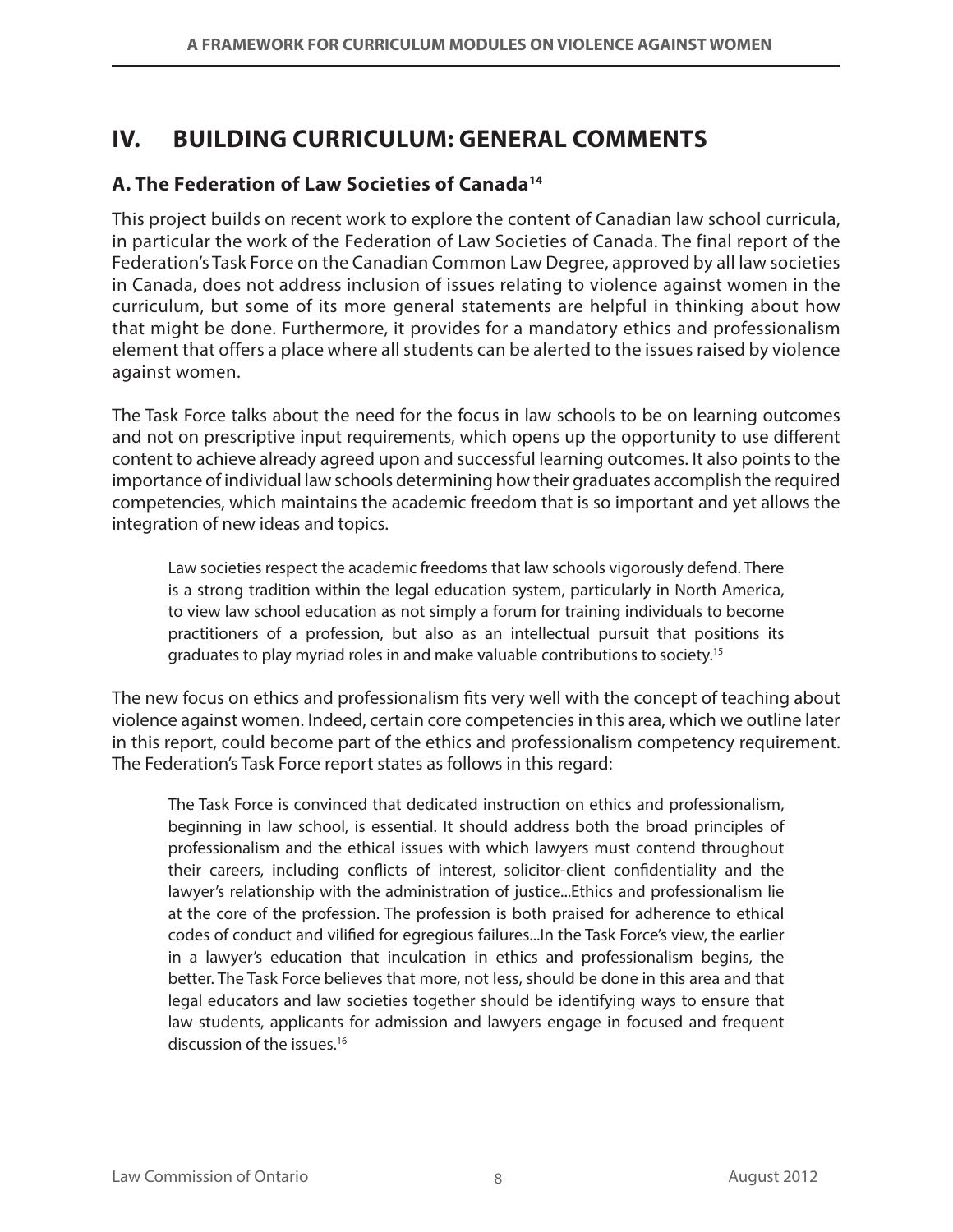Upon acceptance of the Task Force report by Canadian law societies, the Federation struck a Common Law Degree Implementation Committee. Its Final Report, submitted in August 2011, proposes a path for moving ahead on the Task Force's recommendations. It suggests that

Ethics and professionalism instruction be interpreted to allow for both single stand-alone courses and demonstrable courses of study that could be delivered within a single course or over multiple years in courses that also address other topics. (Recommendation 3)

By 2015, anyone seeking entry to law society admission programs be required to have taken at least 24 hours of study in the area of ethics and professionalism. (Recommendation 4)17

To meet the ethics and professionalism competency requirement, the Implementation Committee suggests that the person be able to demonstrate an awareness and understanding of the ethical dimension of the practice of law in Canada and an ability to identify and address ethical dilemmas in a legal context. This would include having knowledge of the rules of professional conduct, relevant legislation, the nature and scope of a lawyer's duties, the range of legal responses to unethical conduct and professional incompetence and the different models of the roles of lawyers, the legal professional and the legal system and having the skills to be able to identify and make decisions about ethical problems in practice and to identify and engage in critical thinking about ethical issues in legal practice.<sup>18</sup>

Teaching about violence against women would provide an opportunity to explore these issues in a particular social context. For example, students could learn about the need for specialized interviewing techniques and could begin to acquire the necessary skills to effectively interview clients; they could learn about their legal and ethical responsibilities with respect to knowing when to breach lawyer client privilege to report violence to child protection authorities; they could learn about proper file management in cases involving violence against women and so on. All of these topics, and more, would fit precisely within the new ethics and professionalism competency requirements.

## **B. The Law Society of Upper Canada**

The Law Society of Upper Canada has recently released its Consultation Report on articling for Ontario law students.19 The Task Force had the mandate to examine the challenges facing the current articling program, the competency-related principles articling is intended to address and the effectiveness of the articling program. The Task Force set out the following five goals of articling:

- provide experiential learning
- expose students to practice management issues
- help students learn ethical and professionalism principles
- assist students transition to being practitioners of law, and
- introduce students to systemic mentoring.

Central to the considerations of the Task Force is the reality that law students are finding it increasingly difficult to find articling positions (12.1 per cent of 2010-2011 graduating students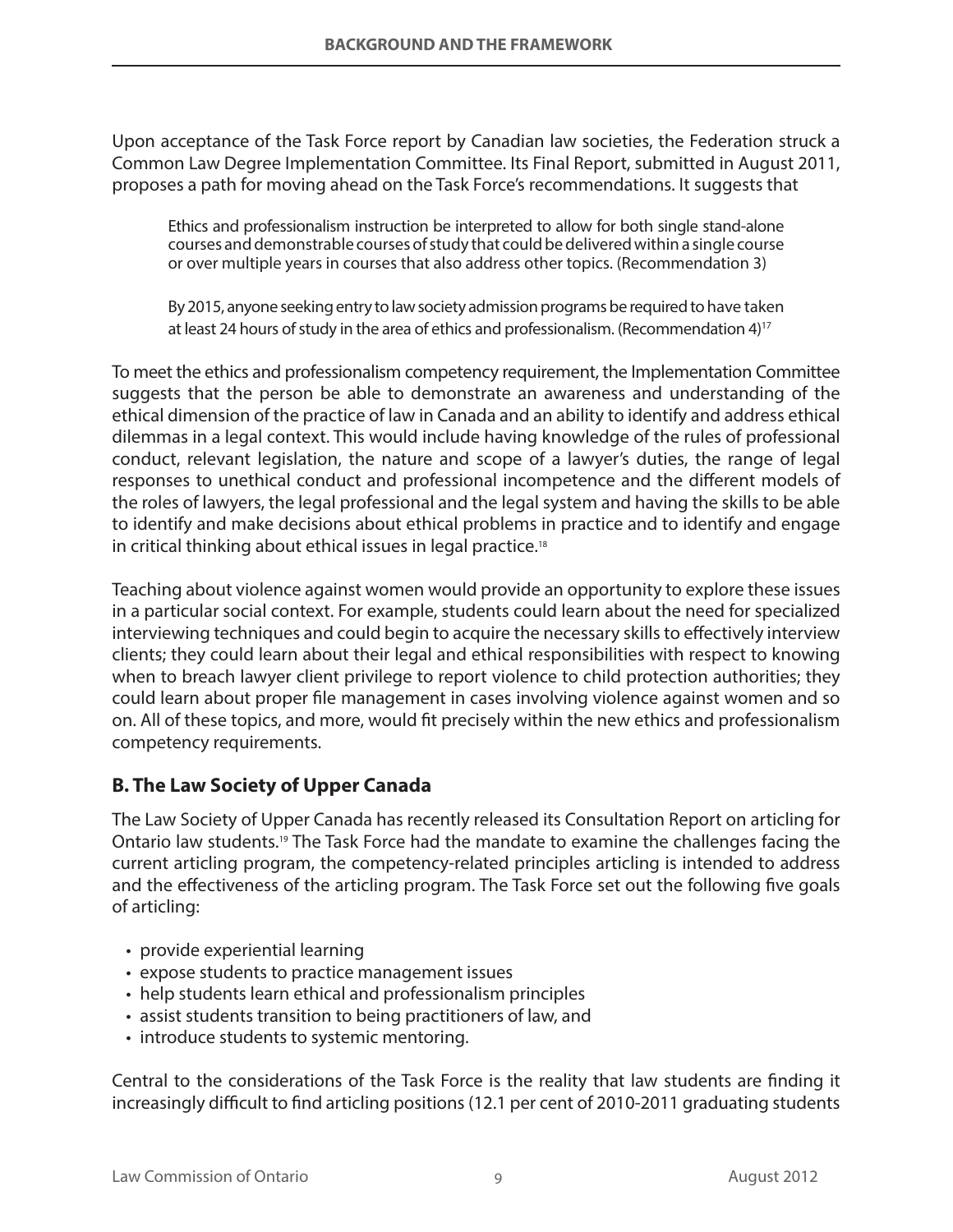were unable to find positions compared to 5.8 per cent in 2007-2008).20

The Task Force has received submissions from a number of interested parties, including one from the University of Ottawa, Faculty of Law Ad Hoc Working Group on Articling and Access to Justice, which identified its key message as being that "the most significant challenge facing the professional licensing system in Ontario is not a general shortage in articling positions. Rather, there is a specific shortage of access to justice-oriented articling positions and, in turn, a shortage of pathways to careers in access to justice-oriented lawyering."<sup>21</sup>

While it is too early to know what the final recommendations of the Task Force will be, it is not too early to see that important connections can be established between the development of curricular offerings focused on violence against women and new approaches to articling, including a possible increased use of clinical articling opportunities.

## **C. The American Experience**

Although the Canadian context may be somewhat different, American institutions and law schools have been addressing the issue of including issues of violence against women in law school curricula more systematically than has been the case in most Canadian law schools. This section therefore reviews the American experience which has been helpful in developing a framework for Ontario law schools.

The work of the American Bar Association Commission on Domestic Violence in this area has been particularly helpful. Its two reports on integrating domestic violence into law school curricula<sup>22</sup> document a multi-year, multi-faceted project that brought together law teachers, law students, community activists, survivors of domestic violence and others at five national conferences to discuss how best to bring the topic of domestic violence into law schools.

The American Bar Association Commission on Domestic Violence established a set of core competencies or learning objectives in its project to incorporate domestic violence into law school curricula as follows:

- What domestic violence is, including dynamics and breadth
- Safety planning
- Confronting stereotypes about victims and perpetrators
- • Understanding survivors of domestic violence
- The need for competent legal representation

Each of these areas is spelled out in some detail. For instance, the discussion about why students need to understand what domestic violence is explains how domestic violence affects conduct in different areas of law, sometimes in non-obvious ways. As the American Bar Association's Commission on Domestic Violence points out,

While conduct such as emotional or financial abuse may not be illegal, it illustrates a perpetrator's use of power and control. When law students understand the dynamics of domestic violence, they will be able to screen for it and comprehend what is happening in a legal case, as clinical students or as practicing attorneys. In family law cases, for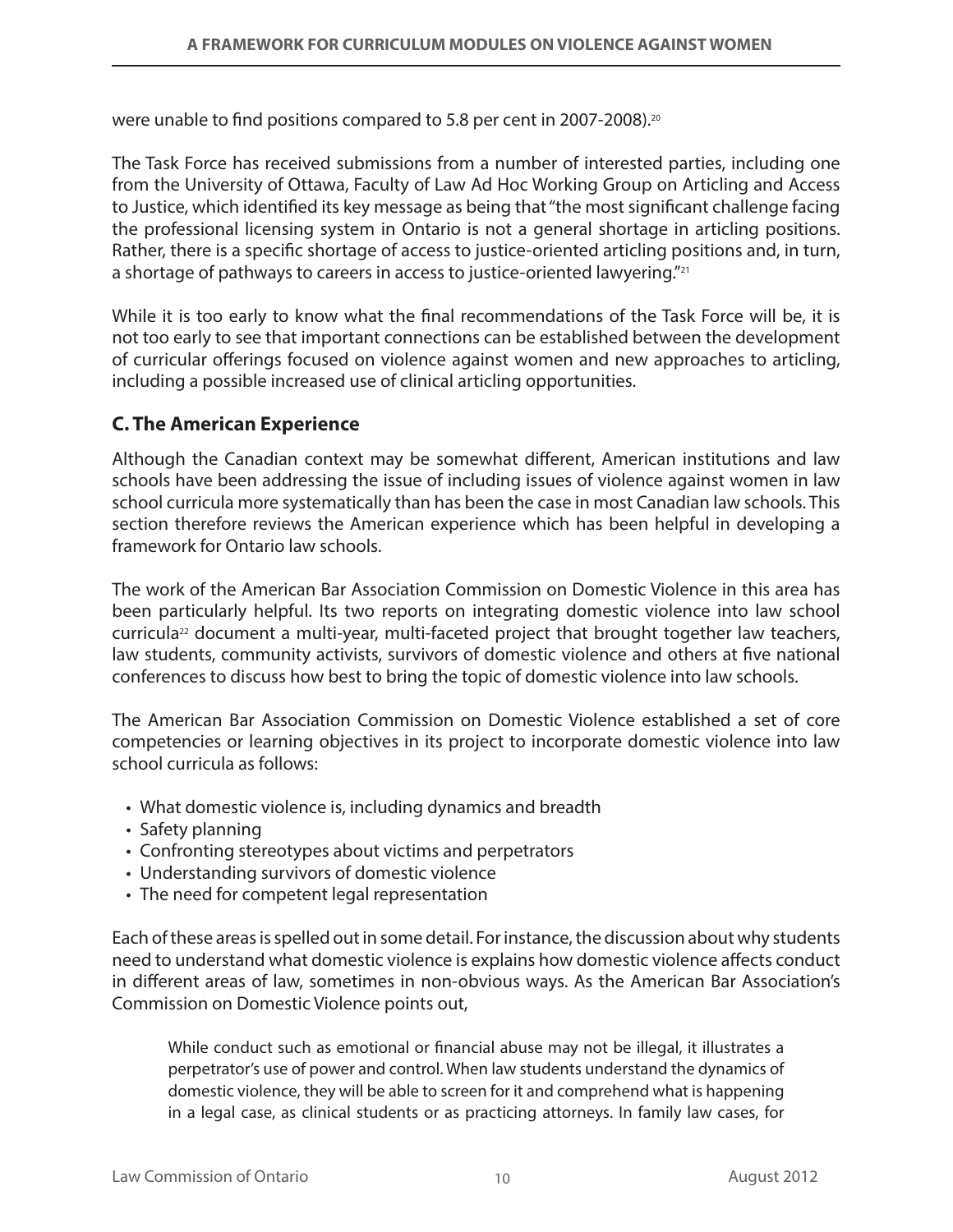example, one party's repeated filing for modifications of visitation arrangements may reflect a batterer's desire to maintain control. Students in poverty law clinics may learn that an abusive partner attempted to have a victim's public benefits or utility services terminated. Understanding that domestic violence is at the root of a client's legal problems can help law students advocate for a just result. For instance, if a victim is facing eviction from public housing due to the violence of a former partner or has been terminated from employment for taking time off to go to court, students may be able to make persuasive public policy or legal arguments to obtain relief.<sup>23</sup>

The Carnegie Foundation for the Advancement of Teaching's study of legal education at 16 American and Canadian law schools set out to "[try] to understand legal education, as well as its implications for the profession it serves, by focusing on the daily practices of teaching and learning through which future legal professionals are formed."<sup>24</sup> Its report speaks to the importance of law schools teaching not just about "the law" but also about lawyering: "That is the challenge of professional preparation for the law: linking the interests of educators with the needs of practitioners and members of the public the profession is pledged to serve – in other words, participating in civil professionalism."25

The study's authors determined that education to prepare professionals involves the following six tasks:

- 1. developing in students the fundamental knowledge and skill, especially an academic knowledge base and research;
- 2. providing students with the capacity to engage in complex practice;
- 3. enabling students to learn to make judgments under conditions of uncertainty;
- 4. teaching students how to learn from experience;
- 5. introducing students to the disciplines of creating and participating in a responsible and effective professional community; and
- 6. forming students able and willing to join an enterprise of public service.26

The Report discusses law school programs that improve integration among what the authors call "the three apprenticeships of professional education":

- 1. The teaching of legal doctrine and analysis, which provides the basis for professional growth
- 2. Introduction to the several facets of practice included under the rubric of lawyering, leading to acting with responsibility for clients
- 3. A theoretical and practical emphasis on inculcation of the identity, values, and dispositions consonant with the fundamental purposes of the legal profession [put more simply, ensuring students understand, through theoretical learning and practical experience, what it means to be a lawyer engaged in the profession of law].<sup>27</sup>

One of the programs the Report reviewed is at the City University of New York (CUNY) School of Law. Its programs aim "to integrate the students' learning of the skills of practice and the ethical demands of professional identity with the more typical courses in civil and criminal procedure, contracts, torts and so forth. Each lawyering seminar is linked to a 'doctrinal' or substantive course, and both are taught by the same instructor."28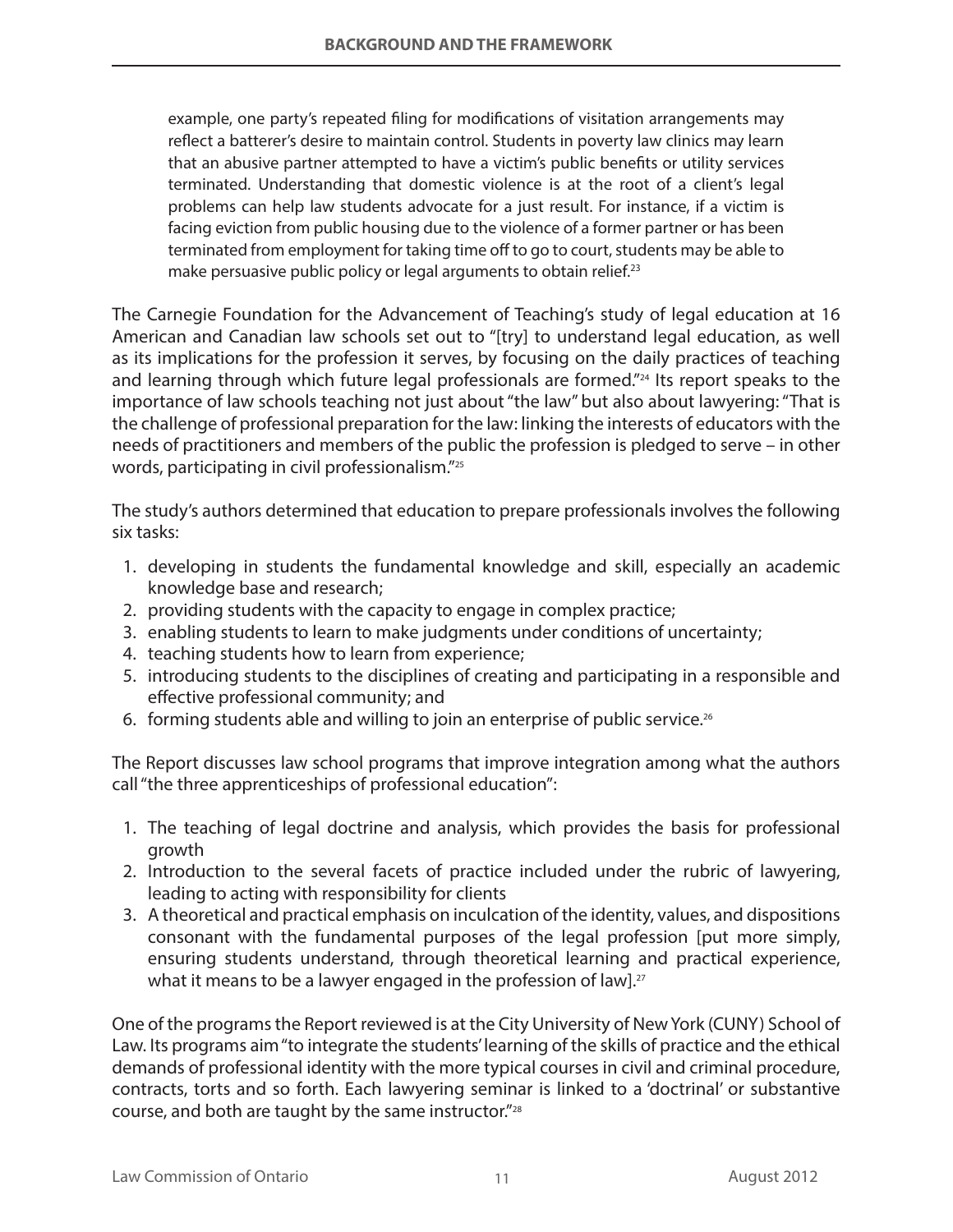The ABA's Commission on Domestic Violence explored the issue of how to teach about domestic violence at some length. In its report When will they ever learn?, it concluded that domestic violence legal issues should be incorporated throughout law school curricula as well as raised in core curriculum courses. In its later report Teach Your Students Well, the Commission sets out in some detail how to raise the issue across the law school curriculum in courses including civil procedure, constitutional law, contracts, criminal, employment, evidence, family, immigration, international, lawyering and legal research, legislative drafting, poverty law and public welfare, professional responsibility, property, tax and torts. In each course area, the Commission proposes issues to be highlighted, sample hypotheticals and follow up questions for class discussion or student assignment.29

Because of the significant differences in both law and legal procedure between the United States and Canada, the actual content ideas proposed by the ABA are of little use to this project. However, the structural proposals made in the American project are extremely helpful in thinking through how this issue can be effectively taught at Canadian law schools.

The ABA project worked with professors and practitioners from across the United States to develop a set of "teaching tools" intended to offer guidance and support to professors who want to include domestic violence issues into their courses. These tools formed a useful starting point for this project's discussions about effective teaching methods. The ABA tools include the following:

- case law
- • statutory analysis
- court television
- reflection papers
- quest speakers
- role play scenarios
- educational videotapes
- • court-watch, and
- research papers.<sup>30</sup>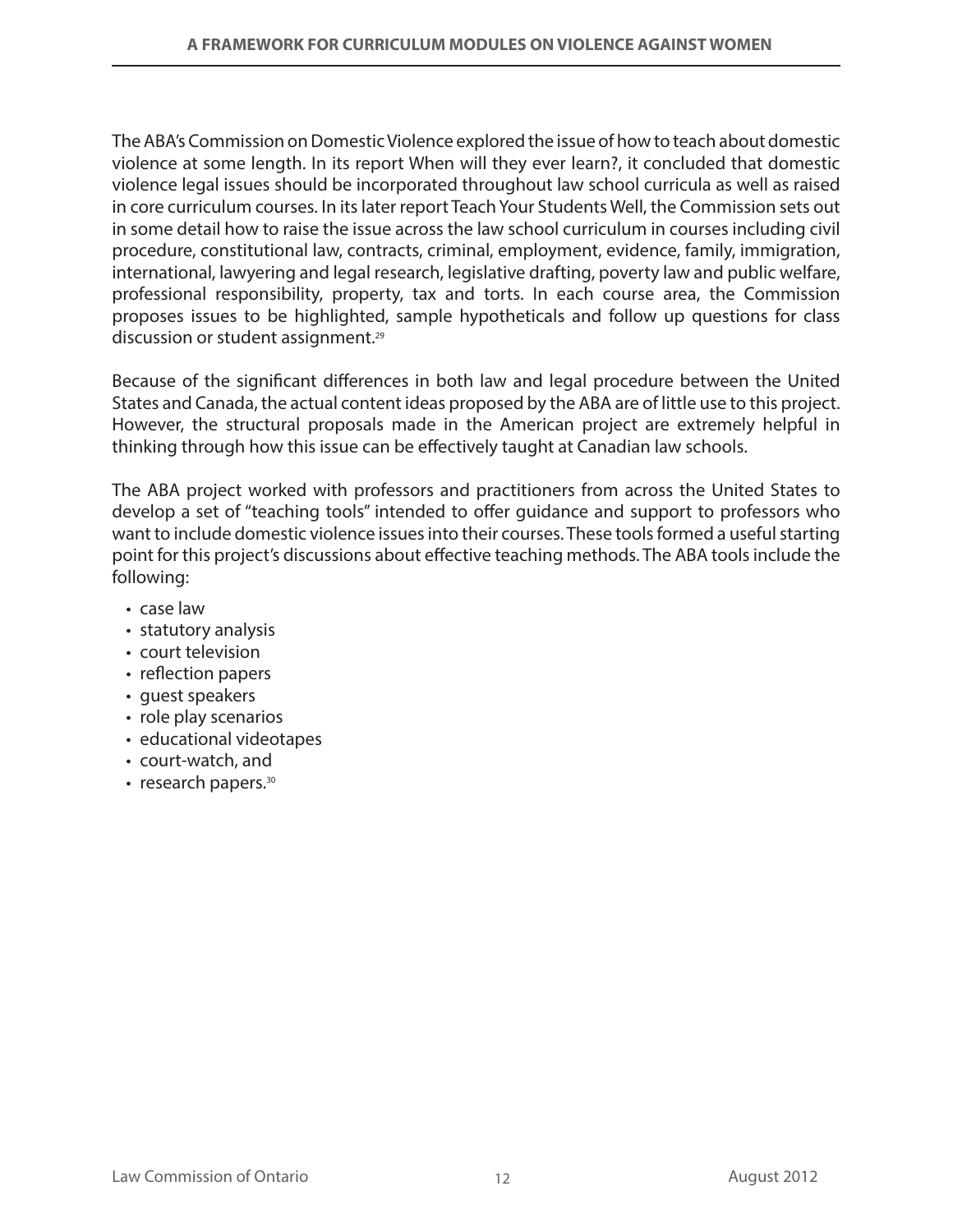## **V. A FRAMEWORK FOR INCLUSION OF VIOLENCE AGAINST WOMEN ISSUES IN LAW SCHOOL CURRICULA**

## **A. Introduction**

Based on the research and experience described previously and on the contributions of members of the Advisory Group and student focus groups, the LCO has developed a framework for the inclusion of issues relating to violence against women in the curricula of Ontario law schools. We have deliberately chosen a framework approach rather than developing a specific curriculum in order to allow greatest flexibility and to recognize the need for curriculum to evolve to meet changing circumstances. The framework is composed of the following elements:

- 1. principles governing its formation;
- 2. the objectives to be satisfied by including these issues in the curriculum;
- 3. core competencies to be developed by students;
- 4. curriculum content;
- 5. course formats; and
- 6. pedagogical techniques.

In addition, the framework includes examples of curriculum design for the following three courses: family, criminal, and legal ethics and professionalism.

## **B. Principles Governing the Framework's Formation**

Throughout this initiative, we have worked from the principles set out by the Federation of Law Societies of Canada in its work on the Canadian common law degree, as well as by the other studies referenced above in this report. In particular, we have been mindful of the following:

- The focus needs to be on learning outcomes and not necessarily or solely on the specific context to achieve those outcomes.
- Individual law schools need to determine how their graduates accomplish the required competencies.
- • The principle of academic freedom and law schools' own expectations about course content and teaching apply.
- Law students need to learn about lawyering as well as about "the law".
- Students learn best when provided with an array of learning methods and formats and when they can apply doctrinal learning to real life situations.

## **C. Objectives to be Satisfied**

At the macro-level, curriculum on violence against women has the objective of preparing students to enter the profession of law with the following characteristics:

- a comprehensive understanding of the issue of violence against women and its implications across all areas of the practice of law;
- the skills needed to competently manage files involving violence against women issues;
- the knowledge required to play a role in working to shape social policy responses to violence against women; and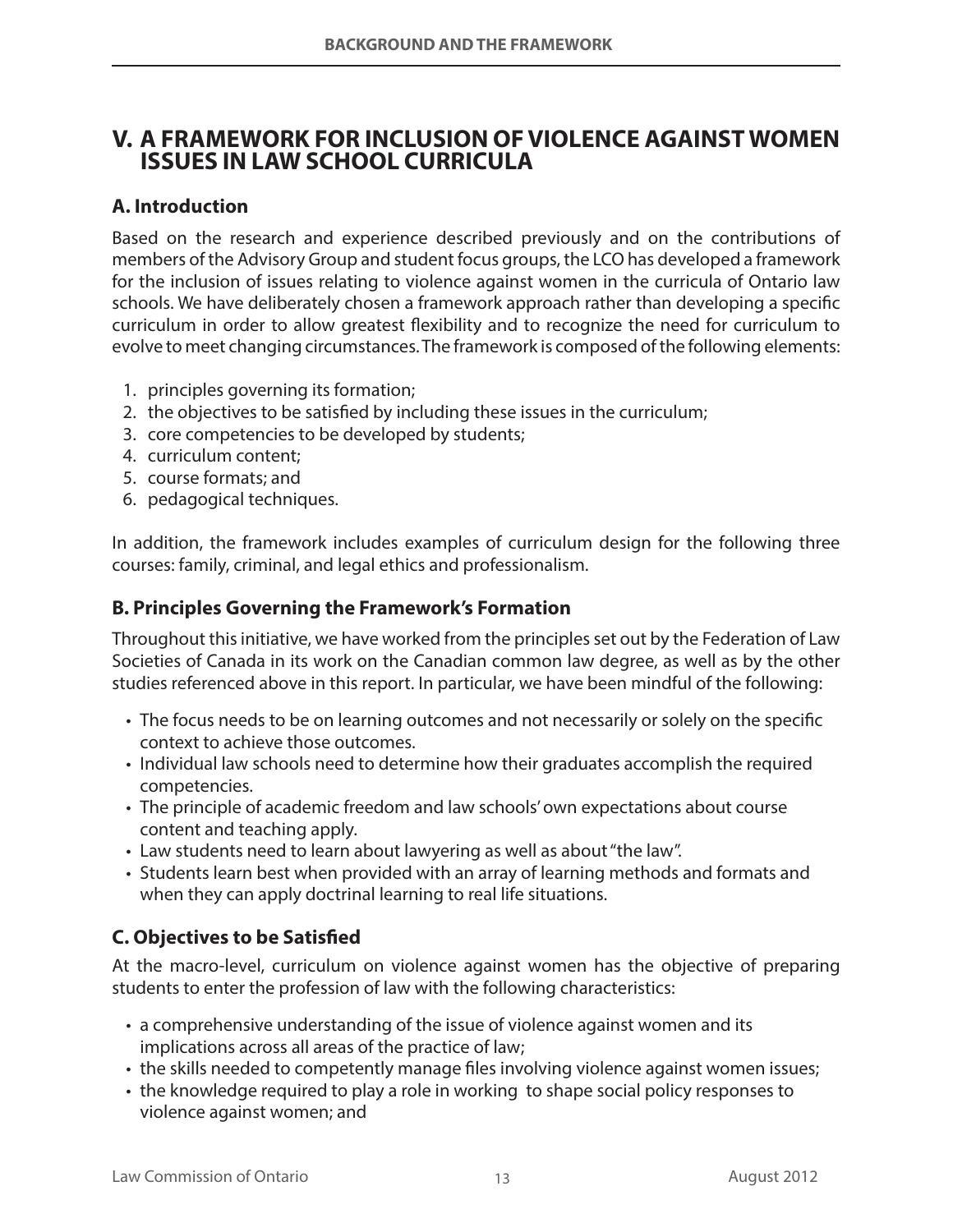• the knowledge required to play a role as members of their professional community in bringing an end to violence against women.

## **D. Core Competencies**

## **1. Introduction**

To assist us in developing model course components at the micro-level, we first established a set of core competencies for law students with respect to their learning about violence against women. To do that, we turned to existing work in Ontario and elsewhere.

Over the past several years, the Ontario Women's Directorate has funded approximately 20 domestic violence training and education projects. These have been aimed at many sectors, including health, education, justice and social services.<sup>31</sup> Within the justice sector, training and education has been developed for the following groups:

- $\cdot$  judges, through the National Judicial Institute<sup>32</sup>
- $\cdot$  lawyers, through Legal Aid Ontario<sup>33</sup>
- Ministry of Community and Safety and Correctional Services staff,<sup>34</sup> and
- training of Crowns by the Ministry of the Attorney General.<sup>35</sup>

Each project has developed core competencies that are relevant to its sector and that have been helpful as we have identified the competencies for education for law students.

## **2. Competencies**

#### **Knowledge**

Law students should develop the following competencies with respect to their knowledge of issues around violence against women:

- • familiarity with the dynamics and types of abuse, including how, when and where it can happen, and ability to recognize some of its indicators in clients and files;
- an understanding of the differing ways in which violence against women is manifest in different communities36;
- an understanding of the impact of violence against women on both women and children;
- an understanding of the relationship between violence and various legal issues and areas of law;
- • an understanding of the impact of violence on a victim's ability to interact with legal systems; and
- familiarity with characteristics of abusers and how these affect the abuser's relationship with legal issues, areas of law and legal systems.

#### **Best practices**

Law students should develop the following competencies with respect to implementing best practices in relation to violence against women:

• establish safe environments for all clients to allow disclosure of abuse where appropriate;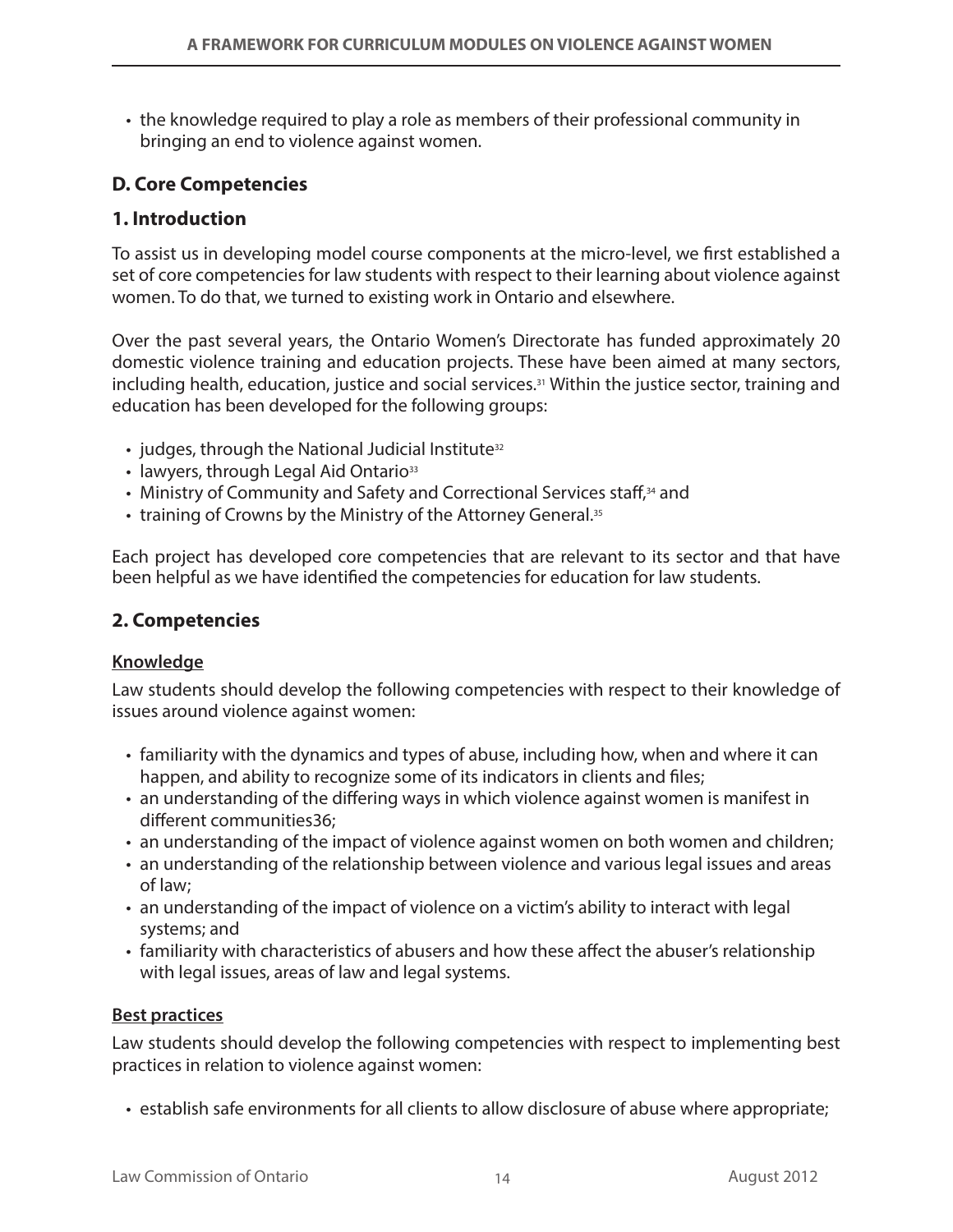- create a professional relationship of trust with clients once abuse has been disclosed;
- • create a physical and emotional safety plan for clients as well as for herself or himself and the law practice generally; and
- integrate knowledge of abuse into how he or she handles the case/file.

#### **Skills**

Law students should develop the skills to allow them to do the following in their cases with respect to violence against women:

- screen for violence against women/domestic violence;
- be aware of violence against women risk factors;
- know when to refer for a full assessment;
- be able to respond appropriately to a disclosure of abuse or violence;
- make effective referrals to community services;
- conduct an effective interview with a client who has experienced abuse;
- conduct an effective interview with a client who has perpetrated abuse;
- manage files involving violence against women appropriately; and
- manage the impact of this work on themselves.

#### **Professional role(s)**

Law students should develop competences that are necessary for them when they deal with violence against women in the following roles:

- legal counsellors to their clients;
- • officers of the court; and
- members of a professional community.

#### **Ethics**

Law students should learn how to ensure the following ethical conduct in relation to violence against women:

- identify and respond to violence against women regardless of their professional role or area of law practised;
- address ethical issues that arise when they suspect violence against women has occurred or is occurring;
- understand the ethical issues involved in representing victims/alleged victims and abusers/alleged abusers; and
- understand the issues related to children in a family in which violence against women has or is occurring.

## **E. Curriculum Content**

Using the core competencies as a guide, we suggest the following proposed topics about violence against women that could be included in law school courses. While the actual teaching of this material will be a decision made by individual faculties of law and individual professors, it seems important that the first two topics below form an introduction to the other topics and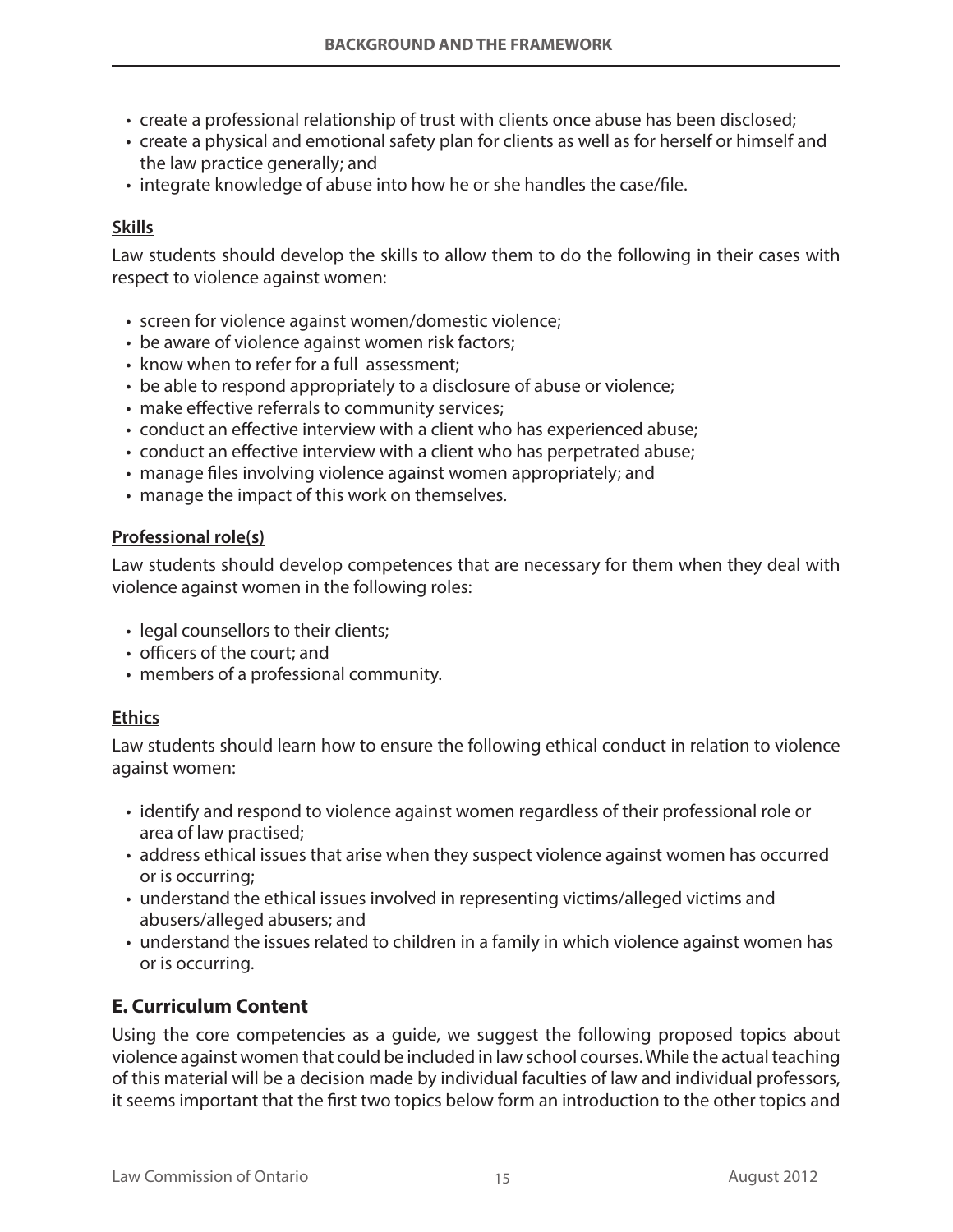that as many students as possible be exposed to these two topics, even if they do not pursue this area of study any further.

### **1. Setting the foundational context**

- Explain why violence against women requires recognition in the curriculum.
- Establish an approach based on the intersectionality of factors such as culture, race, gender, ability, religion, age, sexual orientation, citizenship status, geographic location and other characteristics reflective of Canada's pluralism and diversity.
- Explain the importance of a gendered analysis.
- Introduce practices in other jurisdictions.

### **2. What is violence against women?**

- Provide definitions of violence against women.
- Explain and discuss how violence against women occurs in the public sphere.
- Explain and discuss how violence against women occurs within the family.
- • Explain and discuss different ways the law addresses violence against women.
- • Briefly discuss what "violence against women" means in other jurisdictions.

### **3. Family law**

- Establish the statutory framework.
- Identify provisions and case law relating to custody and access.
- Identify the law governing child protection.
- Explain and discuss the impact of violence against women on family court proceedings.
- Explain and discuss issues relevant to representing abusers/alleged abusers.
- • Explain and discuss other processes for addressing the consequences of violence against women (e.g., mediation).
- Explain the relationship between Family and Criminal Court and the Domestic Violence Court.

#### **4. Criminal law**

- Provide an overview of criminal law and violence against women.
- Identify key issues in domestic violence (e.g., mandatory charging, victim response to charges/prosecution, bail) and sexual violence (e.g., production of third party records, consent, trafficking of women and children).
- • Explain and discuss the role of the "victim".
- Explain and discuss issues involved in representing persons accused of committing violence against women.
- Explain plea bargaining in the context of violence against women.
- Identify evidentiary issues relevant to violence against women.
- Identify and discuss sentencing options.
- Identify and discuss restorative justice processes.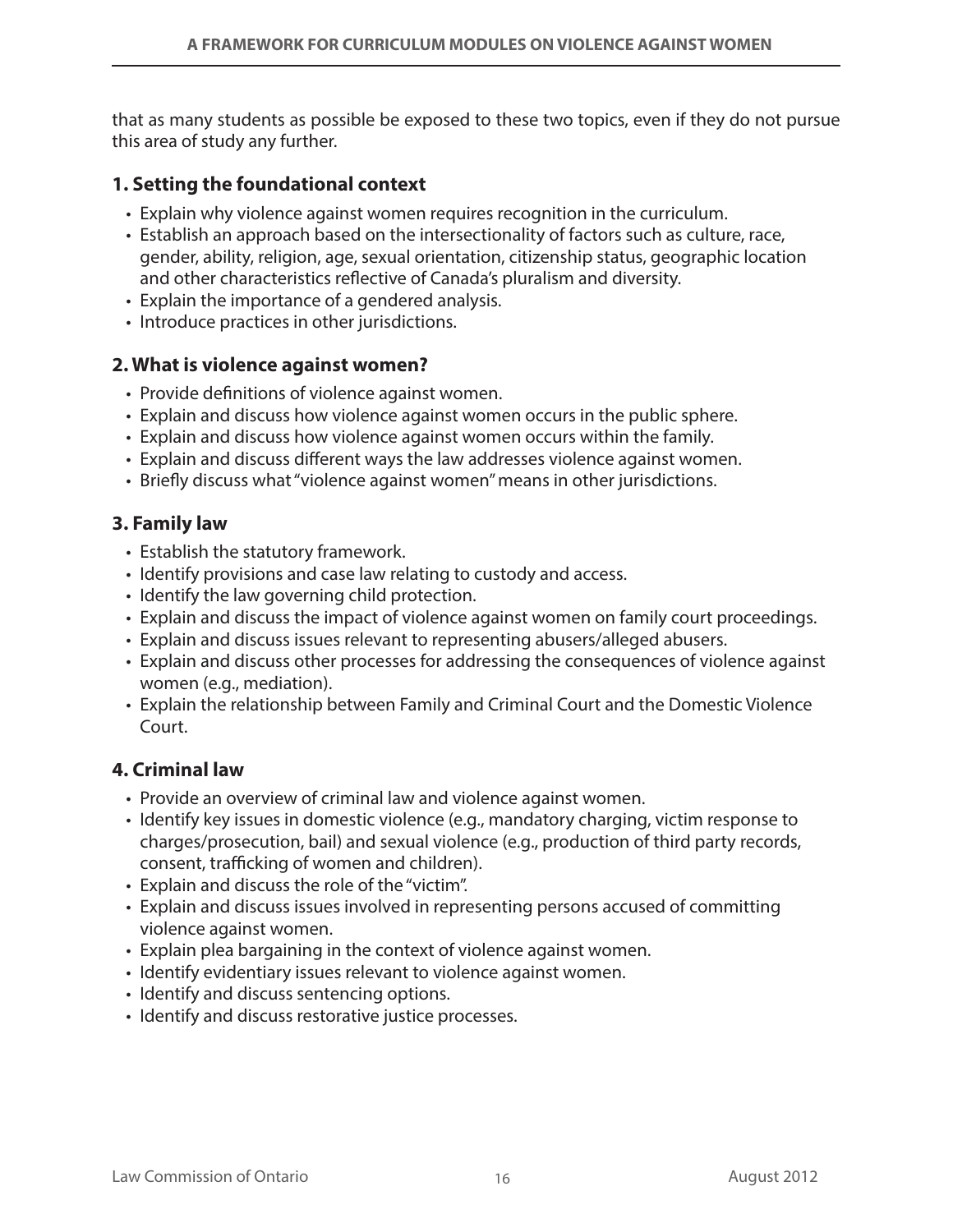## **5. Immigration and refugee law**

- Establish the statutory and regulatory framework for immigration and refugee law.
- Explain and discuss the difference and similarity of and relationship between individual and state violence.
- • Explain and discuss the role of violence in the refugee claimant's home country.
- How violence against women might occur, responses to it and issues that arise among immigrant communities in Canada.

## **6. Social welfare law**

- Explain and discuss social assistance issues for victims of violence against women.
- Explain and discuss housing issues for victims of violence against women.
- • Explain and discuss disability pensions for victims of violence against women.

### **7. Tort Law**

- Explain the use of tort law in cases of sexual violence, including institutional cases.
- Explain a cost/benefit analysis of tort law in domestic violence cases.
- Explain and discuss challenges and barriers to the use of tort law in domestic violence cases.

#### **8. International Law**

- Identify international instruments that could be used to address violence against women (e.g., Committee on the Elimination of Discrimination Against Women, Protocol to Prevent, Suppress and Punish Trafficking in Persons, Especially Women and Children [the Palermo Protocol], Inter-American Commission on Human Rights, International Court of Justice).
- Explain and discuss the use of these instruments to address violence against women in Canada, particularly violence against Aboriginal women, and including trafficking of women and children.
- • Explain and discuss the challenges and barriers to the use of these instruments.

## **9. Quasi-legal remedies**

- Identify the applicability of human rights codes and commissions.
- Identify the applicability of administrative law processes and remedies.
- Identify the applicability of workplace safety legislation (e.g., Part III.0.1 of the Occupational Health and Safety Act).
- Identify the applicability of the Criminal Injuries Compensation Board.
- Identify the applicability of proceedings governed by professional colleges.

#### **10. Alternative dispute resolution**

- Identify and discuss the following forms of dispute resolution in cases of violence against women, including when appropriate, advantages and disadvantages, and special issues to be noted:
	- o mediation:
	- o arbitration;
	- o collaborative family law; and
	- o plea bargaining.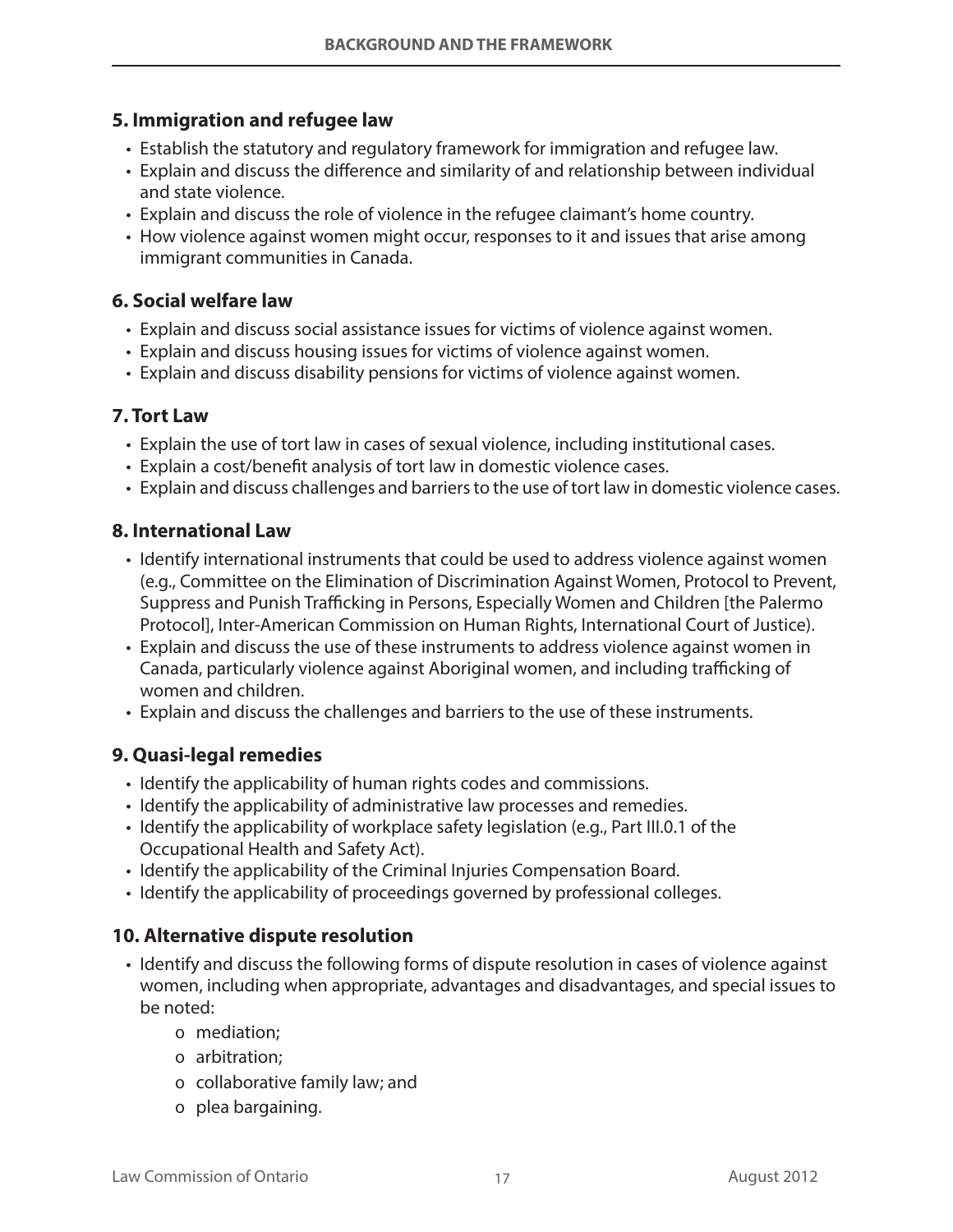## **11. Public Policy**

- Discuss working with government to effect violence against women policy reform.
- Explain and discuss related non-legal issues that require policy attention (e.g., housing, income security).
- Explain and discuss issues that arise in supporting women who do not want to engage with the law.
- Explain and discuss the role of the community in preventing and responding to violence against women (e.g., initiatives such as "Neighbours, Friends and Families"<sup>37</sup>).

## **12. Other areas of law and violence against women**

- • Explain the following in courses such as real estate, contracts, wills and estates, and administrative law:
	- o when violence against women can arise;
	- o how to recognize it; and
	- o how to handle it.

### **13. Ethics, professionalism and practice considerations**

- • Explain the importance of being ready for the possibility of violence against women and/ or domestic violence with any client.
- Explain how to screen for violence against women/domestic violence without "looking" for it.
- Explain the duty to report and circumstances when solicitor/client privilege may be breached.
- Explain the Crown and police duty to report to child protection authorities.
- Identify and discuss practice tips for working with an abuser as well as a survivor.
- Identify and discuss special conflict of interest/confidentiality considerations.
- Identify issues relating to file management.
- Identify the need for and issues related to safety planning for the lawyer and her/his staff.

## **F. Course Formats**

There are a number of possible approaches to the integration of violence against women materials in law school curricula. Each carries with it some advantages and some disadvantages. The approaches should be assessed against the objectives of ensuring that all students are provided with basic information about violence against women in the context of their roles as lawyers. Each law school has its own curriculum approval process. Ensuring that all students are provided with some basic information (perhaps through the modules addressing "Setting the Foundational Context" and "What is Violence against Women?") requires a formal process to create, for example, an intensive week dealing with the issues or inclusion of the ethical issues in an ethical lawyering course. To provide a more in depth understanding of the subject matter, individual professors could incorporate relevant issues into existing courses; however, this alone does not ensure that all students have some exposure to the issues. Accordingly, to be effective, law schools need to take a systemic approach to how they will include violence against women issues in the curriculum, as well as ensure that professors are knowledgeable in the issues and supported in their teaching and interaction with students. There are a number of ways to include these issues in the curriculum, including the following: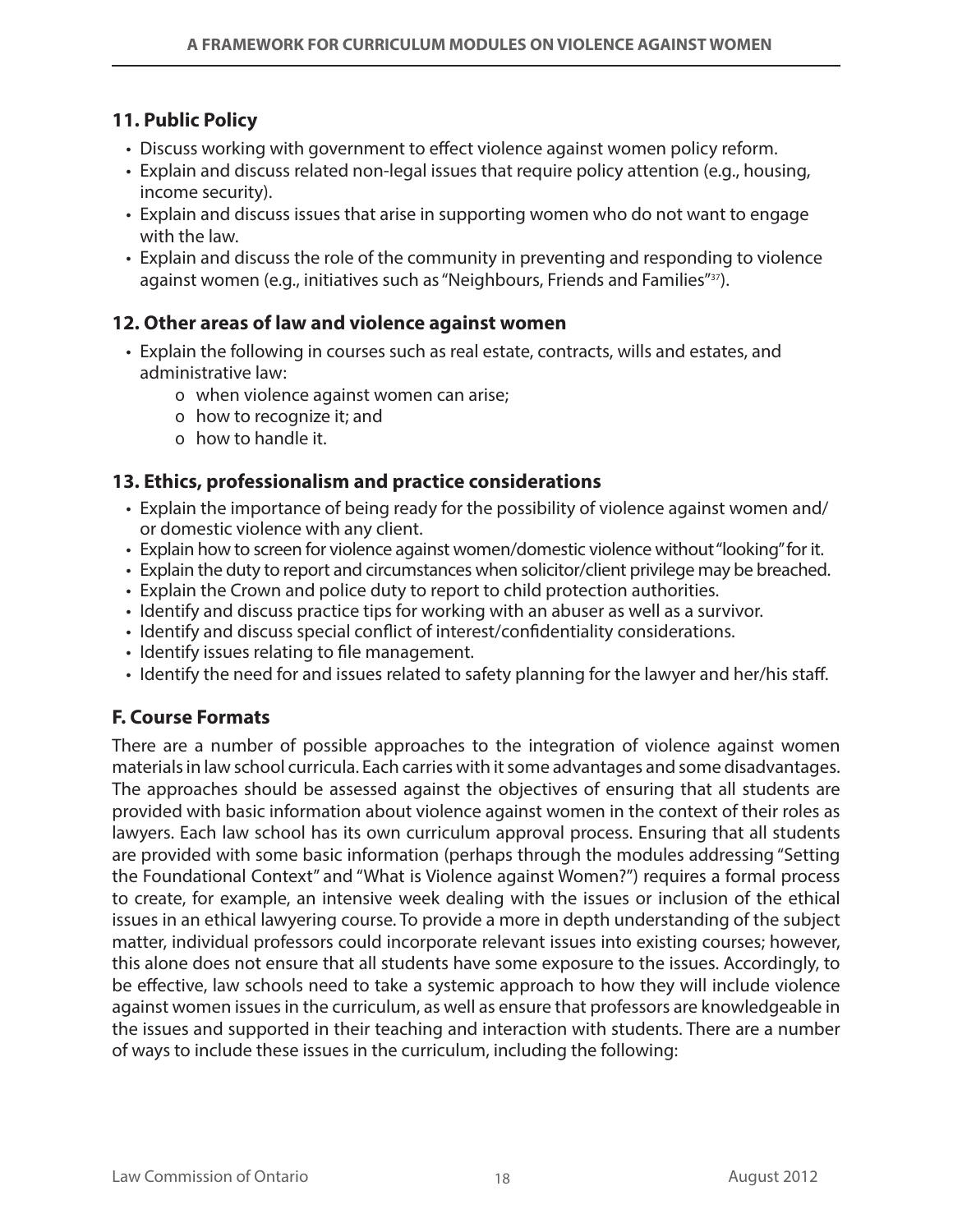- The curriculum process and/or individual faculty members could embed reference to the issue in every first year course.
- The law school could create a separate, mandatory first year course on violence against women.
- The curriculum process and/or individual professors could incorporate the topic into existing mandatory first year perspective courses such as some Canadian faculties of law already offer.
- The curriculum process could create a mandatory intensive week or month-long curriculum on issues relating to violence against women.
- The curriculum process and/or individual professors could incorporate the issues into upper year courses.
- The curriculum process could create specialized courses for students interested in a more in-depth examination of the topic.

This initiative's Advisory Group and students in a series of focus groups held at a number of Ontario law schools were asked how to incorporate violence against women issues into the law school curriculum (see Appendix B for the notes from the student focus groups). There was no consensus in the responses, although certain themes emerged from both the Advisory Group and the students.

There was no doubt that people felt strongly that all law students should learn about this topic; however, there were different opinions about the quality of both learning and teaching when material is mandatory. Some students, in particular, felt strongly that mandatory courses would be treated with disrespect by their colleagues who did not see violence against women as an important part of their law school learning. Some faculty were concerned that some of their colleagues might interpret mandatory curriculum as an infringement of their academic freedom.

Most advisors and students felt that some material should be introduced in first year courses, since this curriculum is mandatory for all students and that specialized upper year courses would also be helpful for those who have an interest in the topic.

The concept of creating a teaching resource for professors was also seen as a positive approach. This would provide a valuable resource for professors who do not have a background in this area but who are interested in incorporating relevant case law, academic articles and other sources and approaches into existing courses. As noted earlier in this report, it might be possible for existing internal teaching clinics to incorporate violence against women as an issue.

There was a generally positive reaction to the idea of incorporating some violence against women content into ethics and professionalism courses so that law students would realize from the beginning of their careers that there is an ethical and professional duty to be aware of this issue regardless of their area of practice.

Ultimately, it seems that a mixed approach may be best, for example as follows:

- incorporating violence against women issues into first year courses
- expanding on already existing upper year specialty courses
- developing a teaching resource touching on all major areas of law to support professors in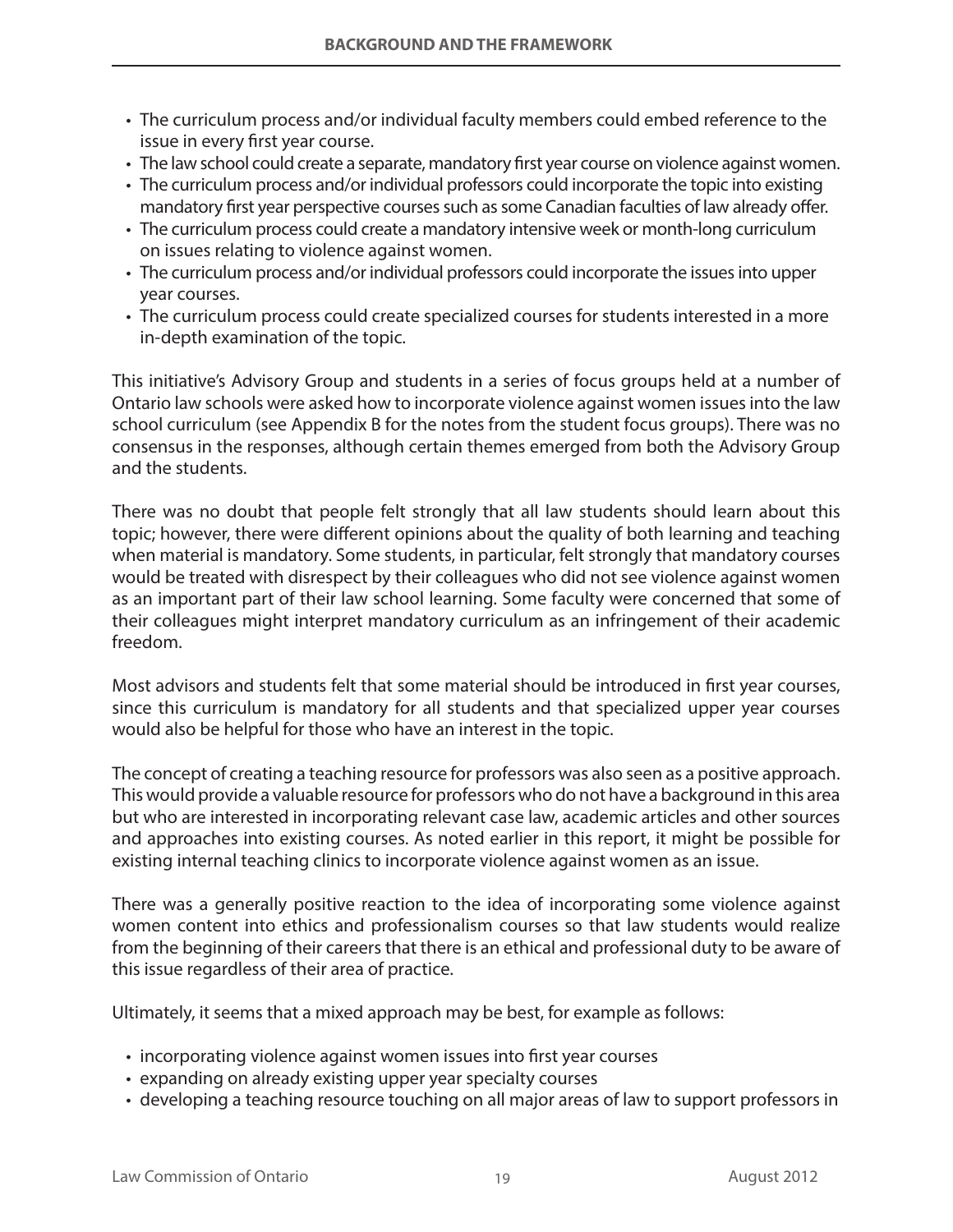incorporating violence against women issues into existing curricula

• including discussions about violence against women into ethics and professionalism courses.

## **G. Pedagogical Techniques**

In discussions with faculty, practitioners and students, the following ideas, some of which overlap with the ABA ideas referred to, were generated about how to teach this issue effectively:

- clinical placements
- • case and statute law
- fact scenarios/case studies
- skills development (e.g, interviewing techniques)
- quest speakers
- • community resources
- ethical issues and questions posed throughout a course
- role playing
- films and videos
- lectures
- reading resource list
- web-based interactive techniques
- digital sources of information
- • critical journaling and reflective papers.

One model considered was that of the domestic violence courses offered to judges by the National Judicial Institute. These courses are taught from a skills development/trial management perspective. They are intensive three to four day courses, with a relatively small group of judges (30 to 40) working together throughout the course. The judges work with a single case study and engage with the family at various stages throughout the court (family or criminal) process. Videotapes with actors playing the parts of the man and woman and lawyers and judges playing the parts of lawyers and judges show specific proceedings and are interspersed with live lectures, comments from a panel of experts, and small group work.

General response to this teaching method has been very positive. It could be considered in the law school context; however, it is likely to be most effective in a time-limited intensive setting. The National Judicial Institute is making the resources from these programs, as well as from relevant courses on victims, available to law professors who wish to integrate them into teaching on violence against women.

Students in one focus group had an interesting discussion about the use of guest speakers. All agreed that the expertise offered by guest speakers (for example, survivors of violence, practitioners specializing in violence against women work, shelter workers, Crown Attorneys, victim assistance workers, police) would enrich any course. However, concern was expressed that some law students might take non-lawyer speakers less seriously than lawyer speakers and that there might be a tendency to see any guest speaker on this issue as carrying a "bias" that would prevent them from making an "objective" presentation of the issue.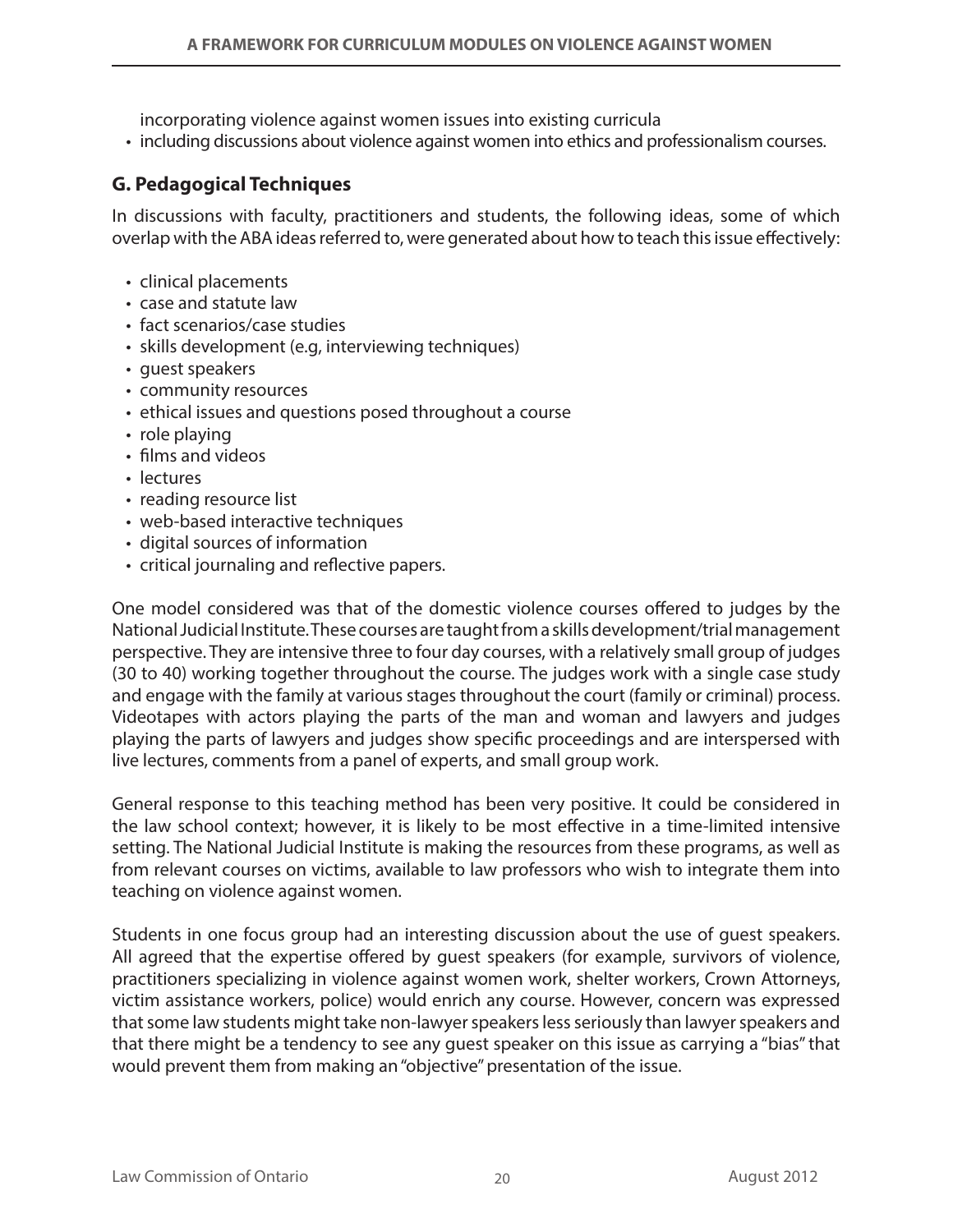Although none exist within Canadian law schools, domestic violence clinics are not uncommon in American law schools. Camille Carey examines the role of clinics in advancing domestic violence lawyering and argues for a larger and broader role for clinics in this regard:

While family law representation meets an important need for victims, it is only one set of the multitude of potential needs for victims of domestic violence. Our focus on family law routinized domestic violence advocacy, and stymied understanding of its broader effects and possibilities. To move domestic violence law and advocacy forward, we need to more actively engage in dialogue about priorities for civil domestic violence advocacy and take braver and broader steps on behalf of victims.<sup>38</sup>

Carey summarizes the priorities of a number of specific domestic violence law school clinics. These clinics use a variety of models. Some are stand-alone, in-house student law clinics. Others are partnerships between law schools and existing community legal clinics (not unlike the relationship between Osgoode Hall and Parkdale Community Legal Services in Toronto except that, in the American experience, the partnership is focused entirely on domestic violence law). In these cases, the students participate in externships in the community that also carry a seminar and/or paper component that allows them to reflect on their clinical experiences. In other cases, law students work with community domestic violence organizations that would not otherwise be able to offer legal support to their clients (for example, shelters).

While not a university based clinical model, the University of Toronto's Faculty of Law has an ongoing partnership with the Barbra Schlifer Commemorative Clinic, a legal clinic in downtown Toronto providing legal representation and other services exclusively to women who have experienced violence where a small number of students are placed for academic credit. This is considered an externship placement.

Pro Bono Students Canada (PBSC) offers opportunities for students that fit the externship model. Every law school in Ontario has at least one PBSC project that deals with violence against women. Students are partnered with community agencies where they play a legal role of some kind, such as undertaking research, writing papers, assisting with policy development, providing training and education, among other activities.

Internships provide another learning opportunity for students. The University of Ottawa already offers research internships in which students are placed outside the law school and earn 3 credits for 125 hours of work. The National Judicial Institute takes three students in this program and is committed to taking at least one whose sole focus is domestic violence. This is a model that could be expanded to other law schools.

Ontario's Family Justice Centres could incorporate legal intern positions, which would create an opportunity for law students to work with legal issues in violence against women cases in a community setting and to learn about the role community organizations and social agencies play in responding to domestic violence.

Another model is the public interest requirement at Osgoode Hall Law School. Students are required to complete a minimum of 40 hours of unpaid law-related public interest work before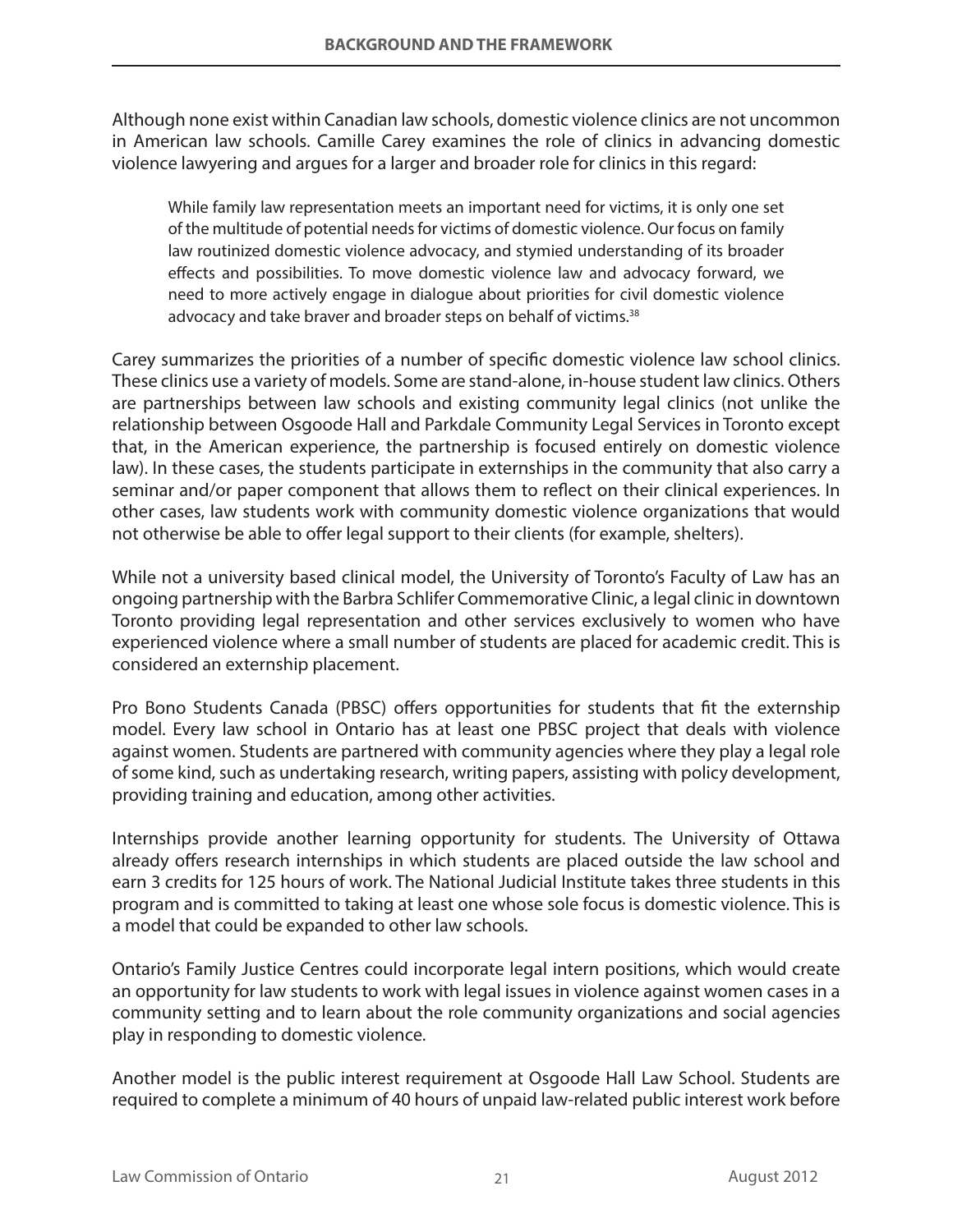graduating. Osgoode students have been placed at organizations that either are dedicated to or have the potential to be dealing with violence against women issues: Flemington Community Legal Services; Community Advocacy & Legal Centre (Belleville); Barbra Schlifer Clinic; CLASP; Metropolitan Action Committee on Violence against Women and Children (METRAC); No Means No; Ontario Women's Justice Network; and Parkdale Community Legal Services.

There are a number of clear pedagogical benefits to clinic-based learning, many of which are enunciated by both Carey and the ABA in its reports. Among other things, students are able to

- learn interviewing and other important skills in a real-life setting;
- understand the complexity and intersectionality of domestic violence and the law;
- learn about non-legal community resources and services for survivors of domestic violence;
- develop critical perspectives on law;
- develop the skills to engage in effective problem solving and planning, both emergency and long term; and
- learn the importance of using a client-empowerment model when working with this client population.

As well, clinics offer important legal services to a vulnerable and under-represented community and provide the opportunity for university-community relationship building.

As Carey concludes, in a comment that could be applied generally to teaching law students about violence against women:

Canadian law schools and law societies are considering an increased role for law student clinics, which makes this an ideal opportunity to discuss the establishment of some clinics that are focused on the legal needs of survivors of violence against women.<sup>39</sup> We note that some law schools, including Queen's University, have issues of particular concern to older adults or persons with disabilities in their clinic work. For example, Western Law specifically identifies wills and powers of attorney for these communities as part of the assistance available at Community Legal Services.<sup>40</sup>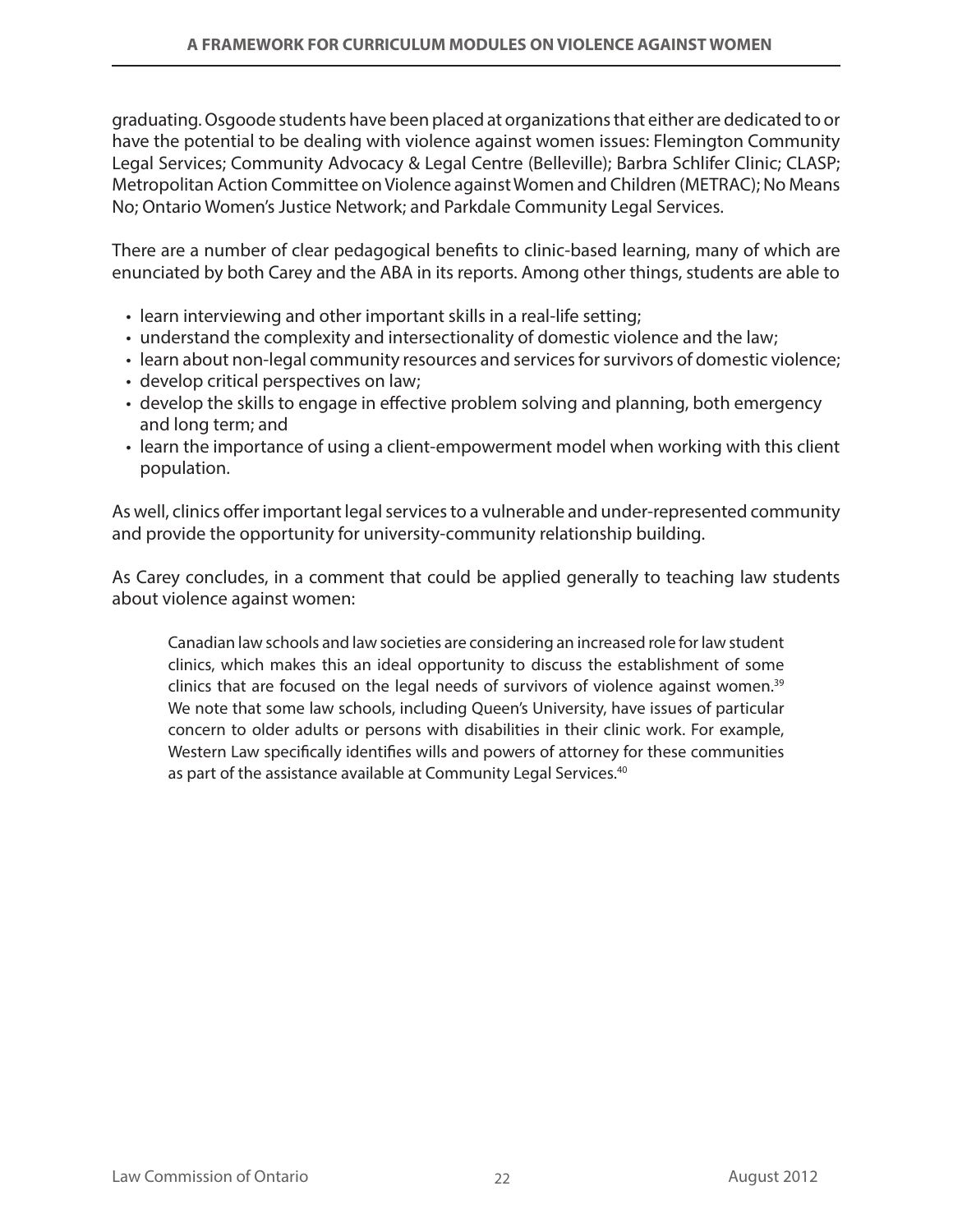## **VI. BRINGING IT TOGETHER: FIVE EXAMPLES**

This initiative has further expanded on the content of five of these areas to provide a course description, key themes, possible teaching methods and proposed readings, including case law. These modules are the following:

- setting the foundational context;
- what is violence against women;
- family law;
- • criminal law; and
- ethics, professionalism and practice considerations.

These have the potential to be the beginning of a longer project to flesh out all of the 13 topic areas identified above and appearing as Appendix C at the end of this Report.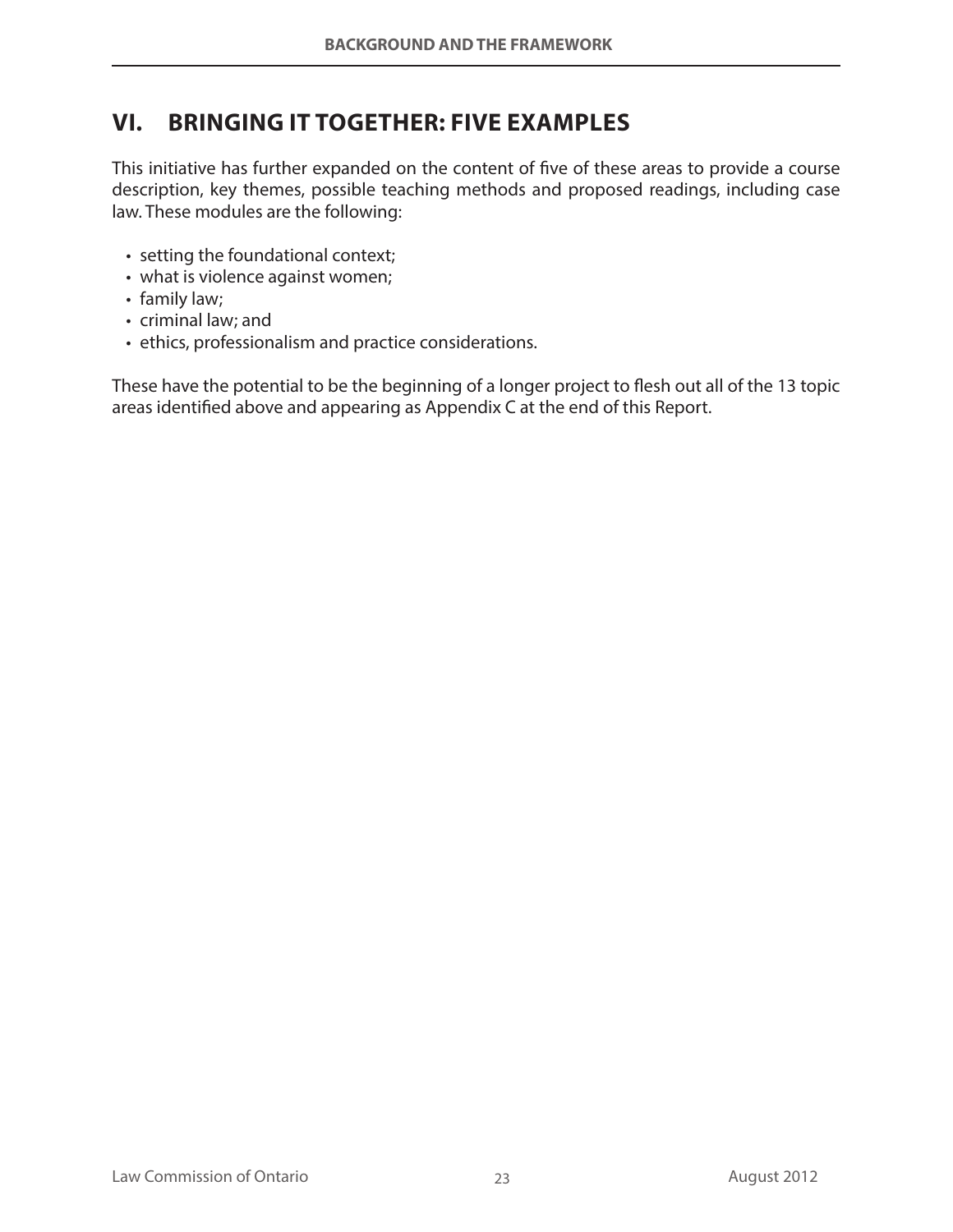## **VII. NEXT STEPS**

This initiative has allowed us to begin what needs to be an ongoing process and collaboration to integrate teaching about violence against women into law school curriculum. We see the following as important next steps to ensure the work done in this initiative can move forward:

- 1. Circulate the report to the following organizations:
	- a. Ontario Women's Directorate
	- b. Ontario law deans
	- c. Law Society of Upper Canada
	- d. Ontario Bar Association
	- e. Law Foundation of Ontario
- 2. Consider ways in which the materials can be used as the basis for similar modules in other disciplines.
- 3. Pursue further initiatives with OWD or other possible funders, including the following:
	- a. Development of workshops to assist professors in teaching about violence against women
	- b. Development of expanded curriculum
	- c. Development of teaching resources for professors, and
	- d. Development of learning resources, strategies and opportunities for students.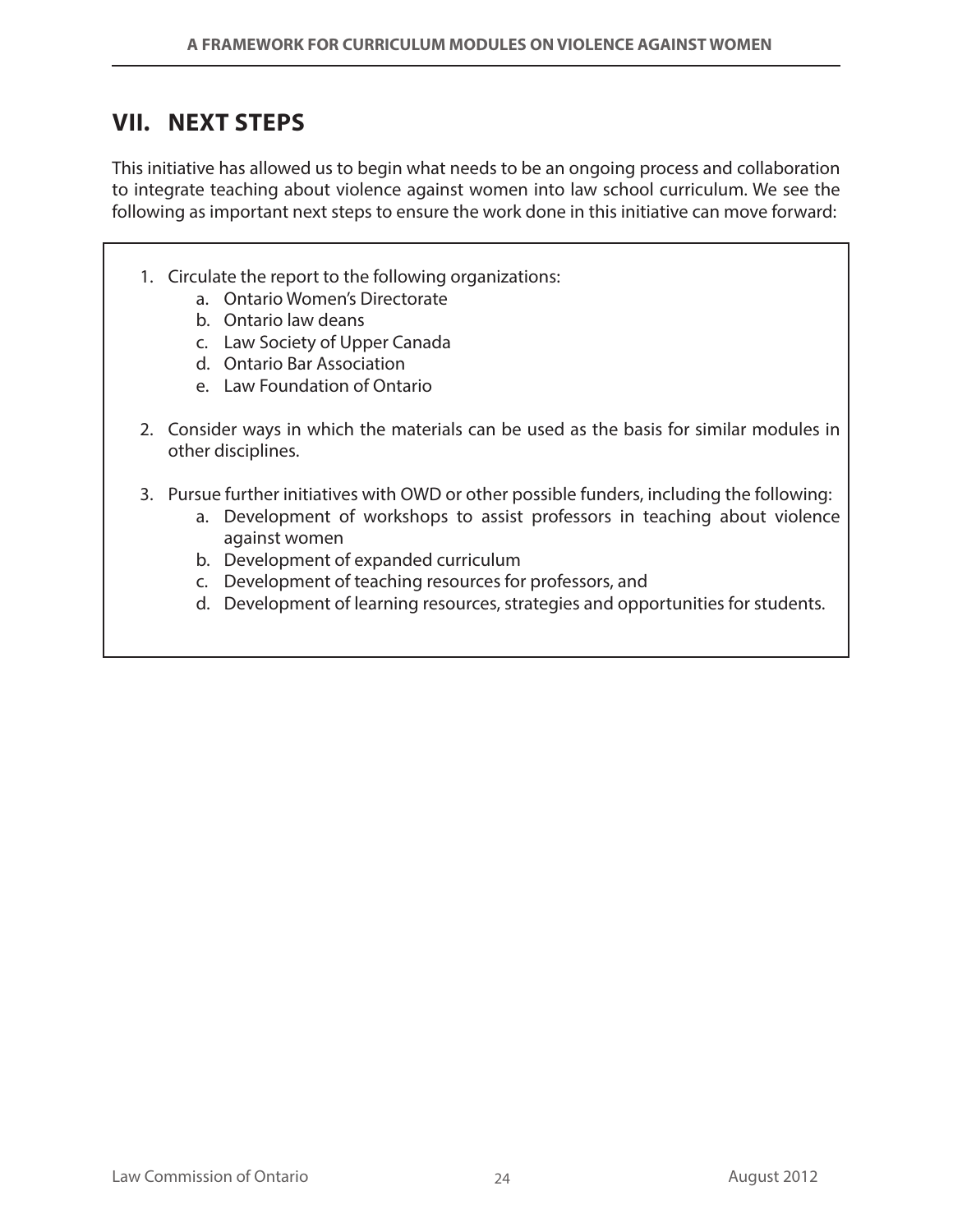# **APPENDIX A: Curriculum Modules**

A1: An Introduction to Violence against Women

A2: Setting a Foundational Context

A3: FAMILY LAW AND VIOLENCE AGAINST WOMEN

A4: CRIMINAL LAW AND VIOLENCE AGAINST WOMEN

A5: ETHICS, PROFESSIONALISM AND PRACTICE CONSIDERATIONS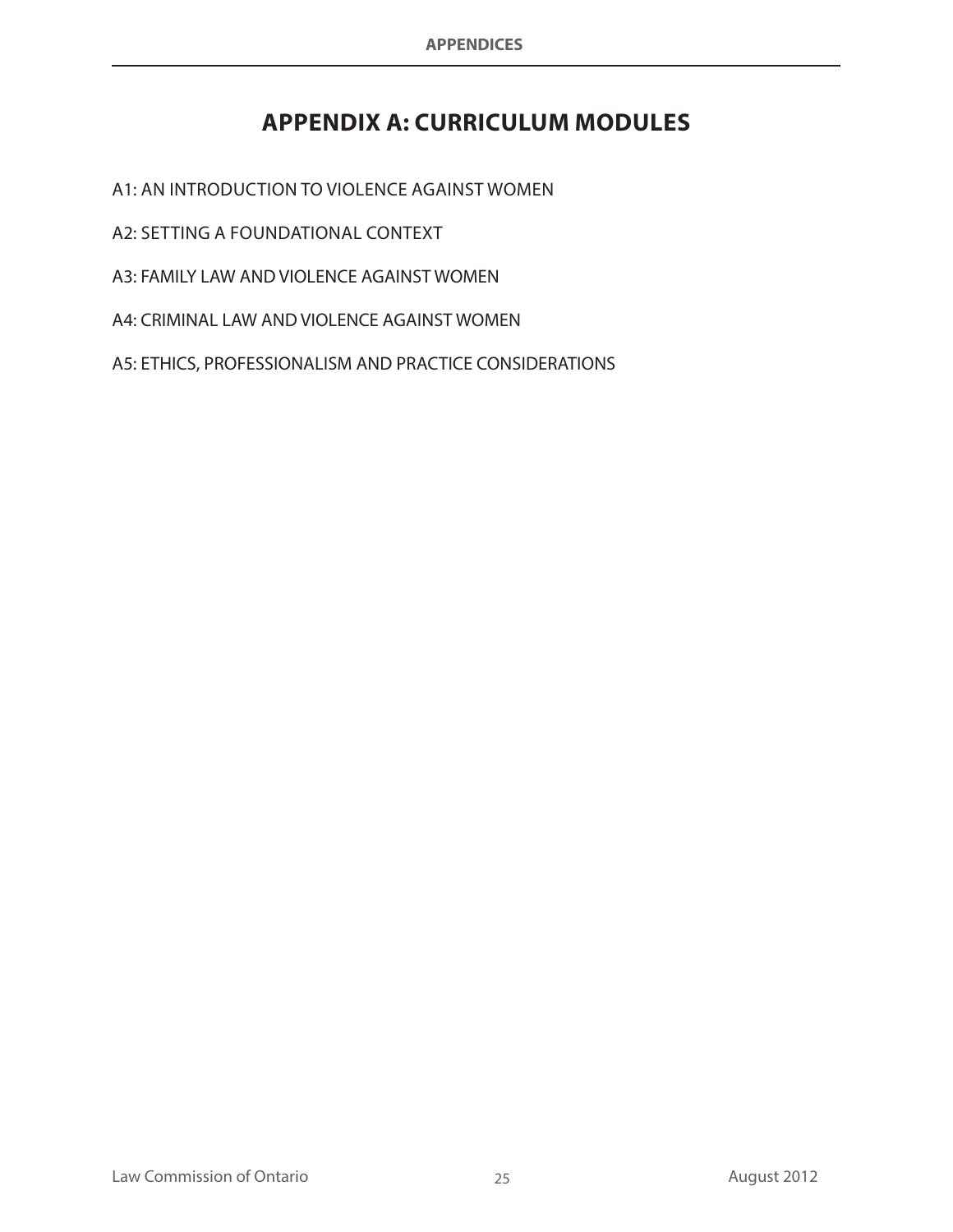## **Appendix A1: An Introduction to Violence against Women**

## **1. Content description**

This unit focuses on the social issue of individually perpetrated violence against women – public, private, sexual, physical, psychological. Particular attention will be paid to post-separation violence and the intersection between violence against women and the law. The legal response will be situated as one component of a holistic response to violence against women.

Readings are largely drawn from the sociology/psychology realm.

Students who successfully complete this unit will have increased knowledge about the issue of violence against women and its relationship with the law.

## **2. Possible Teaching Tools**

#### **Guest speakers**

- • Survivor of violence
- Shelter worker
- Court support worker
- • Crown
- Defence Counsel

#### **Films**

- Life with Billy
- Sleeping with the Enemy
- The Burning Bed
- Looking for Angelina
- Polytechnique

## **3. Definitions of violence against women**

#### **Proposed definition**

"The term "violence against women" means any act of gender-based violence that results in, or is likely to result in, physical, sexual or psychological harm or suffering to women, including threats of such acts, coercion or arbitrary deprivation of liberty, whether occurring in public or private life. Accordingly, violence against women encompasses but it not limited to the following:

- a. Physical, sexual and psychological violence occurring in the family, including battering, sexual abuse of female children in the household, dowry-related violence, marital rape, female genital mutilation and other traditional practices harmful to women, non-spousal violence, violence related to exploitation and trafficking of women and children.
- b. Physical, sexual and psychological violence occurring within the general community, including rape, sexual abuse, sexual harassment and intimidation at work, in educational institutions and elsewhere, trafficking in women and forced prostitution.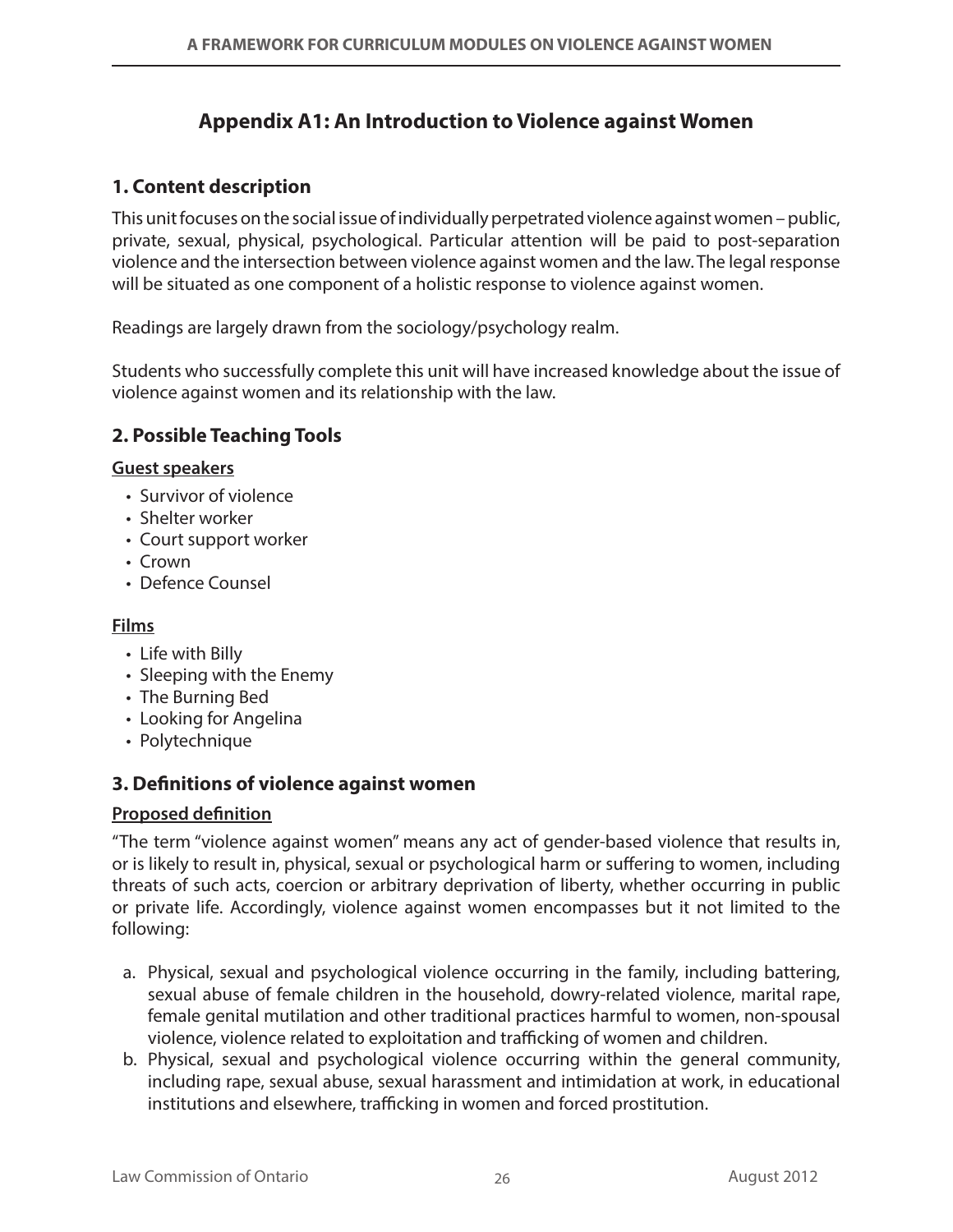c. Physical, sexual and psychological violence perpetrated or condoned by the State, wherever it occurs.

Acts of violence against women also include forced sterilization and forced abortion, coercive/ forced use of contraceptives, female infanticide and prenatal sex selection." (United Nations, Declaration on the Elimination of Violence Against Women, 1973)

### **A. Sexual Violence**

#### **Key themes**

- Under-reporting of sexual violence
- Why women are not believed
- Stranger rape vs rape by men women know
- Rape in spousal relationships
- Criminal response to rape in Canada
- Rape vs sexual assault

#### **Suggested readings**

Doe, Jane. The Story of Jane Doe. Random House Canada, 2003: 9-16.

- Kingsolver, Barbara. "Letter to my Mother. " Small Wonder: Essays. New York: HarperCollins, 2002: 160-175.
- MacFarlane, Bruce A. "Historical Development of the Offence of Rape. " Canadian Bar Association. 100 Years of the Criminal Code in Canada: Essays commemorating the centenary of the Canadian Criminal Code. 1993: 66.
- Randall, Melanie. "Sexual Assault in Spousal Relationships: 'Continuous Consent' and the Law." Manitoba Law Journal 23 (2008): 141-181.
- Razack, Sherene. "Gendered Violence and Spatialized Justice. " Canadian Journal of Law and Society 15.2 (2000): 91-120.
- Sheehy, Elizabeth, ed. Sexual Assault Law, Practice & Activism in a Post-Jane Doe Era. Ottawa: University of Ottawa Press, 2012.
- Vandervort, Lucinda. "Honest Beliefs, Credible Lies and Culpable Awareness. " Osgoode Hall Law Journal 42 (2004): 625-660.

#### **B. Domestic Violence**

#### **1. Introduction**

#### **Key themes**

- Societal reaction to domestic violence
- Legal response/non-response to violence within intimate relationships
- Extent of the problem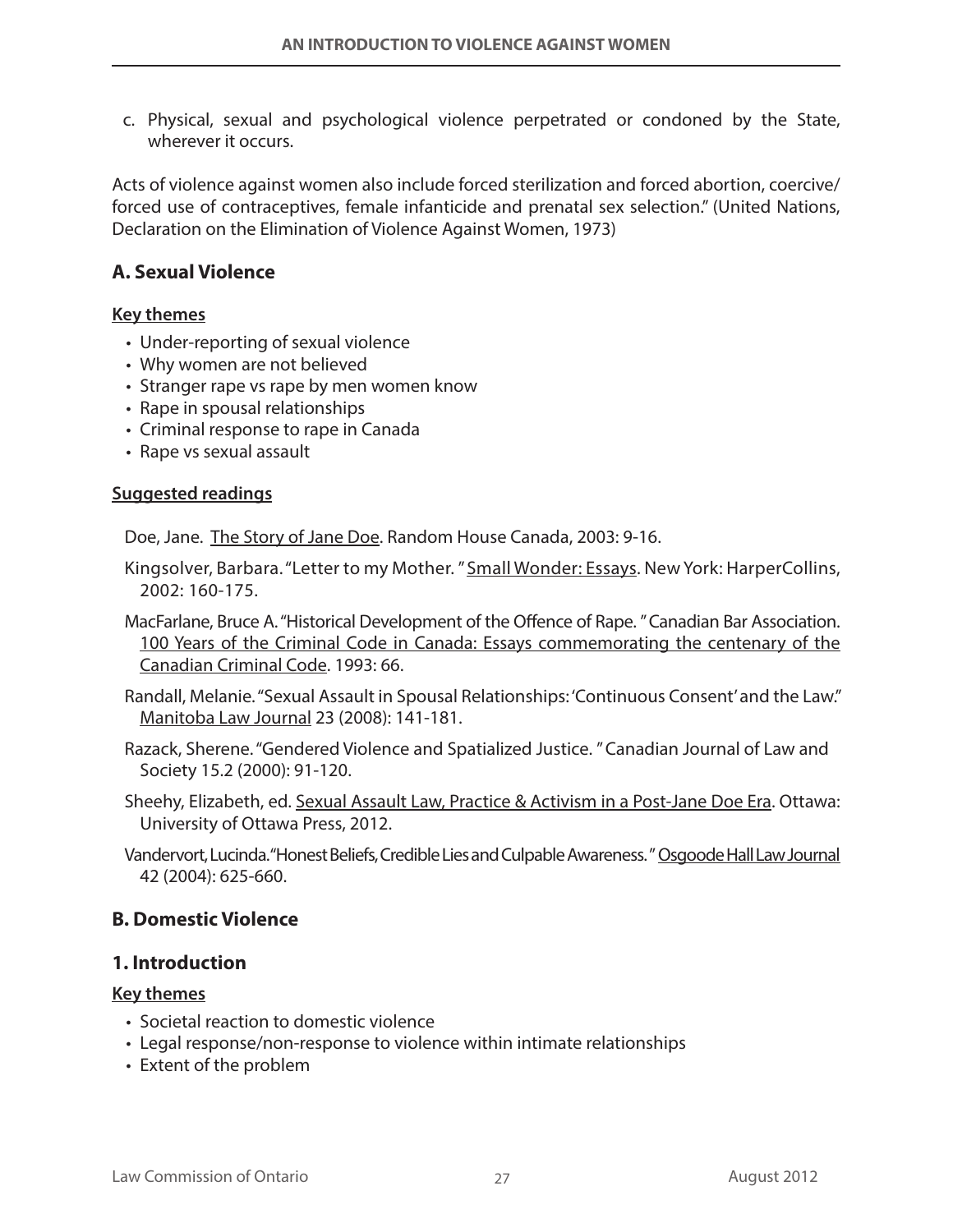#### **Suggested readings**

- Chewter, Cynthia L. "Violence against Women and Children: Some Legal Issues." Canadian Journal of Family Law 20.1 (2003): 99-178.
- DeKeseredy, Walter S. "Current Controversies on Defining Nonlethal Violence Against Women in Intimate Heterosexual Relationships: Empirical Implications." Violence Against Women 6.7 (2000): 728-746.
- Luke's Place Support and Resource Centre for Women and Children. Through the Looking Glass: The Experiences of Unrepresented Abused Women in Family Court. 2008: 6-15.
- Office of the Chief Coroner of Ontario. "Domestic Violence Death Review Committe Eighth Annual Report." 2010.

Vallee, Brian. The War on Women. Toronto: Key Porter Books, 2007: 27-30, 31-44.

### **2. Dynamics, forms and tactics of woman abuse**

#### **Key themes**

- Overall dynamic of power, control and coercion
- Exploration of forms and tactics: physical, sexual, psychological, social, religious, legal, etc.

#### **Suggested readings**

- Jacobsen, Neil and John Gottmann. When Men Batter Women. New York: Simon and Schuster, 1998: 43-57.
- Johnson, Michael P. A Typology of Domestic Violence: Intimate Terrorism, Violent Resistance and Situational Couple Violence. Northeastern University Press, 2008.
- Luke's Place Support and Resource Centre for Women and Children. "Forms and Tactics of Abuse." After She Leaves. 2010.

Power and Control Wheel<sup>41</sup>

Stark, Evan. Coercive Control: How Men Entrap Women in Personal Life. Oxford University Press, 2007: 1-17, 26-31, 31-36, 51-60, 291-303; case stories at 73, 96, 101.

#### **3. A statistical overview**

#### **Key themes**

- Current Canadian statistics
- Why social science research may not paint an accurate picture

#### **Suggested readings**

DeKeseredy, Walter S. "Tactics of the Antifeminist Backlash against Canadian National Woman Abuse Surveys. " Violence Against Women 5.11 (1999): 1258.

Johnson, Holly. "Measuring Violence Against Women: Statistical Trends." Statistics Canada Report. 2006.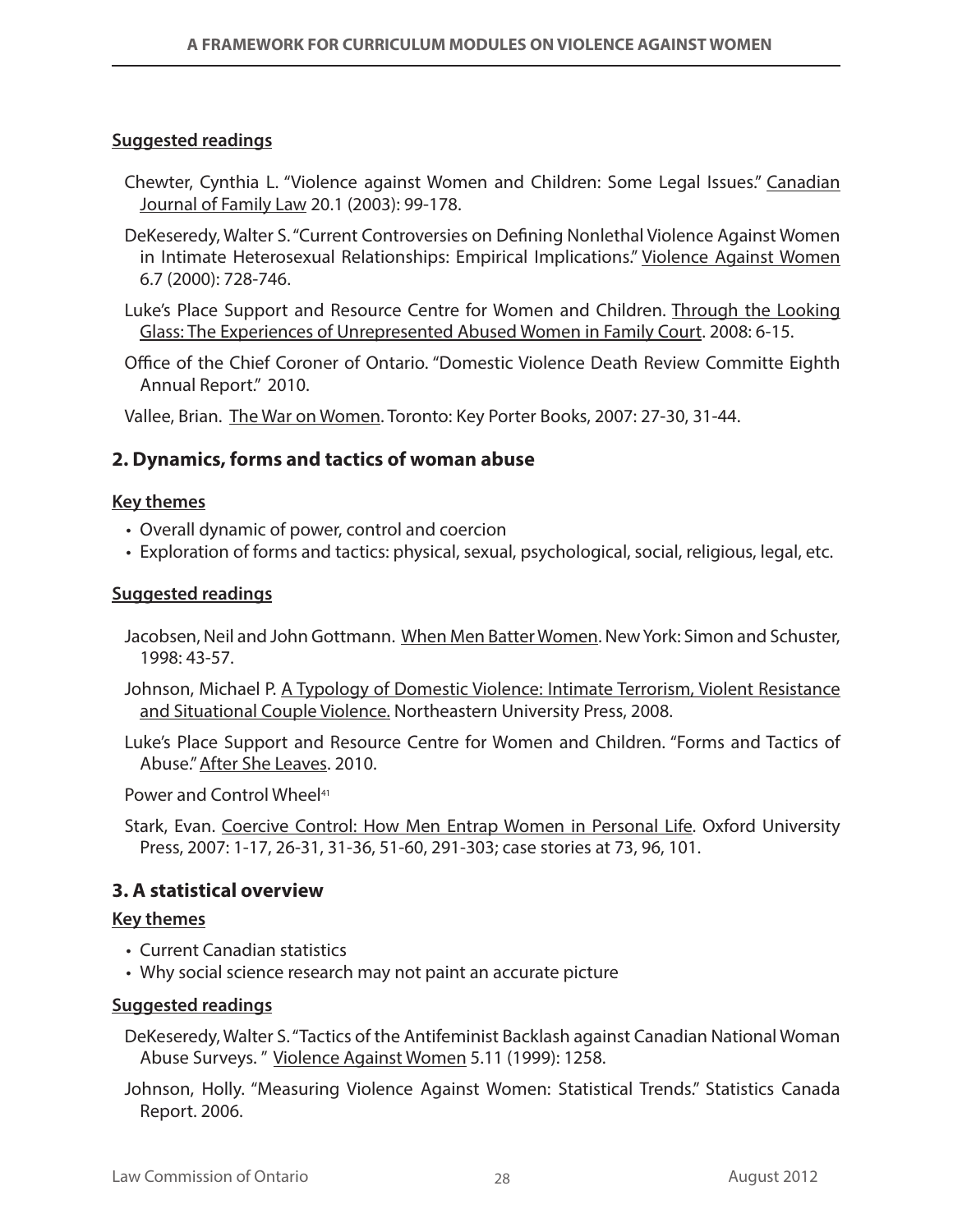- Office of the Chief Coroner of Ontario. "Domestic Violence Death Review Committe Eighth Annual Report." 2010.
- Statistics Canada. "Family Violence in Canada: A Statistical Profile." Catalogue No. 85-224-X. January 2011.

#### **4. Responding to the abuser**

#### **Key themes**

- Who is an abuser?
- Envisioning appropriate responses to/roles for abusers

#### **Suggested readings**

- Campbell, Marcie et al. "Engaging Abusive Men in Seeking Community Intervention: A Critical Research & Practice Priority." Journal of Family Violence 25 (2010): 413-422.
- Stark, Evan. Coercive Control: How Men Entrap Women in Personal Life. Oxford University Press, 2007: 66-73.

#### **5. Post-separation violence**

#### **Key themes**

- Reality of post-separation violence
- Differences between violence in and after relationships
- Lack of systemic understanding of post-separation violence
- • Impact of post-separation violence on women's participation in legal proceedings

#### **Suggested readings**

Humphries, C. and R.K. Thiara. "Neither Justice nor Protection: Women's Experiences of Post-Separation Violence." Journal of Social Welfare and Family Law 25 (2003): 195.

#### **6. Why women stay or return**

#### **Key themes**

- Challenges for women who think about leaving
- Why staying is sometimes a safer choice
- • How societal and systemic responses could make it easier for women to leave

#### **Suggested readings**

- Herman, Judith. Trauma and Recovery. Basic Books, 1992: in particular, chapter 4, "Captivity", at page 74.
- Luke's Place Support and Resource Centre for Women and Children. "Why Women Stay or Return." After She Leaves. 2010.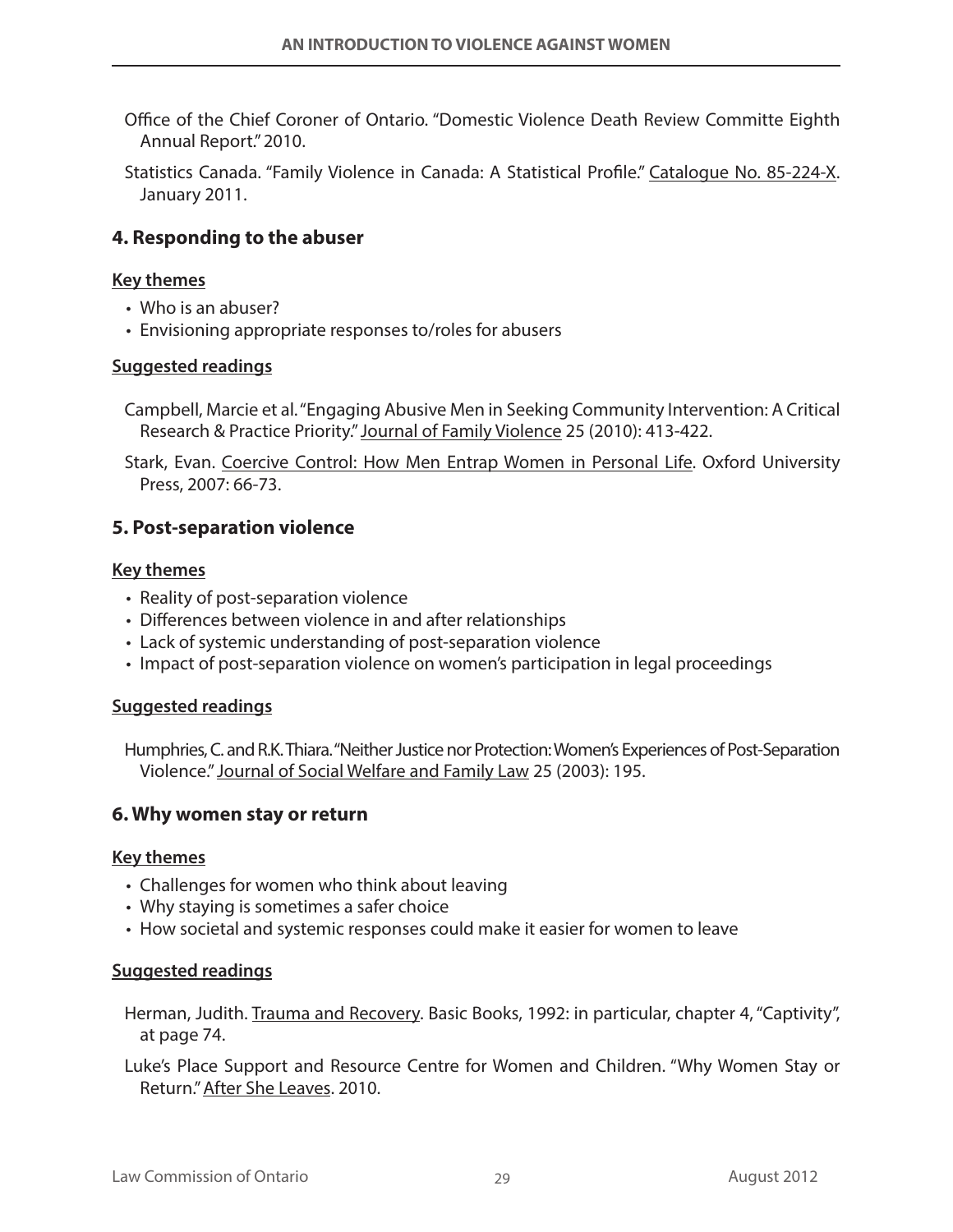Stark, Evan. Coercive Control: How Men Entrap Women in Personal Life. Oxford University Press, 2007: 115-117.

#### **C. The intersection between violence against women and the law**

#### **Key themes**

- Appropriateness of the legal responses to violence against women
- Is the law part of the problem?
- Can the legal response make the violence worse?
- Women's reactions to their interactions with the legal system(s)
- Alternative dispute resolution
- Responses by other systems

#### **Suggested readings**

Barbra Schlifer Commemorative Clinic. "Justice Done: Crafting Opportunity from Adversity." 2011.

- Human Resources and Skills Development Canada. "I Built my House of Hope: Best Practices to Safely House Abused and Homeless Women." 2009.
- Lakemann, Lee. Obsession with Intent: Violence Against Women. Montreal: Black Rose Books, 2005.
- Luke's Place Support and Resource Centre for Women and Children. Through the Looking Glass: The Experiences of Unrepresented Abused Women in Family Court. 2008.
- McGillvray, Anne and Brenda Comasty. Black Eyes all of the Time: Intimate Violence, Aboriginal Women and the Justice System. Toronto: University of Toronto Press, 1999.
- Ontario Association of Interval and Transition Houses. "Choose to Change This: Women and Children More at Risk in Province." 2004.
- Temkin, Jennifer and Barbara Krate. Sexual Assault and the Justice Gap: A Question of Attitude. Oxford: Hart Publishing, 2008.
- Ursel, Jane, Leslie M. Tutty and Janice Lemaistre. What's Law Got to do with It? The Law, Specialzied Courts and Domestic Violence in Canada. Toronto: Cormorant Books Inc., 2008: 1-20.
- YWCA Canada. "Life Beyond Shelter: Toward Coordinated Public Policies for Women's Safety and Violence Prevention." 2009.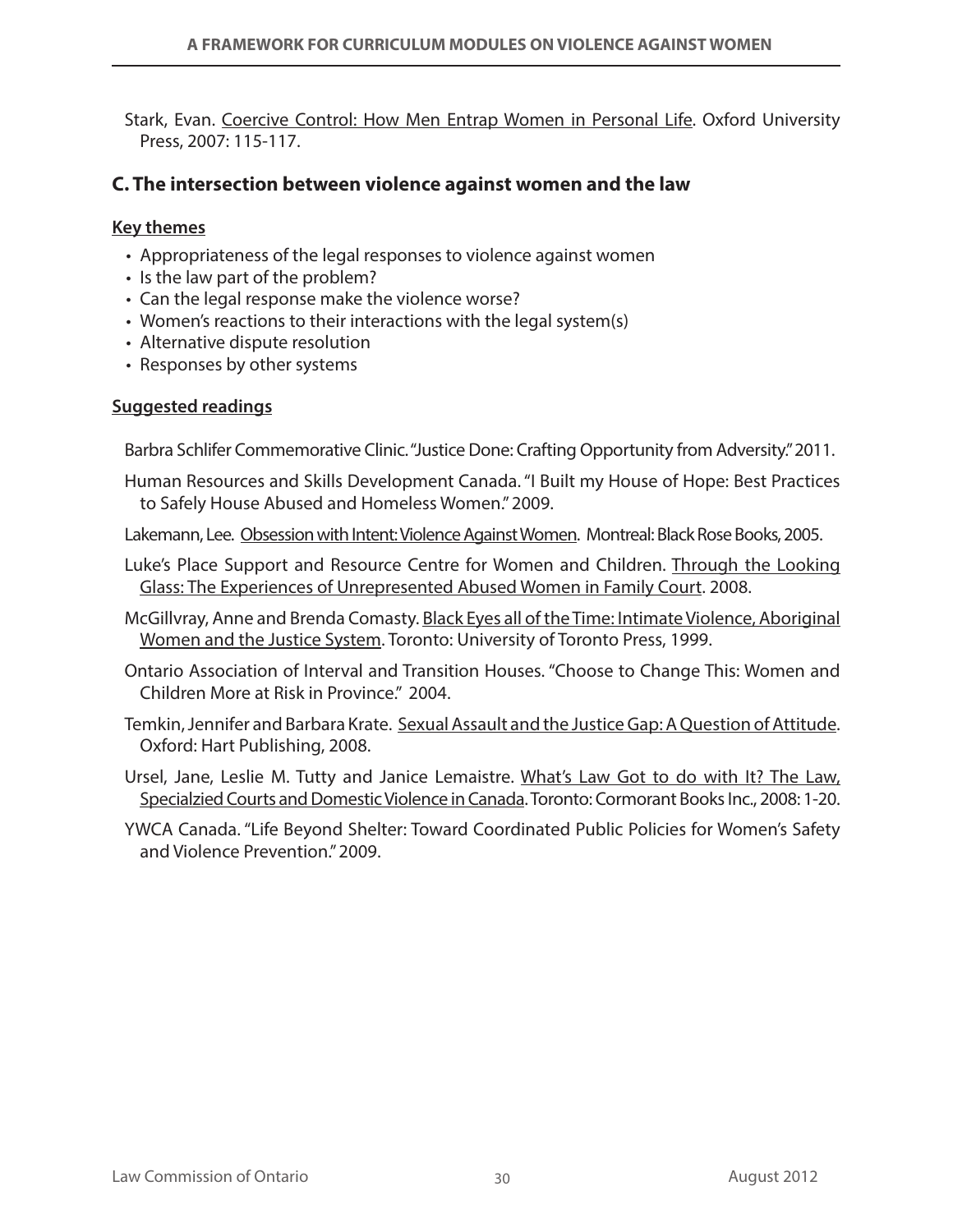# **Appendix A2: Setting a Foundational Context**

## **1. Content description**

This unit examines the foundational context underlying violence against women: its gendered reality, its intersections with race, class, age, ability and sexual orientation and the importance of bringing an intersectional analysis and approach to understanding it, particularly within the legal context.

## **2. Possible Teaching Tools**

#### **Guest speakers**

- • Community worker
- Panel discussion with speakers with different perspectives

#### **Hypotheticals**

## **3. The importance of an intersectional analysis**

#### **Key themes**

- The need for an inclusive, intersectional approach
- Role of gender
- Societal context of women's inequality

#### **Suggested readings**

- DeKeseredy, Walter and Molly Dragiewicz. "Shifting Public Policy Direction: Gender-Focused Versus Bi-Directional Intimate Partner Violence." March 2009.
- Dragiewicz, Molly. Equality with a Vengeance: Men's Rights Groups, Battered Women and Antifeminist Backlash. Boston: Northeastern University Press, 2011: 8-25.
- Ontario Women's Directorate. "Transforming our Communities: Report from the Domestic Violence Advisory Council." 2009: 21-24. Online: http://www.women.gov.on.ca/owd\_new/ english/resources/publications/dvac/dvac\_report.shtml.

Razak, Sherene. Looking White People in the Eye: Gender, Race, and Culture in Courtrooms and Classrooms. Toronto: University of Toronto Press, 1998: 140-147.

Sinclair, Deborah. "Overcoming the Backlash: Telling the Truth about Power, Privilege and Oppression: Exploring Gender-based Analysis in the Context of Violence Against Women." 2003.

## **4. Violence against women in marginalized communities**

#### **Key themes**

• Differentiated societal and systemic response to violence against women because of race, culture, class, ability, age, sexual orientation, gender identity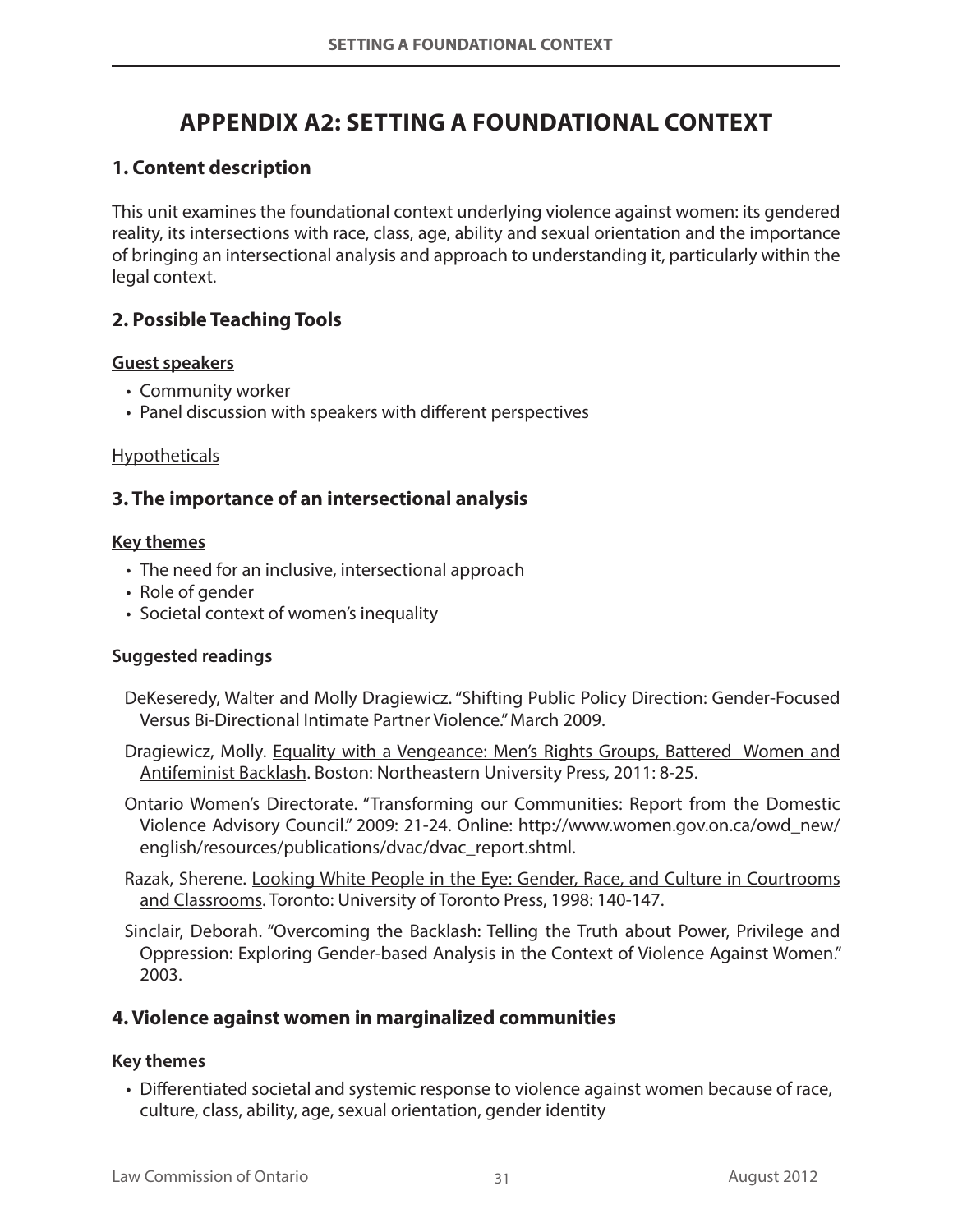- Situating violence against women in marginalized communities appropriately
- • Additional challenges and barriers for women from marginalized communities
- • Different dynamics of abuse in marginalized communities

#### **Suggested readings**

- Alaggia, Ramona and Sarah Maiter. "Domestic violence and child abuse: Issues for immigrant and refugee families," Cruel but not unusual: violence in Canadian families. Waterloo: Wilfred Laurier University Press, 2006: 99-110.
- Amnesty International. "Stolen Sisters: A Human Rights Response to Discrimination and Violence Against Indigenous Women in Canada." Online: http://www.amnesty.ca/stolensisters/ amr2000304.pdf.
- Brownridge, Douglas A. "Cultural Variation in Male Partner Violence Against Women: A Comparison of Quebec with the Rest of Canada. " Violence Against Women 8.87 (2002).
- Canadian Women's Foundation: A review of issues related to violence against women with disabilities, Aboriginal women and women with mental health and substance abuse issues. Online: http://www.canadianwomen.org.
- Hooks, Bell. Feminist Theory: From Margin to Centre. South End Press, 1984: 1-15.
- McDonald, Lynn, April Collins and Julie Dergal. " The abuse and neglect of older adults in Canada." Cruel but not unusual: violence in Canadian families. Waterloo: Wilfred Laurier University Press, 2006: 426-432.
- Sobsey, Richard and Sonia A. Sobon. "Violence, protection and empowerment in the lives of children and adults with disabilities." Cruel but not unusual: violence in Canadian families. Waterloo: Wilfred Laurier University Press, 2006: 49-58 and 63-66.
- Sokoloff, Natalie J., ed. Domestic Violence at the Margins: Readings on Race, Class, Gender and Culture. New Jersey: Rutgers University Press, 2010: 1-13, 416-434.

#### **5. Violence against women and culture**

#### **Key themes**

- The role of cultural relativism
- When minority and dominant cultural norms appear to clash
- Finding a non-mainstream cultural approach to violence against women

#### **Suggested readings**

- Baskin, Cyndy. "Systemic oppression, violence, and healing in Aboriginal families and communities." Cruel but not unusual: violence in Canadian families. Waterloo: Wilfred Laurier University Press, 2006: 15-27.
- Gillis, J. Roy and Shaindl Diamond. "Same-sex partner abuse: Challenges to the existing paradigms of intimate violence theory. " Cruel but not unusual: violence in Canadian families. Waterloo: Wilfred Laurier University Press, 2006: 127-144.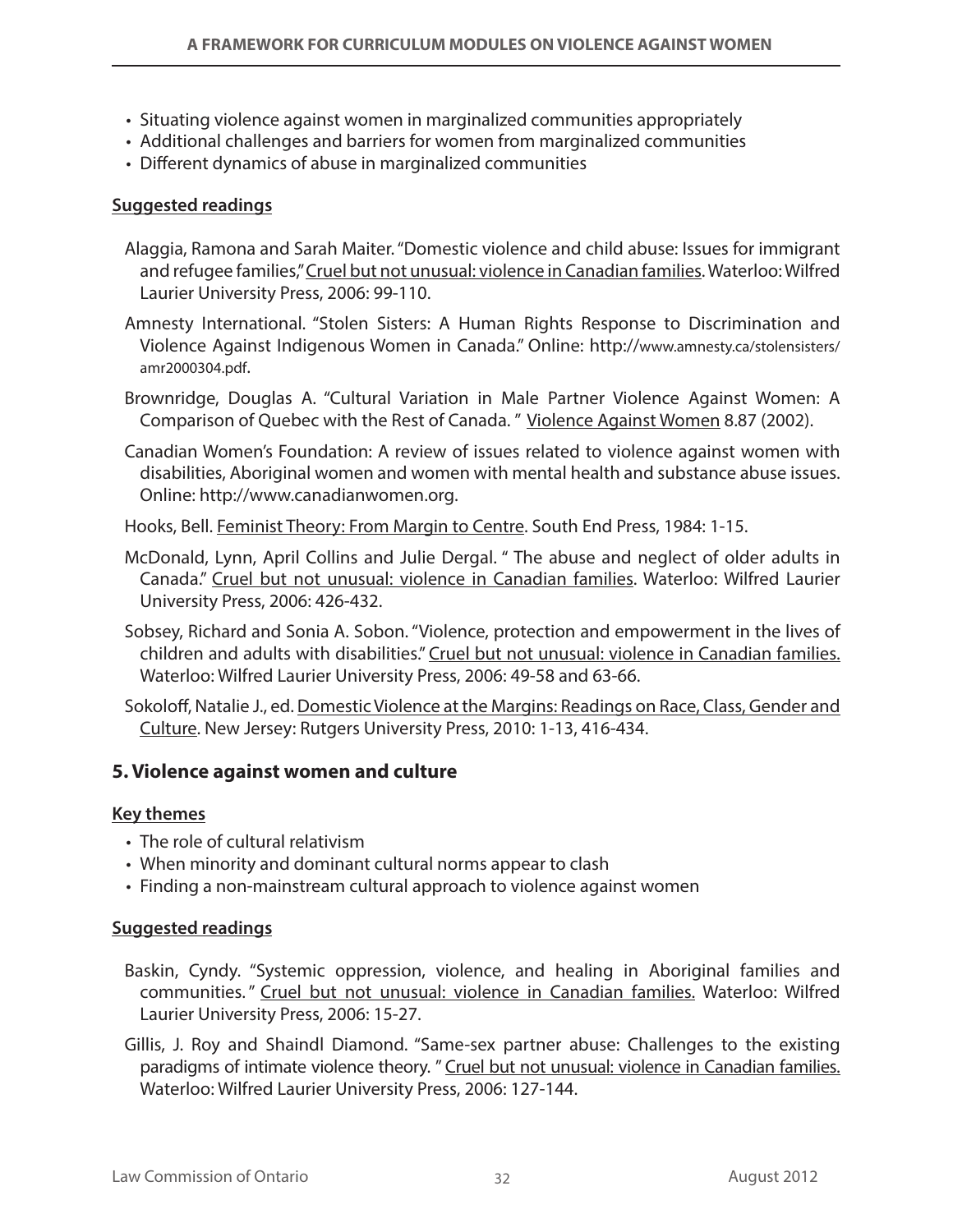- Grewel, Zareena. "Death by Culture? How Not to Talk about Islam and Domestic Violence." A report written for the Institute for Social Policy Understanding. 2009. Online: http://www.ispu.org.
- Motoi, Ina. "Is this violence? Recognizing, defining and intervening in family violence in a francophone minority context." Cruel but not unusual: violence in Canadian families. Waterloo: Wilfred Laurier University Press, 2006: 79-87.
- Razack, Sherene H. "The Muslims are Coming: The Sharia Debate in Canada." Casting Out: The Eviction of Muslims from Western Law and Politics. Toronto: University of Toronto Press, 2008: 145-172.

Williams, Patricia. The Alchemy of Race and Class. Harvard University Press, 1991: 216-236.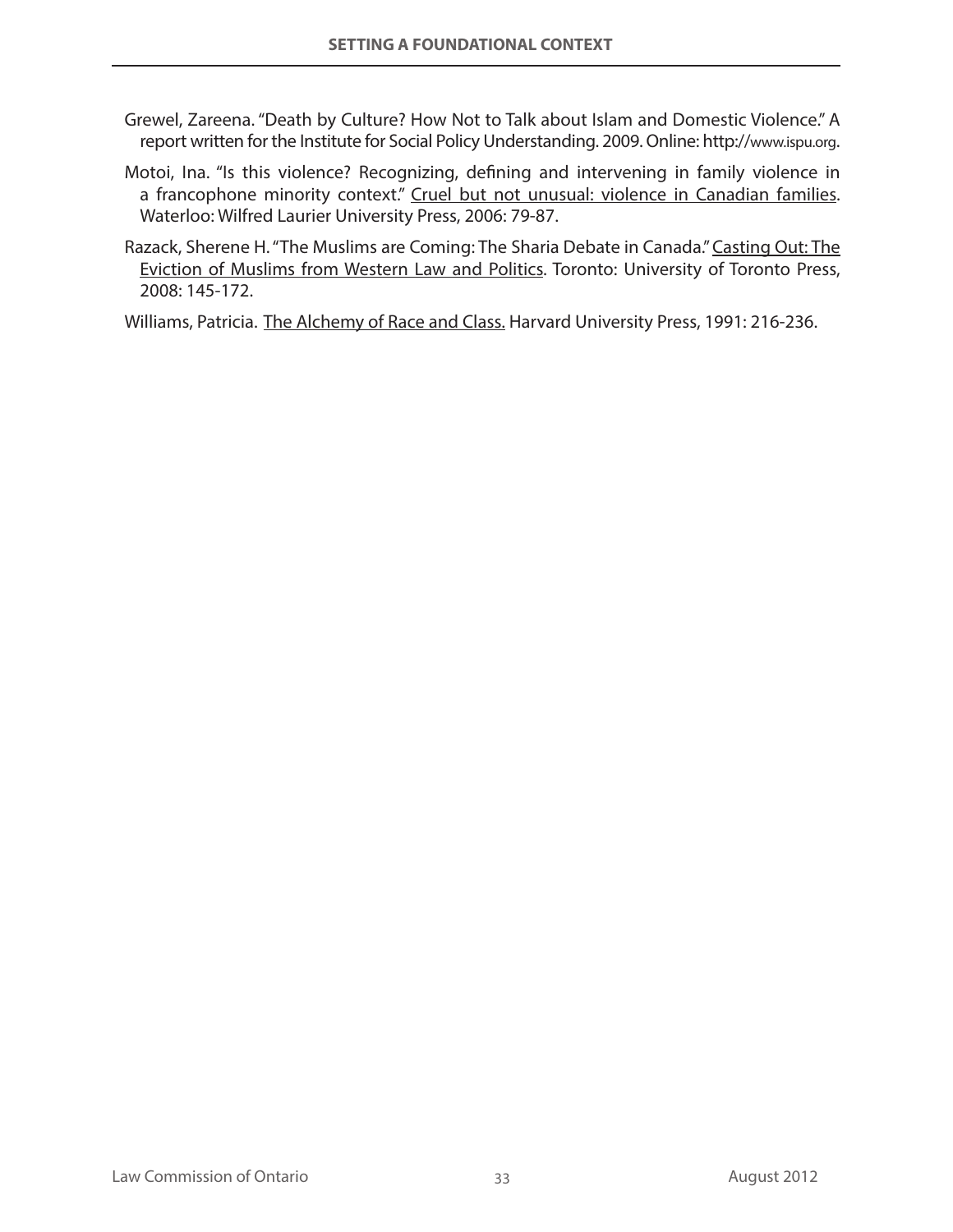# **Appendix A3: Family Law and Violence against Women**

## **1. Content Description**

This module focuses on critical issues in family law that have an immediate and obvious connection to violence against women:

- • custody and access
- child protection
- impact of violence against women on family court proceedings, and
- the relationship between family and criminal court in cases involving violence against women.

It can be expanded to cover other family law issues which have a less direct connection to violence against women: child and spousal support and property division, in particular.

### **2. Possible Teaching Tools**

#### **Guest Speakers**

- Family lawyer
- Children's lawyer
- • Collaborative lawyer
- Family mediator

#### **Role Playing**

- Interview [to identify whether client has/is suffering domestic violence]
- Preparing a victim of domestic violence for court

#### **A. Setting the statutory framework**

#### **Key themes**

- the relevant laws
- possible new legislative approaches

#### **Relevant statutes**

*Divorce Act*: in particular section 16(10): the maximum contact rule.

*Children's Law Reform Act:* in particular section 24(2): the best interests of the child test and section 35: restraining orders.

*Family Law Act:* in particular section 24 dealing with exclusive possession of the matrimonial home and section 46 dealing with restraining orders.

*Child and Family Services Act*

*Arbitration Act:* in particular section 1, definitions of family law arbitration.

#### **Suggested readings**

Cohen, Jonathan and Nikki Gershbain. "For the Sake of the Fathers? Child Custody Reform and the Perils of Maximum Contact." Candian Family Law Quarterly 19 (2001): 121.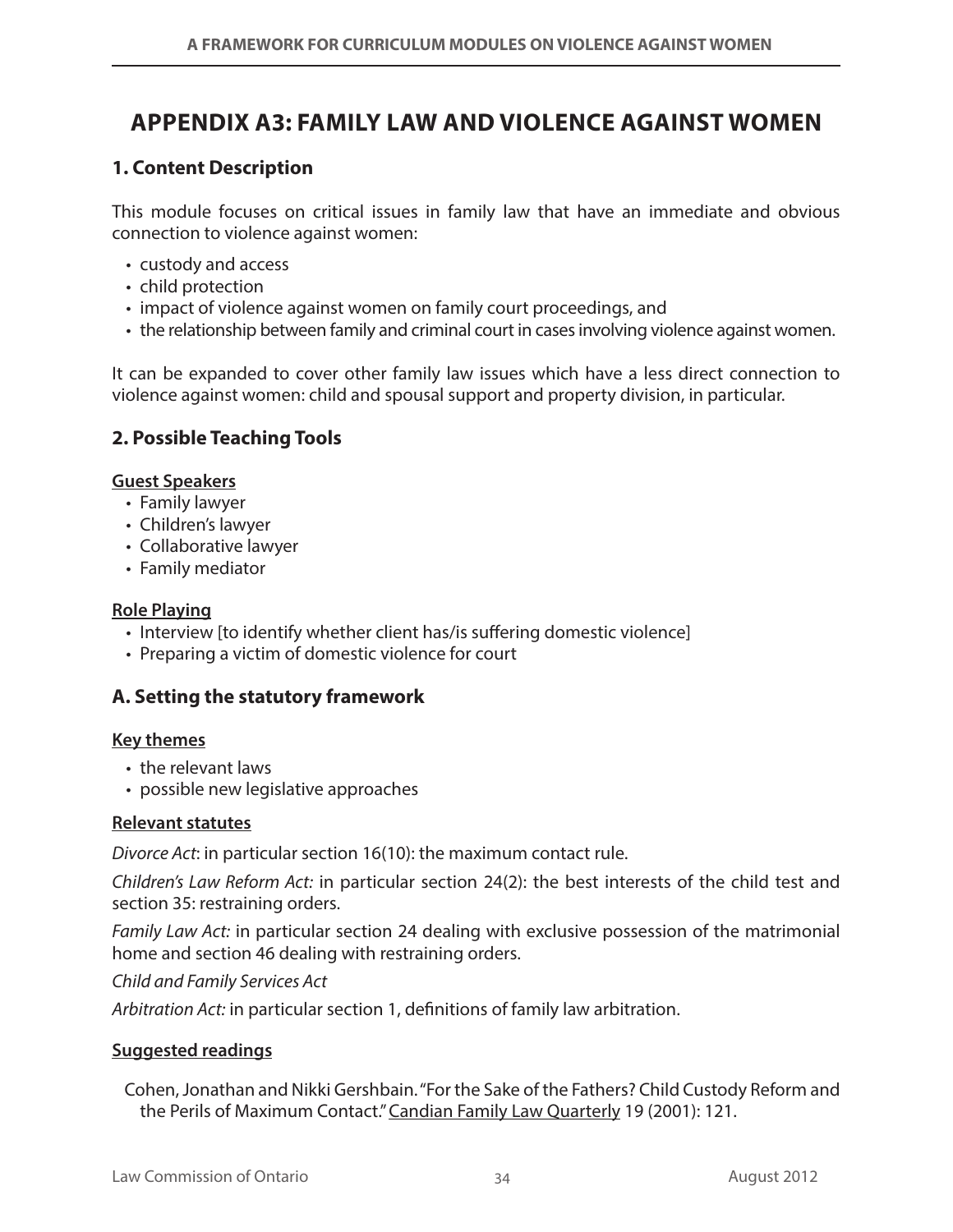- National Association of Women and the Law. "Response to Bill C-22: An Act to Amend the Divorce Act." 2003.
- Neilson, Linda. "Putting Revisions to the Divorce Act Through a Family Violence Filter: The Good, the Bad and the Ugly." Canadian Journal of Family Law 20.1 (2003): 11-56.

### **B. Custody and access**

#### **Key themes**

- Role of violence against women in custody and access determinations
- The best interests of the child test
- Challenges with joint custody
- Access with an abuser
- Alienation of children

#### **Suggested readings**

- Aster, Hilary. "The Weight of Silence: Talking about Violence in Family Mediation." Public and Private: Feminist Legal Debates. Ed. Margaret Thornton. Melbourne: Oxford University Press, 1995: 174.
- Bala, N., S. Hunt and C. McCarney. "Parental Alienation: Canadian Court Cases 1989-2008." Family Court Review 48 (2010): 162-177.
- Birnbaum, R. and S. Chipeur. "Supervised visitation in custody and access disputes: Finding legal solutions for complex family problems. " Canadian Family Law Quarterly 29 (2010): 79-94.
- Harrison, C. "Implacably hostile or appropriately protective? Women managing child contact in the context of domestic violence. " Violence Against Women 14.4 (2008): 381-405.
- Jaffe, Peter G., Janet R. Johnston, Claire V. Crooks and Nicholas Bala. "Custody Disputes Involving Allegations of Domestic Violence: Towards a Differentiated Approach to Parenting Plans." Family Court Review 46.3 (July 2008): 500-522.
- Jaffe, Peter G., Claire V. Crooks and Nicholas Bala. "Seeking a Road Less Travelled: Reconsidering the Journeys Taken by Victims of Domestic Violence in Family Court." Journal of Child Custody 6.3 (2009): 169-188.
- Jaffe, Peter G., Nancy K.D. Lemon and Samantha E. Poisson. Child Custody and Domestic Violence. California: Sage Publishing, 2002: 16-33.
- Johnston, Janet R. "Rethinking Parental Alienation and Redesigning Parent-Child Access Services for Children Who Resist or Refuse Visitation." 2001. Online: http://www. familienhandbuch.de/cms/Trennung\_Johnston-PAS.pdf
- Mahoney, Martha R. "Legal Images of Battered Women: Redefining the Issue of Separation." Michigan Law Review 90.1 (October 1991): 1-94.
- Neilson, Linda. "Assessing Mutual Partner-Abuse Claims in Child Custody and Access Cases." Family Court Review 42.3 (2004): 411-438.

Ursel, Jane, Leslie M. Tutty and Janice Lemaistre. What's Law Got to Do with It? The Law,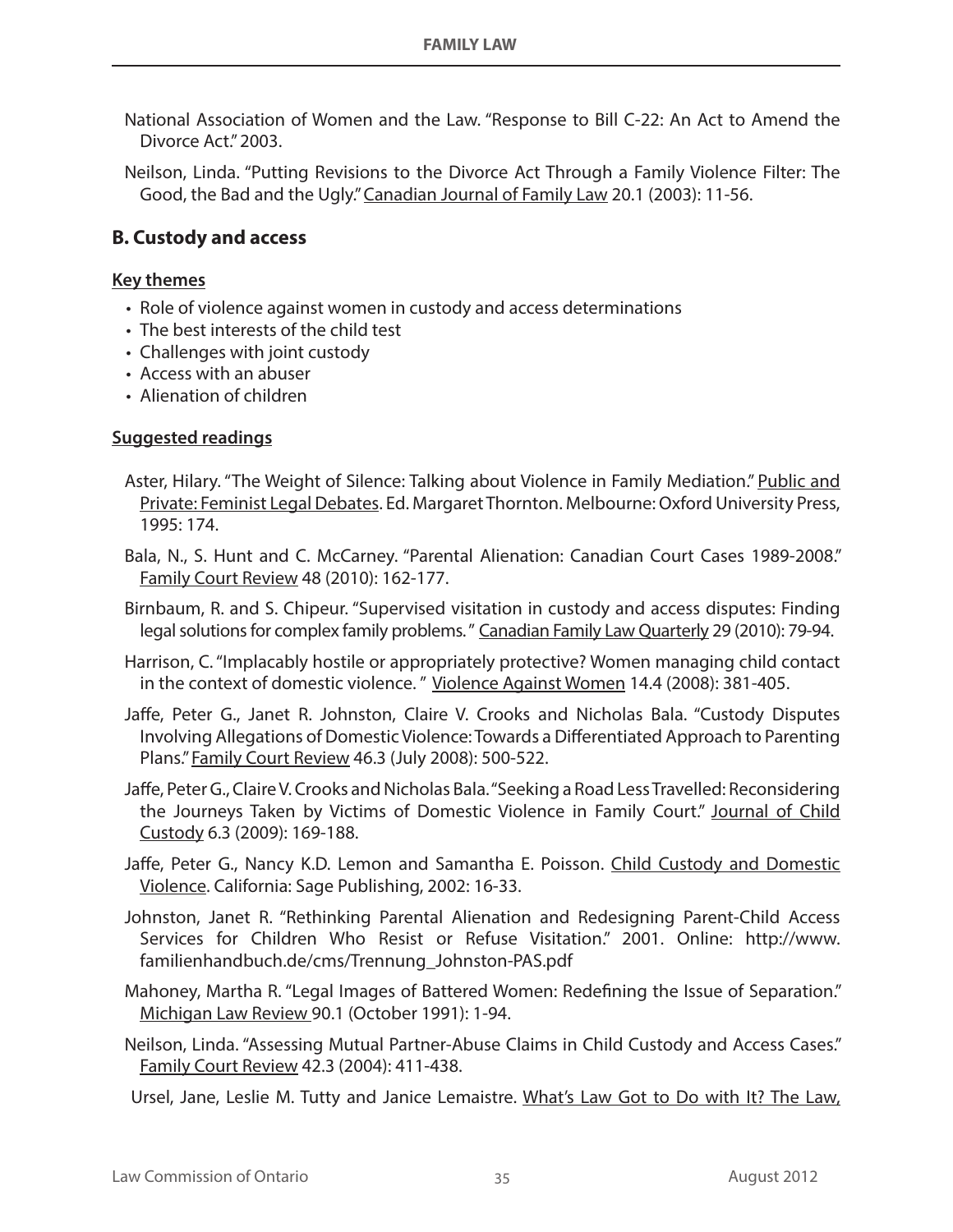Specialized Courts and Domestic Violence in Canada. Toronto: Cormorant Books Inc., 2008: 254-271.

#### **A sampling of case law**

*Bath* v *Bath* (2010) OJ No 1668, 2010 ONSC 1630. *May-Iannizzi* v *Iannizzi* (2010) CarswellOnt 5353. 2010 ONCA 519. *LeBlanc* v *Khallaf* (2010), 2010 NSSC 219, 2010 CarswellNS 376. *L. (N.D.)* v *L. (M.S.)* (2010), 2010 NSSC 68, 2010 CarswellNS 107. *Lombardi* v *Mehnert* (2008) CarswellOnt 2075 (Ont CJ).

## **C. Child protection**

#### **Key themes**

- The relationship between child protection and woman abuse
- Legal responses that protect children and their mothers
- • Impact of child protection on children from racialized and Aboriginal communities

#### **Suggested readings**

- Allagia, Ramona, Angelique Jenney, Josephine Mazzuca and Melissa Redmond. " In Whose Best Interest? A Canadian Case Study of the Impact of Child Welfare Policies in Cases of Domestic Violence." Brief Treatment and Crisis Intervention 7.4 (2007): 275-290.
- Black, Tara et al. "The Canadian Child Welfare System Response to Exposure to Domestic Violence." Child Abuse and Neglect 32 (2008): 393-404.
- Lavergne, Chantal et al. "Domestic Violence: Protecting Children by Involving Fathers and Helping Mothers." Centre of Excellence for Child Welfare Information Sheet #6E, 2003.
- Ontario Association of Interval and Transition Houses. "In the Best Interests of Children and Mothers: A Proposed Child Welfare Response to Violence Against Women." 2003.
- Ontario Women's Directorate. "Transforming our Communities: Report from the Domestic Violence Advisory Council." 2009: 52-63.
- Shlonsky, Aron and C. Friend. "Child Maltreatment and Domestic Violence: Current State of Knowledge and Emerging Strategies for Policy and Practice." Evidence-Based Practice Journal 7.4 (2007): 249-252.
- Swift, Karen J. Manufacturing "Bad" Mothers: A Critical Perspective on Child Neglect. Toronto: University of Toronto Press, 1995.
- Trocme, Nico, Della Knoke, Cindy Blackstock. "Pathways to the Overrepresentation of Aboriginal Children in Canada's Child Welfare System." Social Services Review 78.4 (2004): 1-26.

#### **D. Impact of violence against women on family court proceedings**

#### **Key themes**

• Impact on women as family court litigants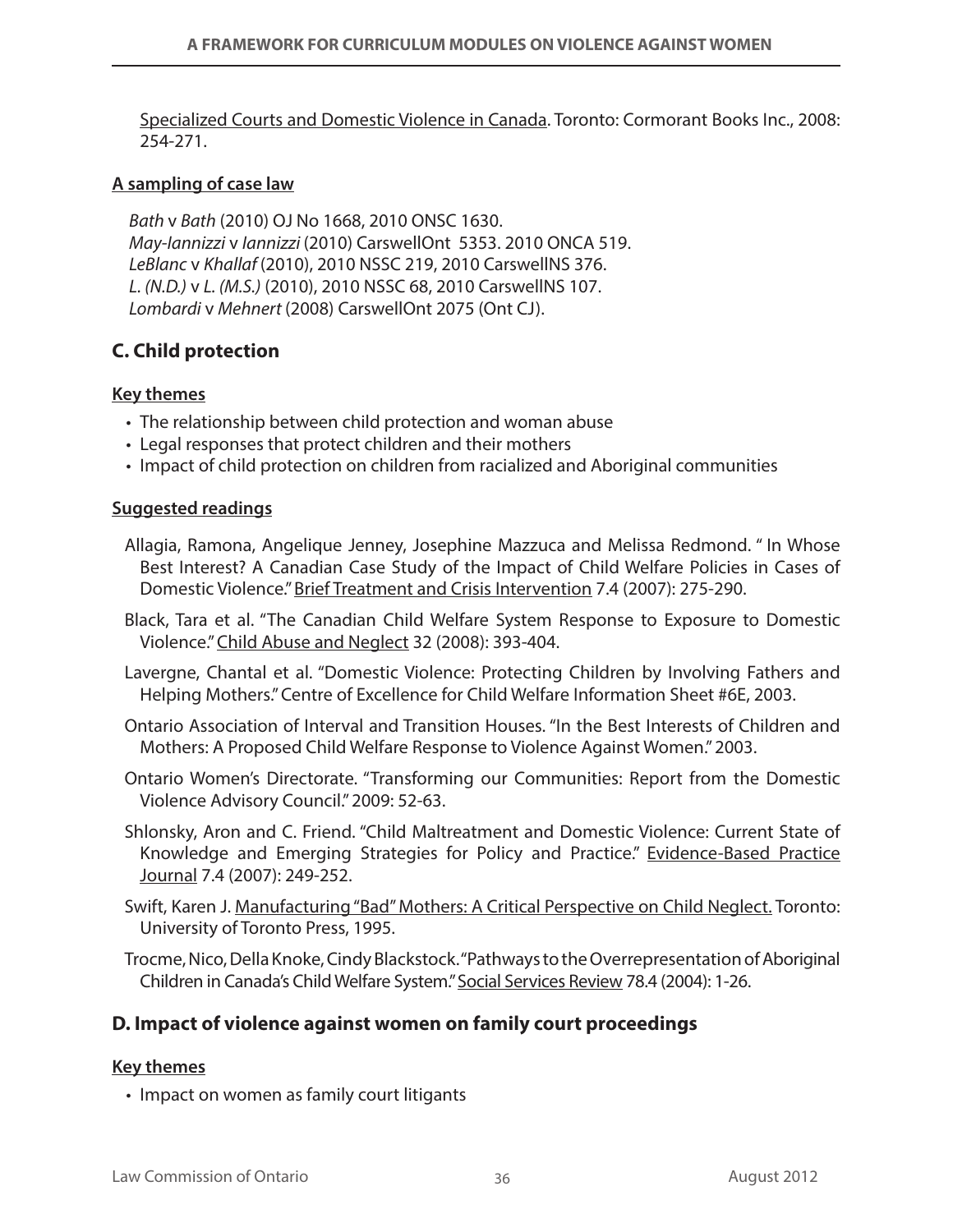- The role of post-separation violence
- Legal bullying
- Role of alternative dispute resolution, especially mediation
- Safety
- Need for services and supports

#### **Suggested readings**

- Bala, N., R. Birnbaum and D. Martinson. "One Judge for One Family: Differentiated case management for families in continuing conflict. " Canadian Journal of Family Law 26.2 (2010): 395.
- Cross, Pamela. "Legal Bullying: Just Another Name for Stalking." Luke's Place Support and Resource Centre for Women and Children. Needs Assessment and Gap Analysis for Abused Women Unrepresented in the Family Law System: Final Report and Recommendations. 2008.
- Hardesty, Jennifer. "Separation Assault in the Context of Postdivorce Parenting: An Integrative Review of the Literature. " Violence Against Women 8.5 (2002).
- Holtzworth-Munroe, Amy, Connie J.A. Beck and Amy G. Applegate. "The Mediator's Assessment of Safety Issues and Concerns (MASIC): A Screening Interview for Intimate Partner Violence and Abuse Available in the Public Domain." Family Court Review 48.4 (2010): 646-662.
- Luke's Place Support and Resource Centre for Women and Children. "The Impact of Abuse on Women as Family Court Litigants." Family Court Support Worker Training Materials. 2011.
- Luke's Place Support and Resource Centre for Women and Children. Study on the Experiences of Abused Women in the Family Courts in Eight Regions in Ontario. Toronto: Ontario Women's Directorate, 2008.
- Mandhane, Renu. The Trend Towards Mandatory Mediation: A Critical Feminist Legal Perspective. Toronto: Ontario Women's Justice Network, 1999.
- Ontario Women's Directorate. "Transforming our Communities: Report from the Domestic Violence Advisory Council." 2009: 64-68.
- Zorza, Joan. "Batterer Manipulation and Retaliation Denial and Complicity in the Family Courts." 2001. Online: http://www.stopfamilyviolence.org/info/custody-abuse/overview/ batterer-manipulation-and-retaliation-denial-and-complicity-in-the-family-courts

#### **E. Relationship between family and criminal court**

#### **Key issues**

- Information sharing
- Integrated courts

#### **Suggested readings**

Waldman, Geraldine (Justice). "The What and Why of the Proposed Integrated Domestic Violence Court." Ontario Bar Association Family Law Section Newsletter 22.2 (November 2010). Online: http:// www.oba.org/En/Family\_en/newsletter\_en/v22n2.aspx#Article\_2.

#### **Case law**

*Shaw* v *Shaw* (2008) OJ No 1111, 2008 ONCJ 130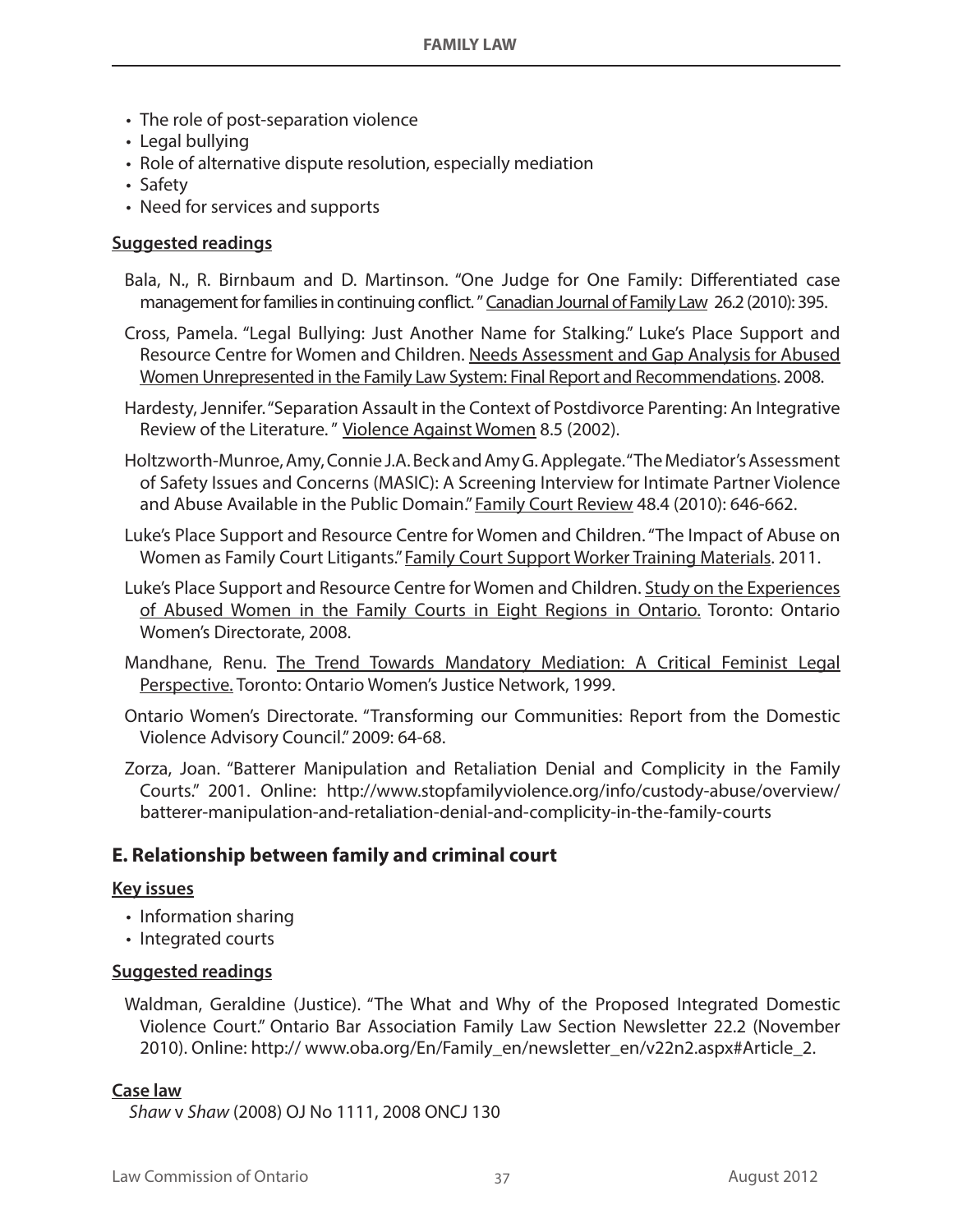# **Appendix A4: Criminal Law and Violence against Women**

## **1. Content description**

This unit examines the role of criminal law in addressing violence against women, the limitations in the criminal law response and the unique challenges and barriers in using criminal law as a tool to control violence against women.

The material is divided into two sections: domestic violence and sexual assault. This is far from a perfect division, as sexual violence can occur as part of "domestic violence," but the criminal law response uses this division, and much of the writing on this topic is also divided along these lines. In addition, instructors may wish to include consideration of human trafficking in this module.

This unit has been developed as an introduction to the relationship between violence against women and criminal law. Already existing courses at some law schools, such as Elizabeth Sheehy's work at University of Ottawa (in particular, her two courses Defending Battered Women on Trial and Sexual Assault Law) are excellent examples of ways some of these issues can be explored in greater depth at the upper year level.

## **2. Possible Teaching Tools**

#### **Guest speakers**

- Crown Attorney
- Defence lawyer
- Victim Witness Assistance Program worker
- • Victim/survivor
- Member of the Domestic Violence Death Review Committee
- Judge from Integrated Domestic Violence Court (in Toronto)
- • Criminal Court Judge

#### **Activities**

• Observation of criminal court proceedings in VAW case

## **A. Domestic violence**

#### **Key themes**

- Overview of criminal law and violence against women: relevant sections of the Criminal Code, tools for Crown and defence, outcomes of inquests and the Domestic Violence Death Review Committee reports)
- Mandatory charging/Crown domestic violence policies: historical context and current challenges
- • Bail
- Counter/dual charging of women
- Recanting/reluctant witness/consequences
- Sentencing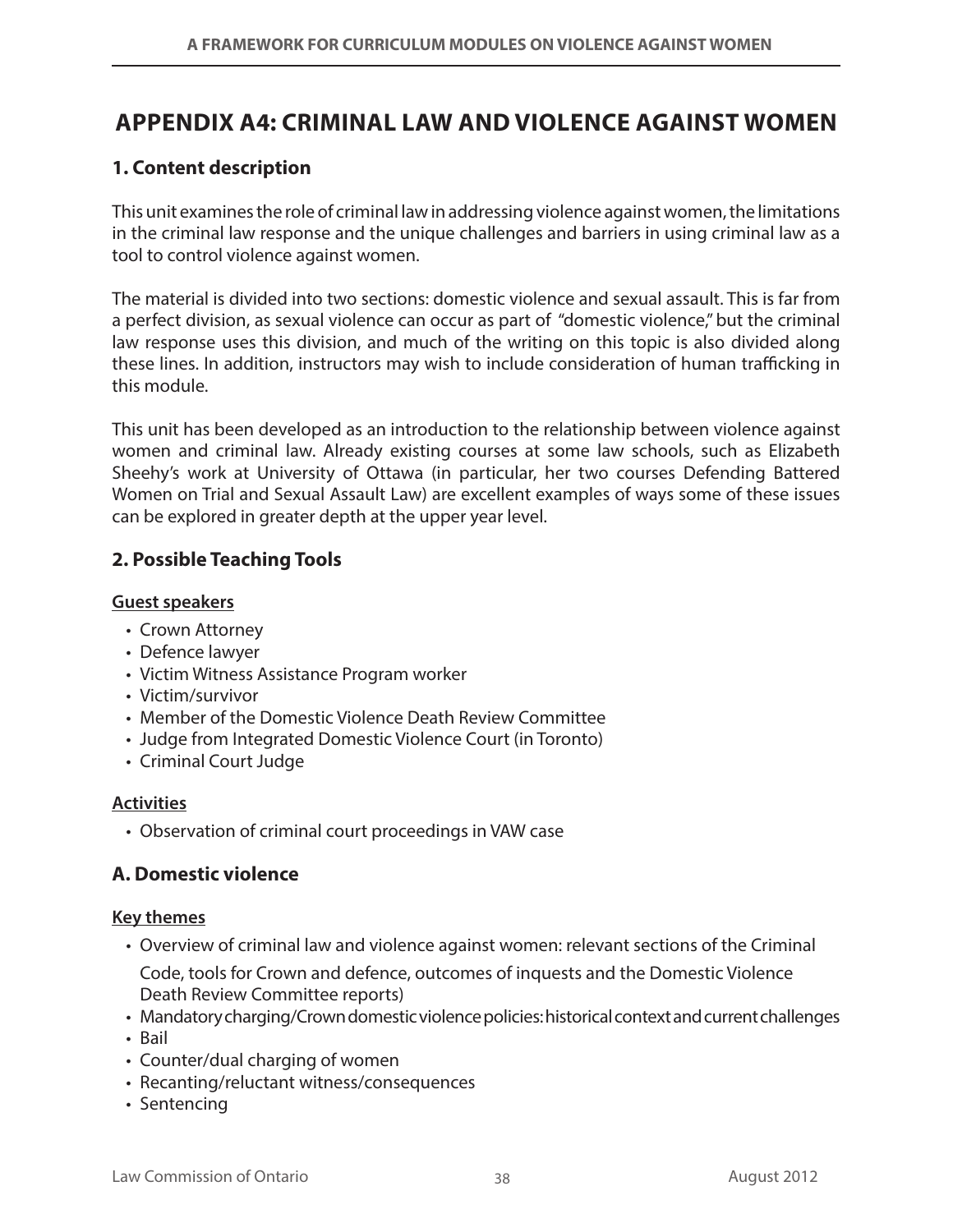#### **Suggested readings**

- Cameron, Angela. "Sentencing Circles and Intimate Violence: A Canadian Feminist Perspective. Canadian Journal of Women and the Law 18 (2006): 479.
- Cote, Andree, Diana Majury and Elizabeth Sheehy. "Stop Excusing Violence Against Women." National Association of Women and the Law. 2006. (the defence of provocation)
- Crocker, Diane. "Criminalizing Harassment and the Transformative Potential of the Law." Canadian Journal of Women and the Law 20 (2008): 87-110.
- Domestic Violence Death Review Committee Reports
- Ford, D. "Coercing victim participation in domestic violence prosecutions." Journal of Interpersonal Violence 18.6 (2003): 669-684.
- Grant, Isabel. "Intimate Femicide: A Study of Sentencing Trends for Men who Kill their Intimate Partners." Alberta Law Review 47 (2010): 779-822.
- Inquest Reports: May/Iles, Hadley.
- Lanthier, Stephanie. "Documenting Women's Experiences with the Toronto Police Services in Domestic Violence Situations." Prepared for the Woman Abuse Council of Toronto. March 2008.
- McMahon, Martha and Ellen Pence. "Making Social Change: Reflections on Individual and Institutional Advocacy with Women Arrested for Domestic Violence." Violence Against Women 9:1 (2003).
- Ministry of the Attorney General. *Domestic Violence Court Evaluation*. 2006.
- National Institute of Justice. *A Comparison of Two Prosecution Policies in Cases of Intimate Partner Violence: Mandatory Case Filing vs Following the Victim's Lead*. September 2007.
- Ontario Women's Directorate. "Transforming our Communities: Report from the Domestic Violence Advisory Council." 2009: 79-81. (mandatory charging)
- Pollack, Shoshana, Vivien Green and Anke Allspach. "Women Charged with Domestic Violence in Toronto: The Unintended Consequences of Mandatory Charge Policies." Prepared for the Woman Abuse Council of Toronto. March 2005.
- Salvaggio, Frances. "K-Court: The Feminist Pursuit of an Interdisciplinary Approach to Domestic Violence." Appeal 8 (2002): 6-17.
- Stark, Evan. Coercive Control: How Men Entrap Women in Personal Life. Oxford University Press, 2007: 36-40, 60-66.
- Turpel-Lafond, Mary Ellen. "No Private Matter: Honouring Christian Lee: Protection Children Living with Domestic Violence." Report prepared for the Legislative Assembly of British Columbia. 2009: 1-4.
- Ursel, Jane, Leslie M. Tutty and Janice Lemaistre (eds). "From Shelter Worker to Crown Attorney: One Women's Journey." What's Law Got To Do With It? The Law, Specialized Courts and Domestic Violence in Canada. Toronto: Cormorant Book Inc., 2008: 46-68.
- Ursel, Jane, Leslie M. Tutty and Janice Lemaistre (eds). "Specialized Justice: From Prosecution to Sentencing in a Toronto Domestic Violence Court. " What's Law Got To Do With It? The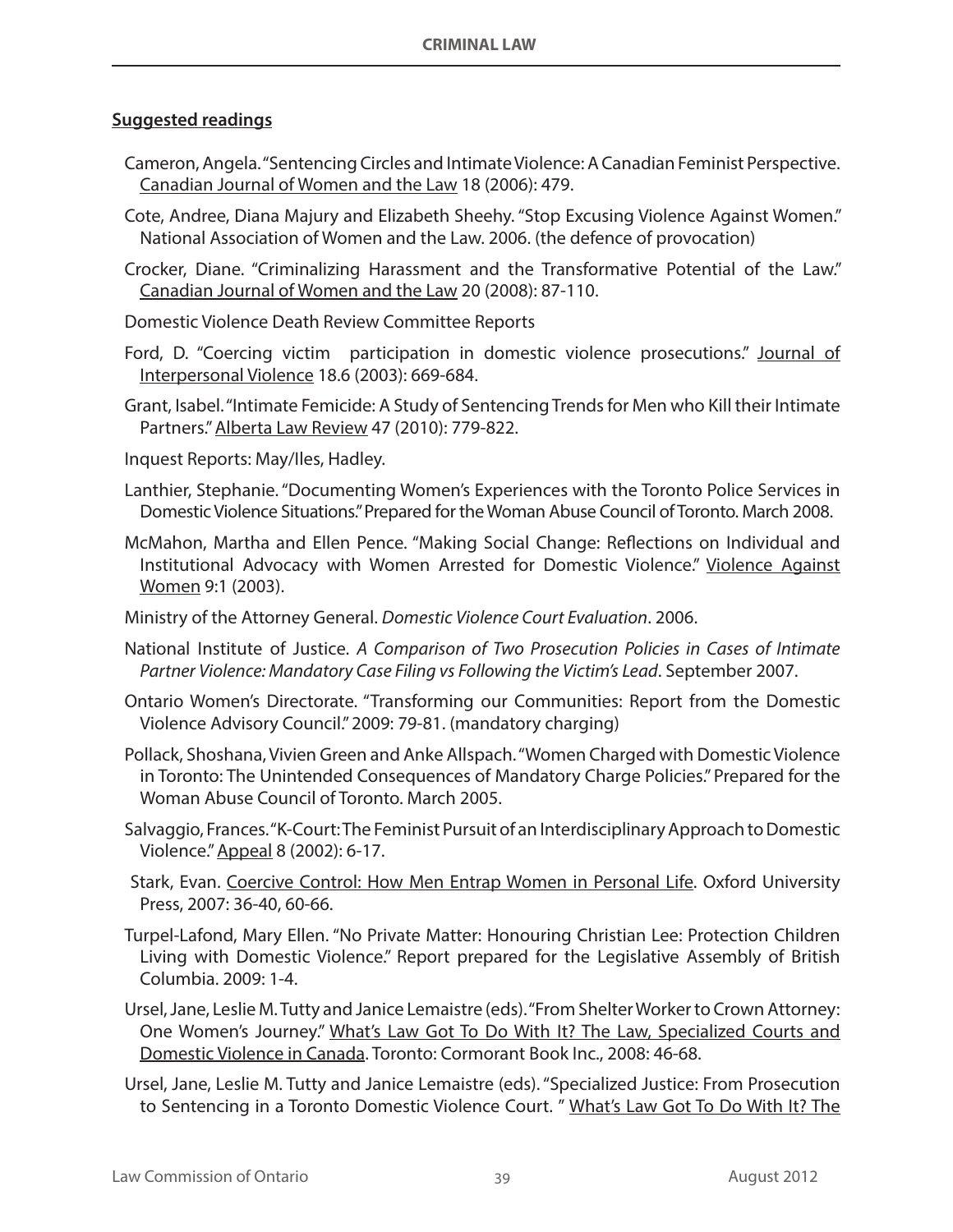Law, Specialized Courts and Domestic Violence in Canada. Toronto: Cormorant Book Inc., 2008: 120-147.

#### **Case law**

*R* v *Bates* (2000) OJ No 255 *R* v *Craig* (2011) OJ No 893 *R* v *D.S.F.* (1999) OJ No 688 (CA) *R* v *Inwood* (1989) OJ No 428 *R* v *Lavallee* (1990) 1 SCR 852 *R* v *KGB* (1993) 1 SCR 740 *R* v *Khan* (1990) 2 SCR 531 *R* v *Khelowan* (2006) 2 SCR 787 *R* v *Rashid* (2007) OJ No 3289 *R* v *Ryan* (2011) NSJ No 157, 2011 NSCA 30 *Shaw* v *Shaw* (2008) OJ No 1111, 2008 ONCJ 130

## **Statutes**

*Criminal Code:* 

- Section 222 (homicide)
- Section 229 (murder, manslaughter)
- Section 264 (criminal harassment)
- Section 264.1-269 (assault)

## **Film**

Crime after Crime

## **B. Sexual assault**

#### **Key themes**

- Rape myths ( Criminal Code, section 276)
- Credibility
- Consent (Criminal Code, section 273.1, 265)
- Privacy of complainant's records (Criminal Code, section 278.1)
- Prior discreditable conduct

#### **Suggested readings**

Canadian Journal of Women and the Law 22 (2010):

- Lazar, Ruthy. "Negotiating Sex: The Legal Construct of Consent in Cases of Wife Rape in Ontario, Canada": 329-363.
- Randall, Melanie. "Sexual Assault law, Credibility and "Ideal Victims:" Consent, Resistance and Victim Blaming": 397-433.
- Sampert, Shannon. "Let Me Tell You a Story: English- Canadian Newspaper and Sexual Assault Myths": 301-328.
- Savarese, Josephine L. "Doing No Violence to the Sentence Imposed: Racialized Sex Worker Complainants, Racialized Offenders and the Feminization of the Homo Sacer in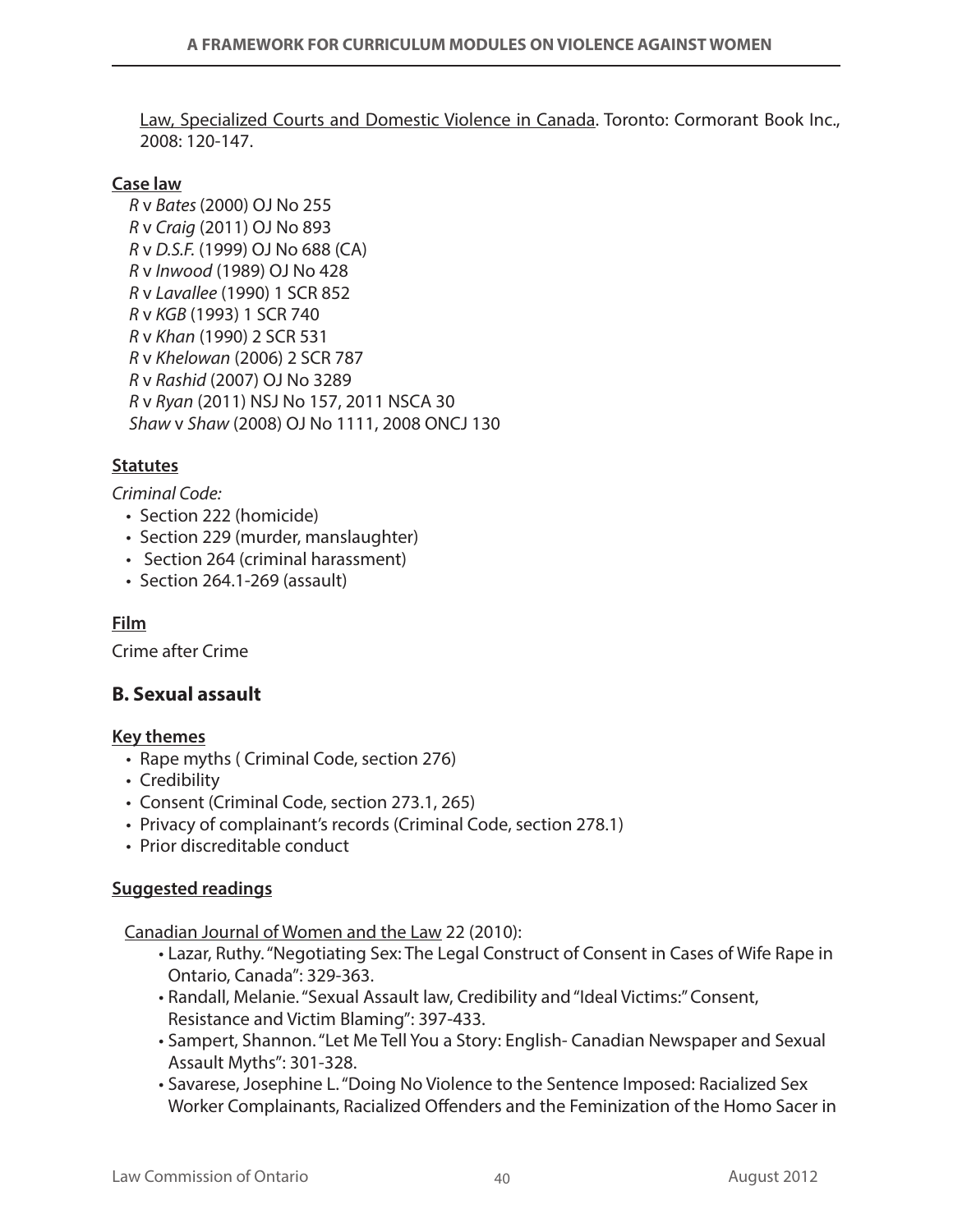Two Sexual Assault Cases": 365-395. • Sheehy, Elizabeth. "Editorial": iii–viii.

Canadian Women's Studies 28.1 (2009/2010):

- • Cairns, Rosemary and Daphne Gilbert. "Teaching Sexual Assault: The Education of Canadian Law Students": 67-80.
- • Hakvag, Hedda. "Does Yes Mean Yes?: Exploring Sexual Coercion in Normative Heterosexuality": 121-126.
- Pietsch, Nicole. "I'm Not That Kind of Girl: White Femininity, the Other, and the Legal/ Social Sanctioning of Sexual Violence Against Racialized Women": 136-140.
- • Quinlan, Andrea, Curtis Fogel and Elizabeth Quinlan. "Unmasking Scientific Controversies: Forensic DNA Analysis in Canadian Legal Cases of Sexual Assault": 98-107.
- Beres, Melanie, Barbara Crow and Lise Gotell. "The Perils of Institutionalization in Neoliberal Times: Results of a National Survey of Canadian Sexual Assault and Rape Crisis Centres." Canadian Journal of Sociology 34.1 (2009): 135-163.
- Cormack, Elizabeth and Tracey Peter. "How the Criminal Justice System Responds to Sexual Assault Survivors: The Slippage between 'Responsibilization' and 'Blaming the Victim.'" Canadian Journal of Women and the Law 17 (2005): 287-294.

Derynck, Jessica. "Lacking Context, Lacking Change: A Close Look at Five Recent Lower Court Sexual Assault Decisions." Appeal: Review of Current Law and Law Reform 14 (2009): 108.

Dubois, Teresa. "Police Investigation of Sexual Assault Complaints: How far have we come since Jane Doe?" Sexual Assault Law, Practice and Activism in a Post- Jane Doe Era. Ottawa: University of Ottawa Press, 2012 (publication forthcoming).

Dylan, Arielle, Cheryl Regehr and Ramona Alaggia. "And Justice for All? Aboriginal Victims of Sexual Violence. " Violence Against Women 14.6 (2008): 678-696.

Gotell, Lise. "Rethinking Affirmative Consent in Canadian Sexual Assault Law: Neoliberal Sexual Subjects and Risky Women." Akron Law Review 41.4 (2008): 865-898.

Gotell, Lise. "When Privacy is Not Enough: Sexual Assault Complainants, Sexual History Evidence and the Disclosure of Personal Records." Alberta Law Review 43 (2006): 743-778.

- McDonald, Susan and Andrew Wobick. "Bill C-46: Records Applications Post-Mills, A Caselaw Review." Department of Justice Canada Research Report. 2004.
- Ruparelia, R. "Does 'No' mean Reasonable Doubt: Assessing the Impact of Ewanchuk on Determinations of Consent." Canadian Women's Studies 25 (2006): 167-172.
- Sheehy, Elizabeth. "Causation, Common Sense, and the Common Law: Replacing Unexamined Assumptions with What We Know about Male Violence against Women from Jane Doe to Bonnie Mooney." Canadian Journal of Women and the Law 17 (2005): 87-116.
- Vandervort, Lucinda. "Honest Beliefs, Credible Lies, and Culpable Awareness; Rhetoric, Inequality and Mens Rea in Sexual Assault." Osgoode Hall Law Journal 42 (2004): 625-660.

#### **Case Law**

*R* v *Ewanchuk* (1999) 1 SCR 330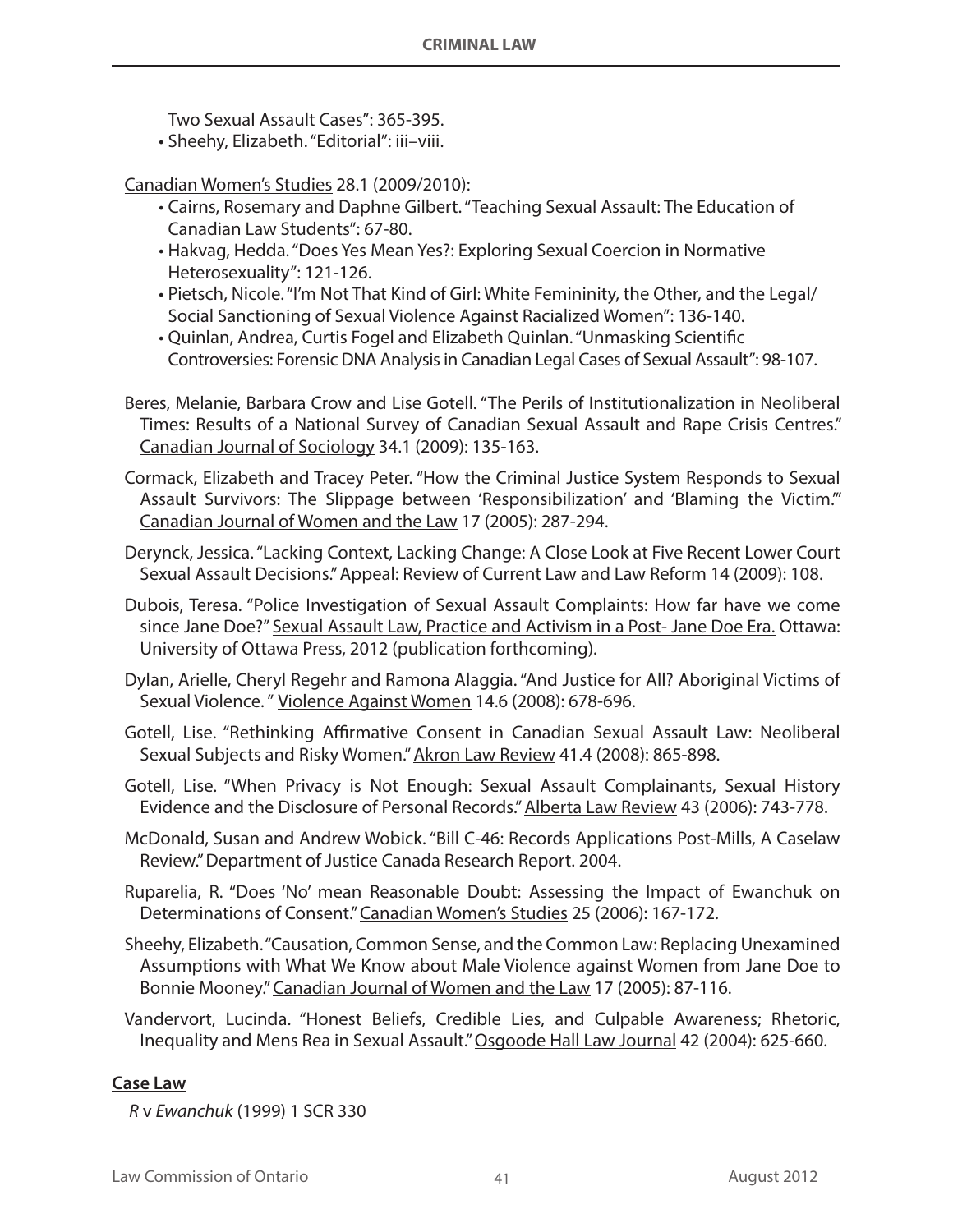*R* v *Mills* (1999) 3 SCR 668 *R* v *O'Connor* (1995) 4 SCR 411 *R* v *Shearing* (2000) 3 SCR 33 *Jane Doe* v *Board of Commissioners of Police for the Municipality of Metropolitan Toronto et al.,* (1998), 39 OR (3d) 487

#### **Statutes**

*Criminal Code:*

- Sections 151-155 (sexual offences)
- Sections 271, 272, 273, 273.1 (definition and proof of sexual assault)
- Sections 278.1 278.9 (production of third party records)

**Film**

The Trials of One Jane Doe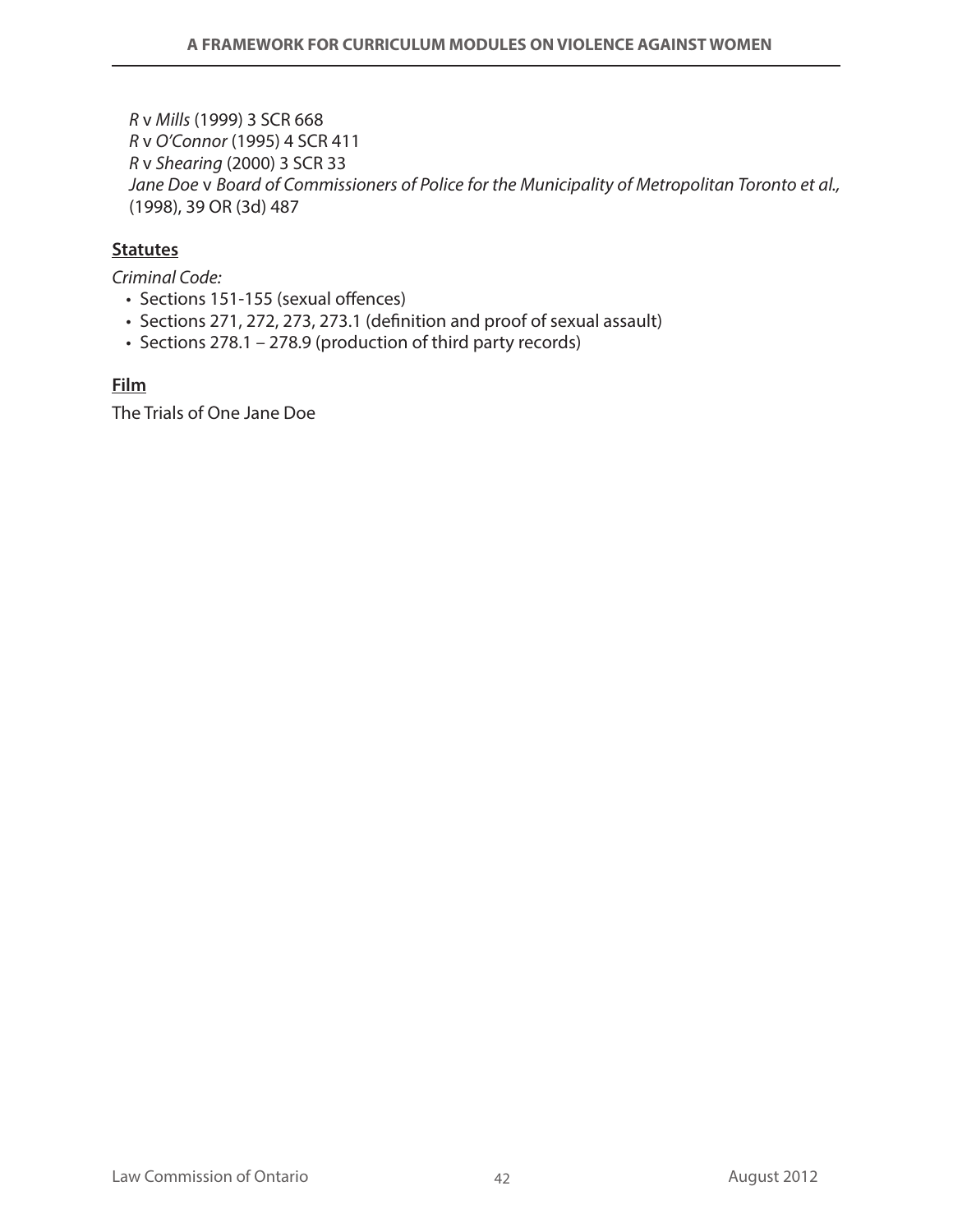## **Appendix A5: Ethics, Professionalism and Practice Considerations**

## **1. Content description**

This unit provides students with information and skills to assist them in identifying the presence of violence against women in their work and in managing cases and files where violence against women is an issue. It will examine topics related to ethics and professionalism across areas of practice and will explore issues that have unique elements when a lawyer is working with a client who has experienced or perpetrated violence against women. This unit allows students to develop skills to handle ethical, professional responsibility and practice management skills that may arise in their work.

### **2. Possible Teaching Tools**

#### **Guest speakers**

- Lawyers practicing in various areas of law
- Legal support worker (from a VAW organization)
- Case studies
- Hypotheticals
- Role plays
- LSUC discipline committee decisions

#### **3. Ethical issues related to violence against women**

#### **Key themes**

- • Role of the lawyer
- Dynamics of violence against women
- Impact on survivor's engagement with law, relationship with lawyer, legal process
- Characteristics/dynamics of abuser
- Child issues related to violence against women

#### **Suggested readings**

- American Bar Association Commission on Domestic Violence. When will they ever learn: Educating to End Domestic Violence: A Law School Report. 1996.
- Birnbaum, Rachel and Nicholas Bala. "The Child's Perspective on Legal Representation: Young Adults Report on their Experiences with Child Lawyers." Canadian Journal of Family Law 25 (2009): 11-71.
- Cross, Pamela. "Through the Looking Glass: The Experiences of Unrepresented Abused Women in Family Court." Luke's Place Support and Resource Centre for Women and Children. March 2008.
- Goodmark, Leigh. "Going Underground: The Ethics of Advising a Battered Woman Fleeing an Abusive Relationship." University of Missouri-Kansas Law Review 75.4 (2008): 999-1023.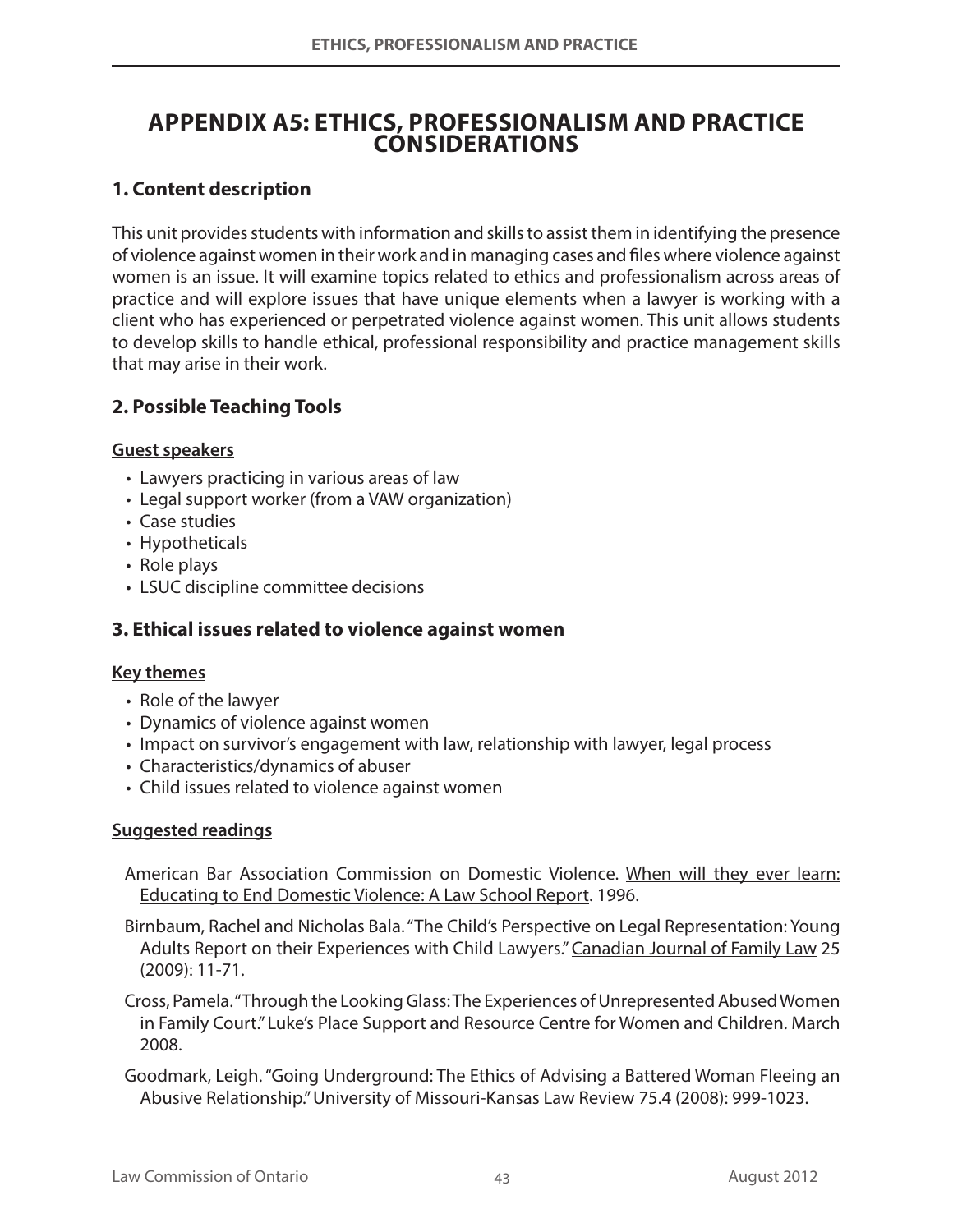Schneider, Elizabeth M. Battered Women and Feminist Lawmaking. Yale University Press, 2000.

- Stark, Evan. Coercive Control: How Men Entrap Women in Personal Life. Oxford University Press, 2007: 135-167.
- Williamson, Emma. "Living in the World of the Domestic Violence Perpetrator: Negotiating the Unreality of Coercive Control." Violence Against Women 16.12 (2010): 1412-1423.

## **4. Professional responsibilities**

#### **Key themes**

- • Role of the lawyer
- LSUC Rules of Professional Conduct as they relate to managing a case involving violence against women
- Confidentiality and conflict of interest issues
- Ability to recognize presence of violence against women in file/client (whether victim or abuser)
- Responsibilities and duties as an officer of the court
- Managing vicarious trauma
- The duty to report
- Issues related to non-representation

#### **Suggested readings**

- American Bar Association Commission on Domestic Violence. Standards of Practice for Lawyers Representing Victims of Domestic Violence, Sexual Assault and Stalking in Civil Protection Order Cases. 2007.
- Birenbaum, Rachel and Nicholas Bala. "The Rise of Self-Representation in Canada's Family Courts: The Complex Picture Revealed in Surveys of Judges, Lawyers and Litigants." For presentation to the Federation of Law Societies, National Family Law Program. July 2012.
- Burman, John M. "Lawyers and Domestic Violence: Raising the Standard of Practice." The Michigan Journal of Gender and Law 9 (2003): 207.
- Carey, Camille. "Correcting Myopia in Domestic Violence Advocacy: Moving Forward in Lawyering and Law School Clinics." Columbia Journal of Gender and Law (2011): 1-45.

Law Society of Upper Canada, Lawyer Licencing Materials

Law Society of Upper Canada, Rules of Professional Conduct

Levin, Andrew P. and Scott Greisberg. "Vicarious Trauma in Attorneys." Pace Law Review 24 (2003): 245.

Weisberg, D. Kelly. Domestic Violence: Legal and Social Reality. Aspen Publishing, 2012.

### **5. Practice considerations**

#### **Key themes**

- Practice tips for working with survivors and abusers
- Interviewing techniques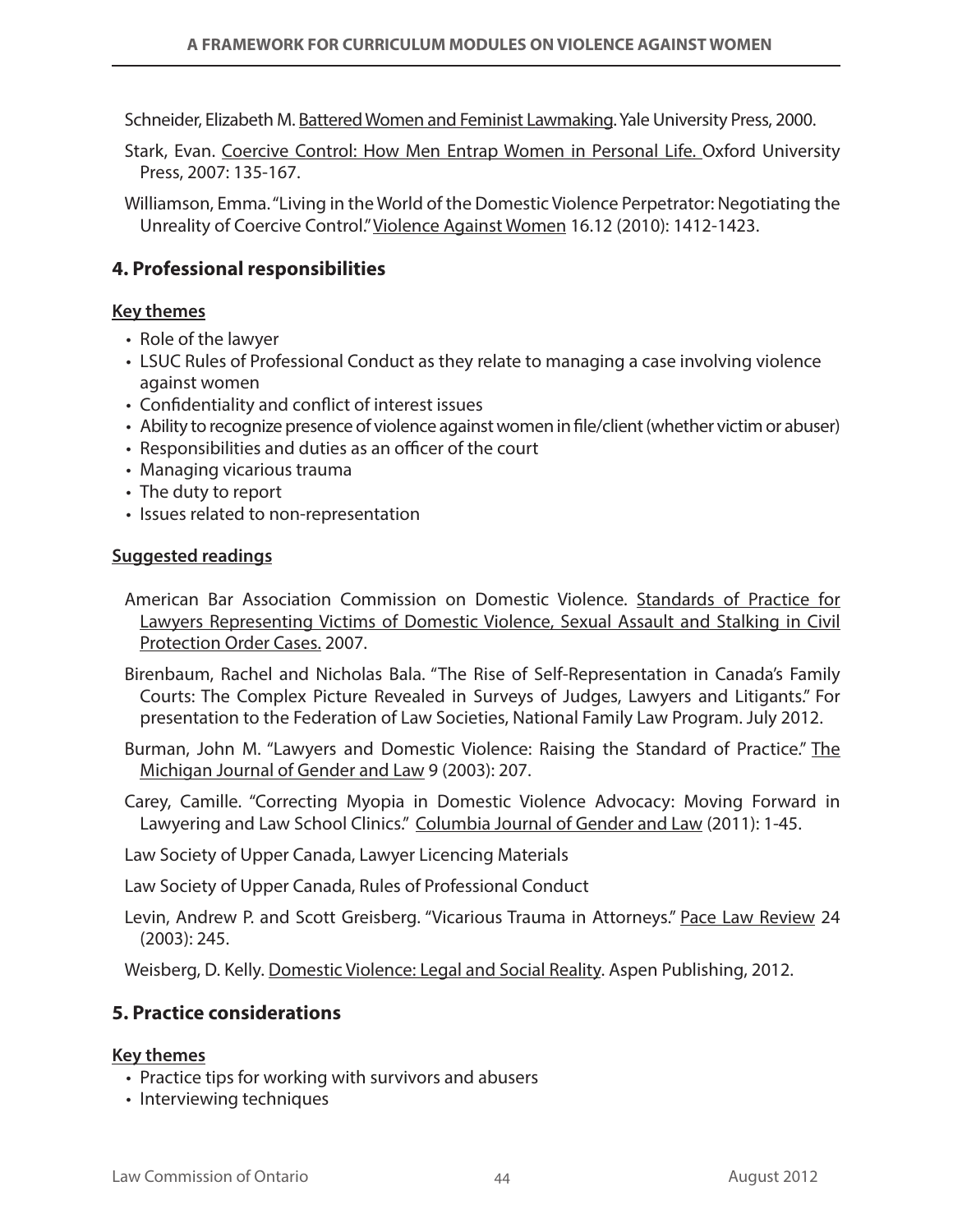- File management
- Risk assessment and safety planning for client and lawyer

#### **Suggested readings**

- Bell, Margret E. and Lisa A. Goodman. "Supporting Battered Women Involved with the Court System. " Violence Against Women 7 (2001): 1377.
- Buel, Sarah M. "Effective Assistance of Counsel for Battered Women Defendants: A Normative Construct." Harvard Women's Law Journal 26 (2002): 217.
- Chewter, Cynthia. "Best Practices for Representing Clients in Family Violence Cases. " Department of Justice Canada. 2011.
- Meier, Joan S. "Notes from the Underground: Integrating Psychological and Legal Perspectives on Domestic Violence in Theory and Practice." Hofstra Law Review 21 (1993): 1295.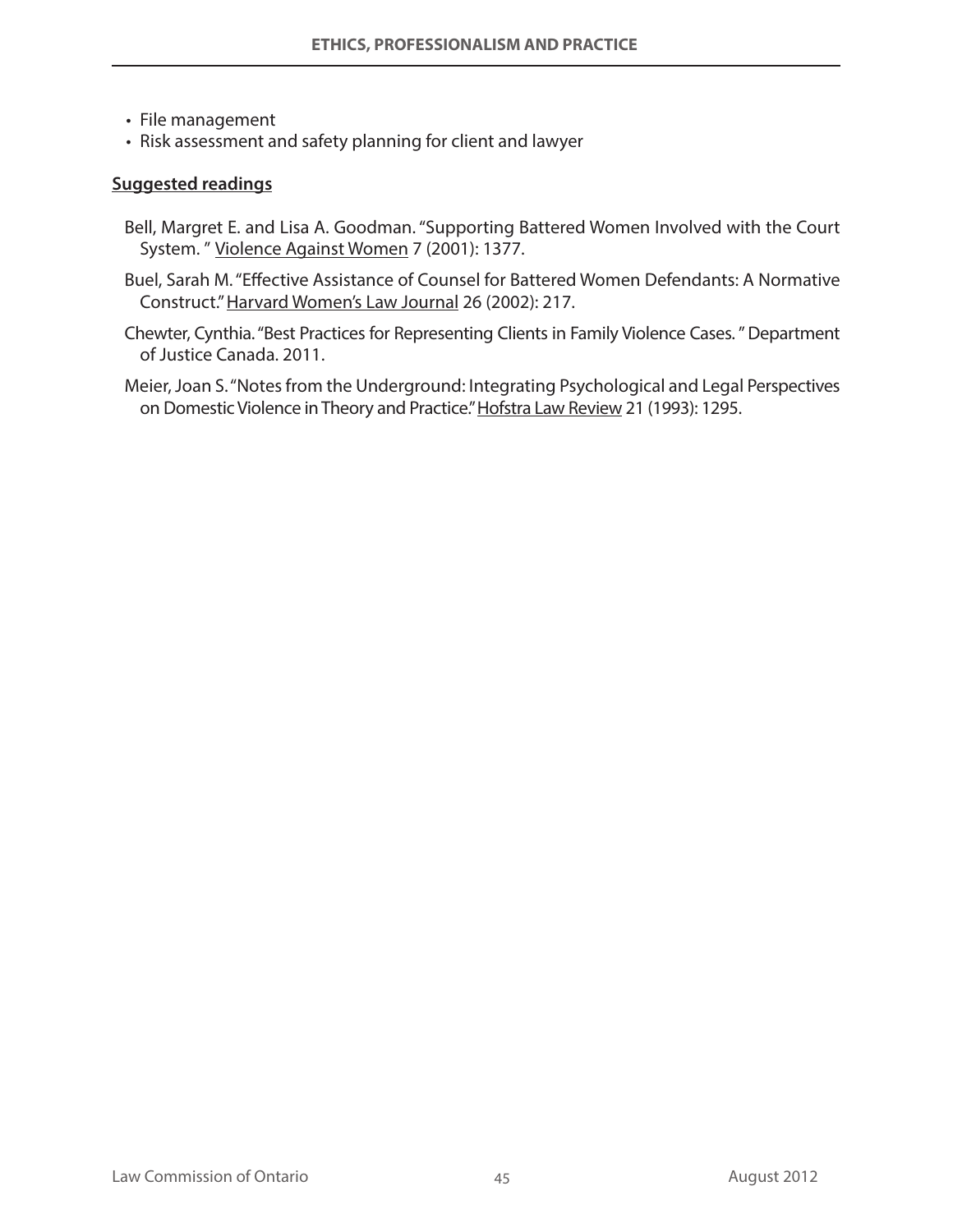## **APPENDIX B: Law Students' Comments**

The LCO held focus groups of students at the following law schools: Osgoode Hall Law School (12 students), the University of Ottawa (20 students), Queen's University (11 students and two professors, one visiting from Sweden) and the University of Toronto (20 students in two separate focus groups). These comments have been included in the belief that they may be helpful as law schools decide whether and how to integrate the curriculum modules into their own programs. The law schools have not been identified and while most of the comments are not specific to each school, any comments that would identify a particular school have been generalized (in particular, each school has some form of intensive course called by a different name at each school and therefore each of these programs has been called an "intensive course"); however, the comments of the students from each school are available to the law dean of that school and these include the comments that would identify the school.

## **A. Law School 1**

### **1. Curriculum content comments**

- Ethics component exciting
- Practice tips very interesting idea
- The present focus on technical legal formalism and adherence to "the law's" internal cohesion is not connected to reality
- • Should start with some general information and then move on to more focused, specialised content

## **2. How, when and where to teach it**

- • Needs to be available to all students or only self-selected students will participate
- Need safe environment for people to say what is on their minds
- Some profs don't know how to talk about this, so tips and training for profs would be good
- Discussions need to be sensitive to experiences of people in class
- • There is too much victim blaming discourse in discussion on domestic violence and sexual assault
- Should be taught in first year
- Skills component could be taught in first year small sections
- Law school should engage with community organizations
- • Could be a legal aid clinic in the law school that dealt with VAW
- Could integrate into "law in context" or "legal perspectives" courses

## **B. Law School 2**

## **1. Curriculum content comments**

- Needs a unit on immigration law
- Fact situations
- • Guidelines for profs to accompany material
- • Use outside resources and people practicing lawyers in fields that students are interested in
- Has to be intersectional
- • Could present content as optional/supplementary reading for existing classes
- Has to be fully integrated and not an add-on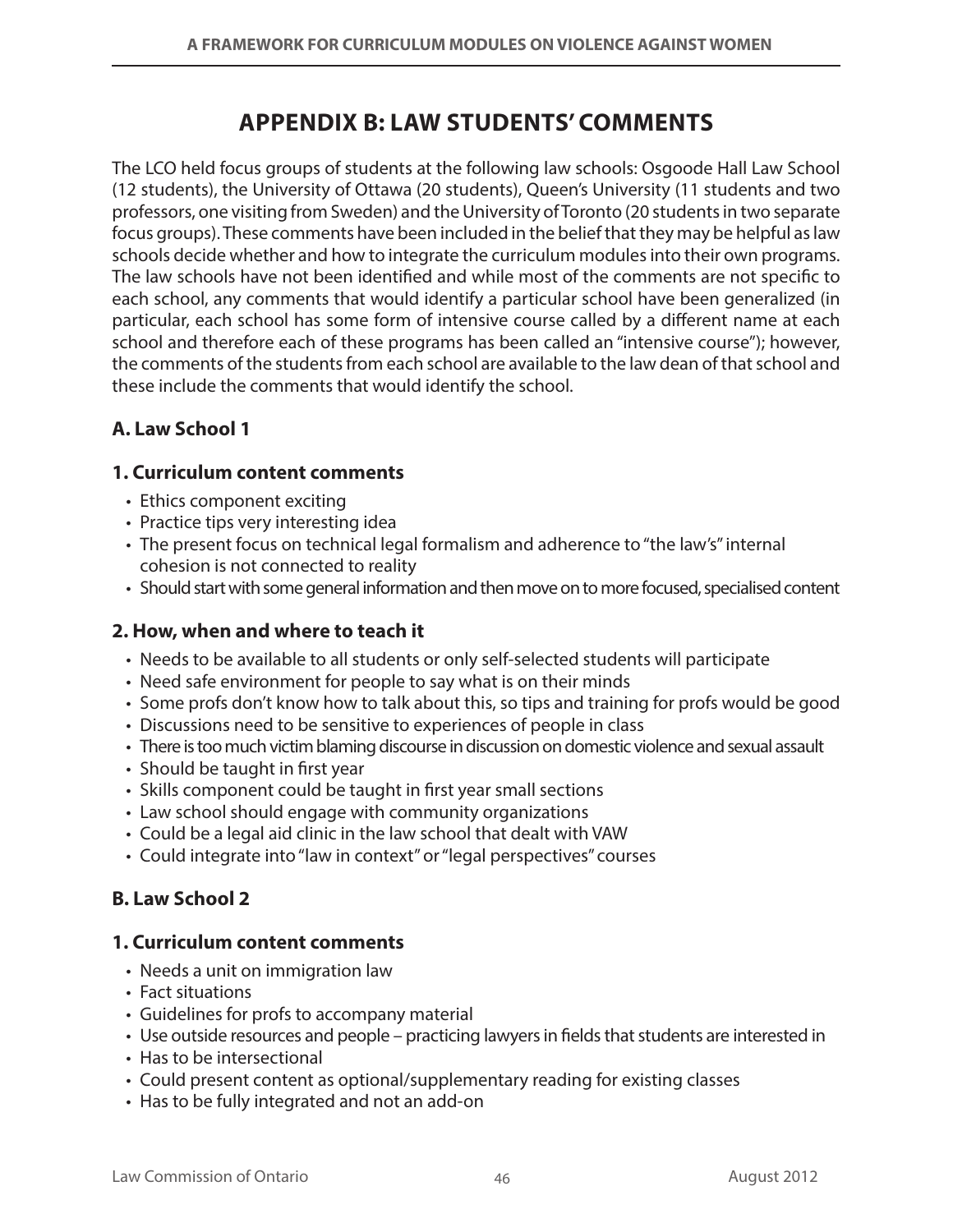- Could create a universal case list separate from other material that any prof could use as a tool in any course
- Focus on syllabus: expectations, goals etc, not just a reading list
- Should evidentiary issues be their own unit?
- Should there be something on violence against men?

## **2. How, when and where to teach it**

- Needs to be mandatory in first year, otherwise only people who are already interested will take it
- Could work in [intensive course]
- • Could be part of a training unit for clinics, with professional considerations integrated into it
- Could integrate some of this material with anti-oppression material being developed for first year
- Give students the tools
- Three law schools Toronto, Ottawa, Osgoode have HPARB [Health Professions Appeal and Review Board] projects through PBSC, in which students represent clients at hearings re health professionals. This material could be integrated into the training for these students
- Hard to engage students in large class size of first year
- First year students have to take [intensive course]- maybe some of this could fit there
- Perspectives requirement
- Do a one-day stand-alone professionalism class
- Incorporate some aspects into legal research and writing sessions in first year

## **3. Comments about current law school culture re VAW**

- Needs to be taught in a way that is safe for students
- • A lot of profs don't know the basics, don't know how to handle discussions in class about sexual assault/domestic violence
- Many students hold incorrect assumptions about VAW that affect their approach to the material that is presented
- • Want profs to set parameters on the discussions and behaviour in classroom when these topics are being discussed
- There is a lack of respect for women who have experienced violence, a disbelief that it happens to classmates, profs, etc.

## **C. Law School 3**

## **1. Curriculum content comments**

- Should be policy discussions in first year courses
- Courses need to talk critically about the law its power, what it does, what it does not do, where there are "holes" in the law
- • Contextualization very important tie course content to the culture of [the school]

## **2. How, when and where to teach it**

- Need to change the way VAW is discussed, especially in first year criminal law
- It just needs to be discussed and it is not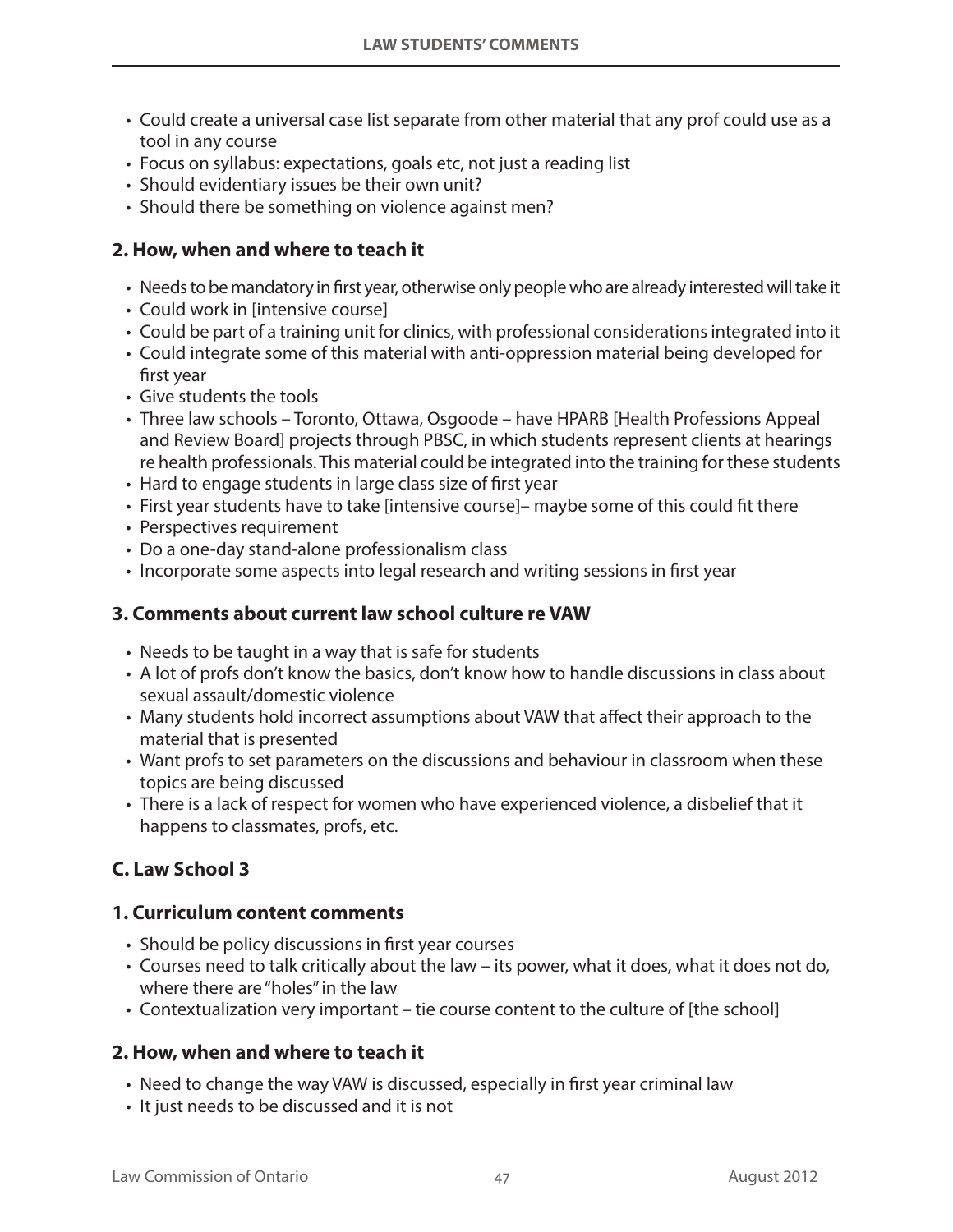- Profs need to know how to frame the discussions better than most of them do: maybe a "best practices" document for profs
- Could be raised in the same way that Aboriginal issues are now raised in 1<sup>st</sup> year law
- Maybe in the [intensive course] but some felt that some students...don't take [this intensive course] seriously
- Needs to be integrated across curriculum
- Should be in every course in first year
- Some of the problem is who the prof is
- Needs to be part of law school culture
- Bring in outside people
- • Develop a resource centre of case law, papers etc for students and faculty to use: could do with PBSC and collaboration with library to create resources

### **D. Law School 4**

#### **1. Curriculum content comments**

- Needs to also speak to those who have experienced violence
- Should ensure feedback from women's community groups as well as academics
- Generally, there is a lack of training in advocacy/client skills to help secure articling positions – this material could form the basis for a course on client skills
- Need a foundation in the issues before you can benefit from specifics
- • Use curriculum as an example of how to make the bigger point (e.g., voluntariness of agreement to remortgage a house)
- Should include exposure to issues of power, control and abuse which will lead to better practice for all clients not just VAW cases
- • Teach practice management issues to screen for issues of power, control, abuse
- Important to deconstruct stereotypes about VAW and culture
- Teaching how to interact with clients important
- "culture jamming" this is what a good lawyer does

#### **2. How, when and where to teach it**

- [Intensive course] could be inserted here
- Maybe not only reaches 50 people
- Should be mandatory material for all  $2^{nd}$  year students
- Good fit with LSUC new requirements re ethics and professionalism
- Could model on "ASSIST" program which prepares those who work with people with mental health issues – interviewing techniques, etc.
- Should be from very beginning in first year courses
- Problem of separate course is that it separates VAW from other subjects when it should be integrated across range of subjects
- • Could be integrated into dispute resolution course this course discusses "culture: as in what country of origin, etc, but there could be discussion of the culture of VAW
- • Challenge may be who is teaching and what experiences/capacity they have
- Some students were very enthusiastic about role playing as a teaching method others felt strongly this would not work effectively
- • Bringing in experts to supplement prof's knowledge (or lack of knowledge or comfort)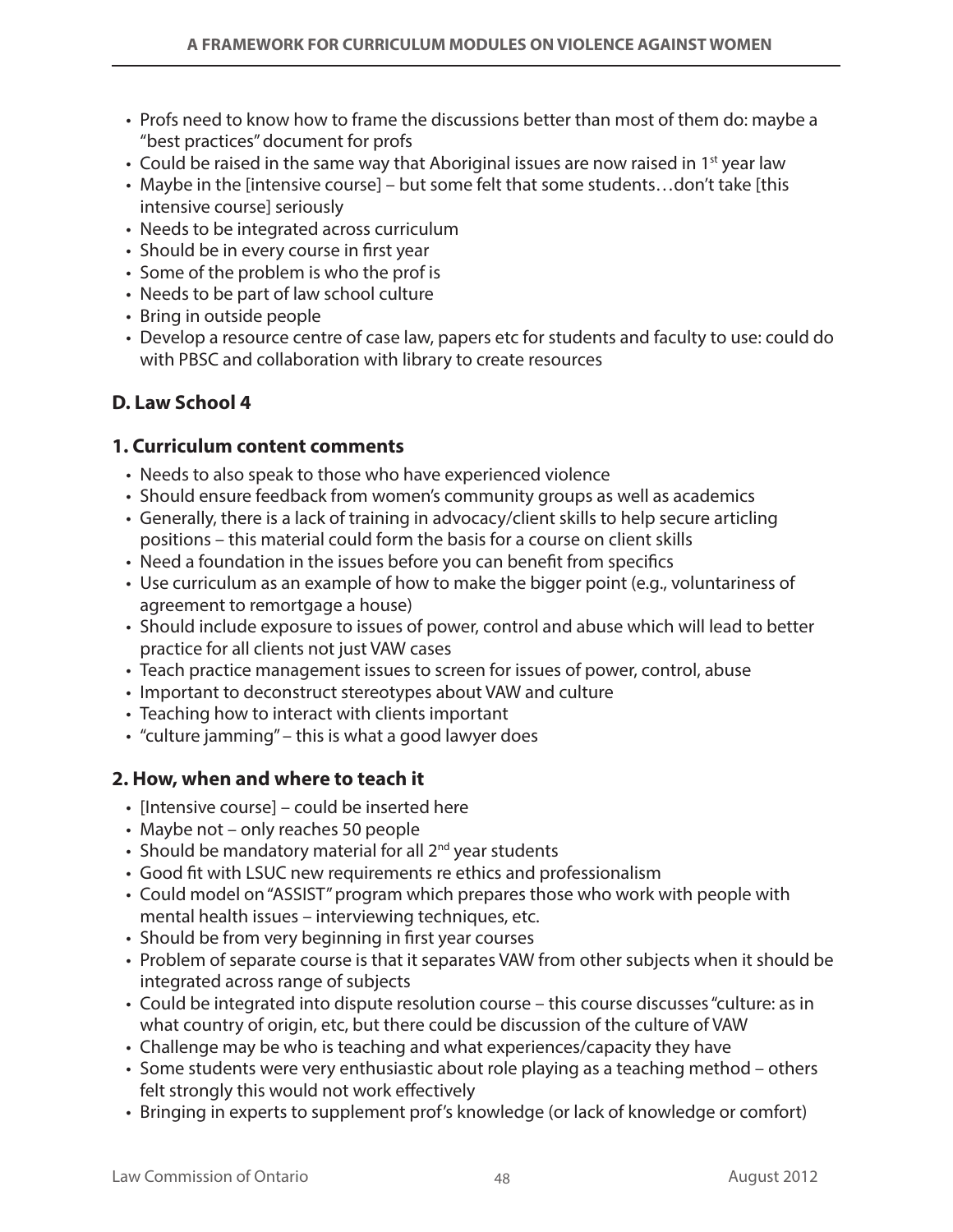- Practical settings/shadowing
- Clinical situations with actors role playing clients
- Case studies would work well allows students to learn from one another and learn skills
- • Important to cast net wide to reach as many classes as possible to change the culture overall
- Need to figure out how to make people receptive when they may initially be resistant, thinking it is "feminist" bias

## **3. Comments about current law school culture re VAW**

- Needs to be taught in a way that is safe for students
- A lot of profs don't know the basics, don't know how to handle discussions in class about sexual assault/domestic violence
- Many students hold incorrect assumptions about VAW that affect their approach to the material that is presented
- Want profs to set parameters on the discussions and behaviour in classroom when these topics are being discussed
- There is a lack of respect for women who have experienced violence, a disbelief that it happens to classmates, profs etc.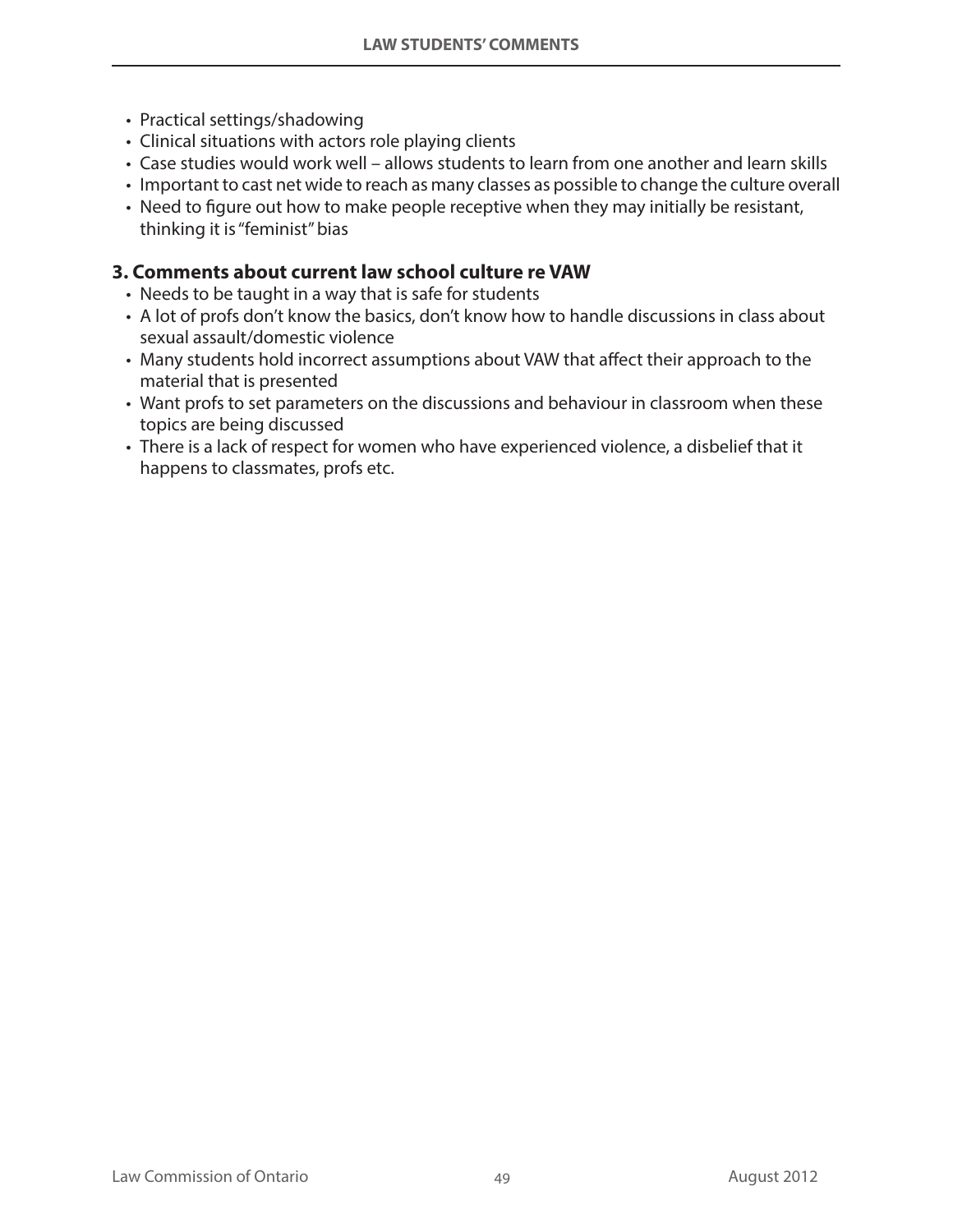## **BIBLIOGRAPHY**

Ad Hoc Working Group on Articling and Access to Justice, Faculty of Law, University of Ottawa.

- American Bar Association Commission on Domestic Violence. When Will They Ever Learn? Educating to End Domestic Violence: A Law School Report. 1997.
- American Bar Association Commission on Domestic Violence. Teach Your Students well: Incorporating Domestic Violence Into Law School Curricula. 2003.
- Carey, Camille. "Correcting Myopia in Domestic Violence Advocacy: Moving Forward in Lawyering and Law School Clinics." Columbia Journal of Gender and Law 2011.
- Domestic Violence Advisory Council. Transforming our Communities. May 2009.
- Domestic Violence Death Review Committee Reports. Website of the Office of the Chief Coroner of Ontario.
- Federation of Law Societies of Canada. Task Force on the Canadian Common Law Degree: Final Report. 2009.
- Federation of Law Societies of Canada. Common Law Degree Implementation Committee: Final Report. August 2011.
- Joint Committee on Domestic Violence. Working Toward a Seamless Community and Justice Response to Domestic Violence: A Five Year Plan for Ontario. Report to the Attorney General. 1999.

Law Society of Upper Canada. Articling Task Force Consultation Report. December 2011.

- Luke's Place Support and Resource Centre for Women and Children. Needs Assessment and Gap Analysis for Abused Women Unrepresented in the Family Law System: Final Report and Recommendations. March 2008.
- Sullivan, William M., Anne Colby, Judith Welch Wegner, Lloyd Bond and Lee S. Shulman. Educating Lawyers: Preparation for the Profession of Law. Carnegie Foundation for the Advancement of Teaching, 2007.

Vallee. Brian. The War on Women. Key Porter Books, 2007.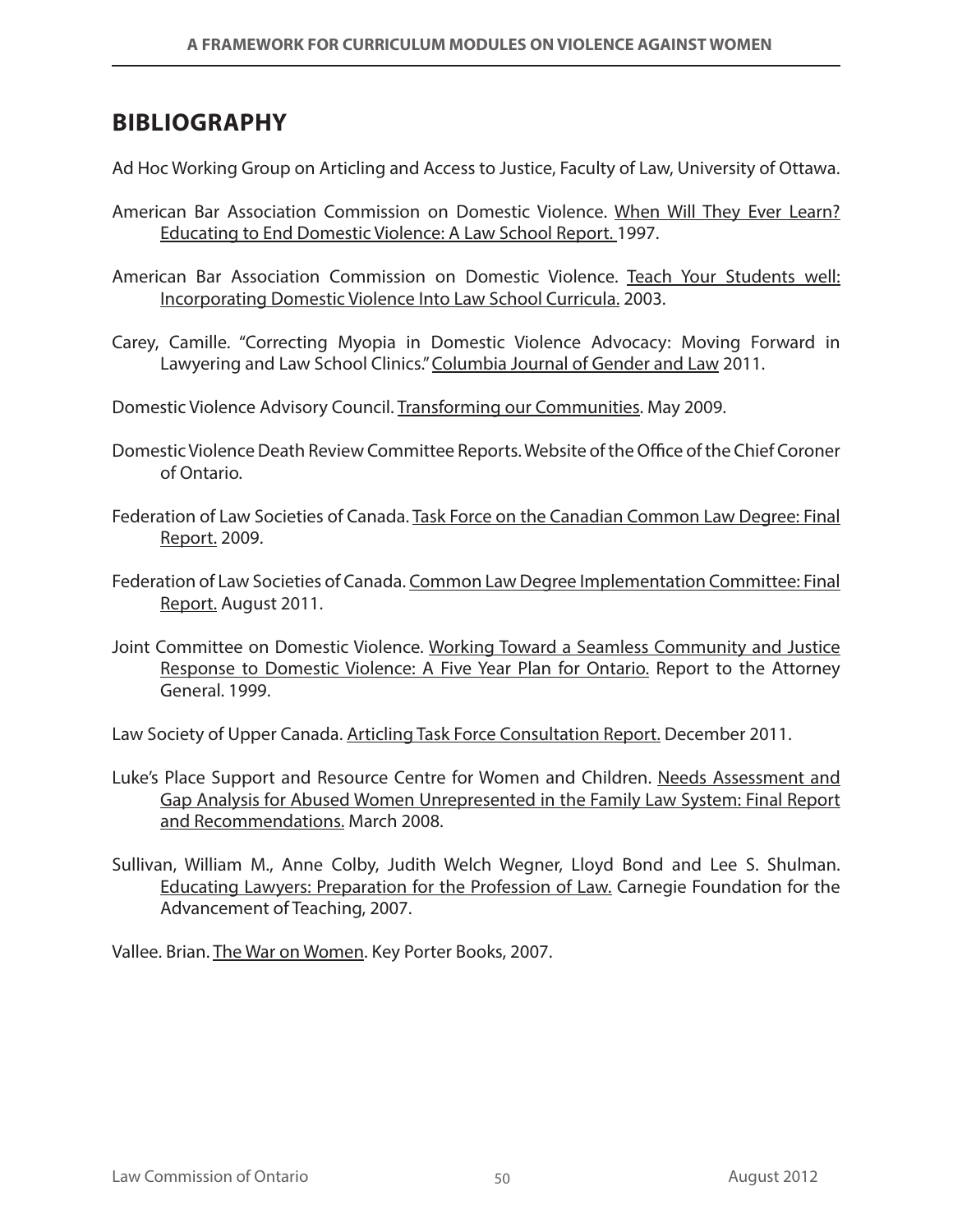# **ENDNOTES**

- 1 The LCO expresses its appreciation to the Ontario Women's Directorate for arranging the LCO's involvement in this initiative and the Advisory Group created to assist with the development of the framework and modules. The project supervisor was Pamela Cross, a consultant in the area of violence against women.
- $^2$  This document uses the language of violence against women because women are predominantly the victims of men's violence, whether that violence is physical, psychological or sexual, whether it takes place in the home, the workplace, the school or the community and whether it is perpetrated by someone known to the victim or a stranger. However, the more common language used within the legal systems is "domestic violence," and therefore this phrase is also used, as is intimate partner violence.
- <sup>3</sup> Amnesty International, "Stop Violence Against Women Campaign Overview". Online: http://www.amnesty.ca/ campaigns/svaw\_overview.php.
- 4 According to a number of Statistics Canada crime reviews, including The Daily from July 20, 2010 and October 26, 2011, the rate of spousal homicide remains constant and the rate of criminal harassment and sexual assault are increasing. Online: http://www.statcan.gc.ca/daily-quotidien/111026/dq111026a-eng.htm.
- 5 American Bar Association Commission on Domestic Violence, *When will they ever learn? Educating to End Domestic Violence: A Law School Report* (1997), I-5.
- 6 Note 5, 1.
- 7 Note 5, 2. This suggests that all professors should have sufficient knowledge about violence against women to meet minimum requirements for recognizing it and introducing it to students, even if they are not "experts" in the area.
- <sup>8</sup> Ontario established Canada's first Domestic Violence Death Review Committee (DVDRC) as the result of a recommendation made by the jury in the inquest into the murder of Gillian Hadley by her estranged husband. The DVDRC's mandate is to review all intimate partner and ex-partner homicides, identify systemic issues and make recommendations to address them, as well as to identify trends, risk factors and patterns. See, for example, Office of the Chief Coroner, Province of Ontario, Eighth Annual Report, Domestic Violence Death Review Committee (2010). Online:

http://www.mcscs.jus.gov.on.ca/english/DeathInvestigations/office\_coroner/PublicationsandReports/DVDR/ DVDR\_2010.html. 9

- Joint Committee on Domestic Violence. *Working Toward a Seamless Community and Justice Response to*
- <sup>10</sup> Reports of the DVDRC can be found on the website of the Office of the Chief Coroner of Ontario.
- 11 Luke's Place Support and Resource Centre for Women and Children, *Needs Assessment and Gap Analysis for Abused Women Unrepresented in the Family Law System: Final Report and Recommendations* (March 2008), 21, Recommendation 10.
- $12$  The Domestic Violence Advisory Council was established in 2007 by the Minister Responsible for Women's Issues to provide recommendations to improve the existing system of services to better meet the diverse needs of abused women and their children.
- 13 Domestic Violence Advisory Council, *Transforming our Communities* (May 2009), Recommendation LR6, 72
- <sup>14</sup> Although the Federation's work is with respect to the common law degree, to the extent that it applies to the inclusion of violence against women, it also has value for the civil law degree.
- <sup>15</sup> Federation of Law Societies of Canada, *Task Force on the Canadian Common Law Degree: Final Report* (2009) 18.
- 16 Note 15, 33 and 35.
- 17 Federation of Law Societies of Canada. *Common Law Degree Implementation Committee: Final Report* (August 2011), 2.
- 18 Note 17, 17.
- 19 Law Society of Upper Canada. Articling Task Force Consultation Report (December 9, 2011). Online: http://www. lsuc.on.ca/articling-task-force-consultation-report/.

- <sup>21</sup> Ad Hoc Working Group on Articling and Access to Justice, "Articling and Access to Justice" Submission to the Law Society of Upper Canada's Task Force on Articling (March 2012), 3. Online: http://www.lsuc.on.ca/WorkArea/ DownloadAsset.aspx?id=2147487551. (emphasis in original) 22 ABA, *When will they ever learn?* note 5 and American Bar Association Commission on Domestic Violence, *Teach*
- *your students well: Incorporating Domestic Violence Into Law School Curricula* (2003).
- 23 ABA, *Teach Your Students Well, note 22, 23.*
- 24 William M. Sullivan, Anne Colby, Judith Welch Wegner, Lloyd Bond, Lee S. Shulman, *Educating Lawyers: Preparation for the Profession of Law* (Carnegie Foundation for the Advancement of Teaching, 2007) 1-2.

<sup>25</sup> Note 24, 4.

<sup>20</sup> Note 19, iii.